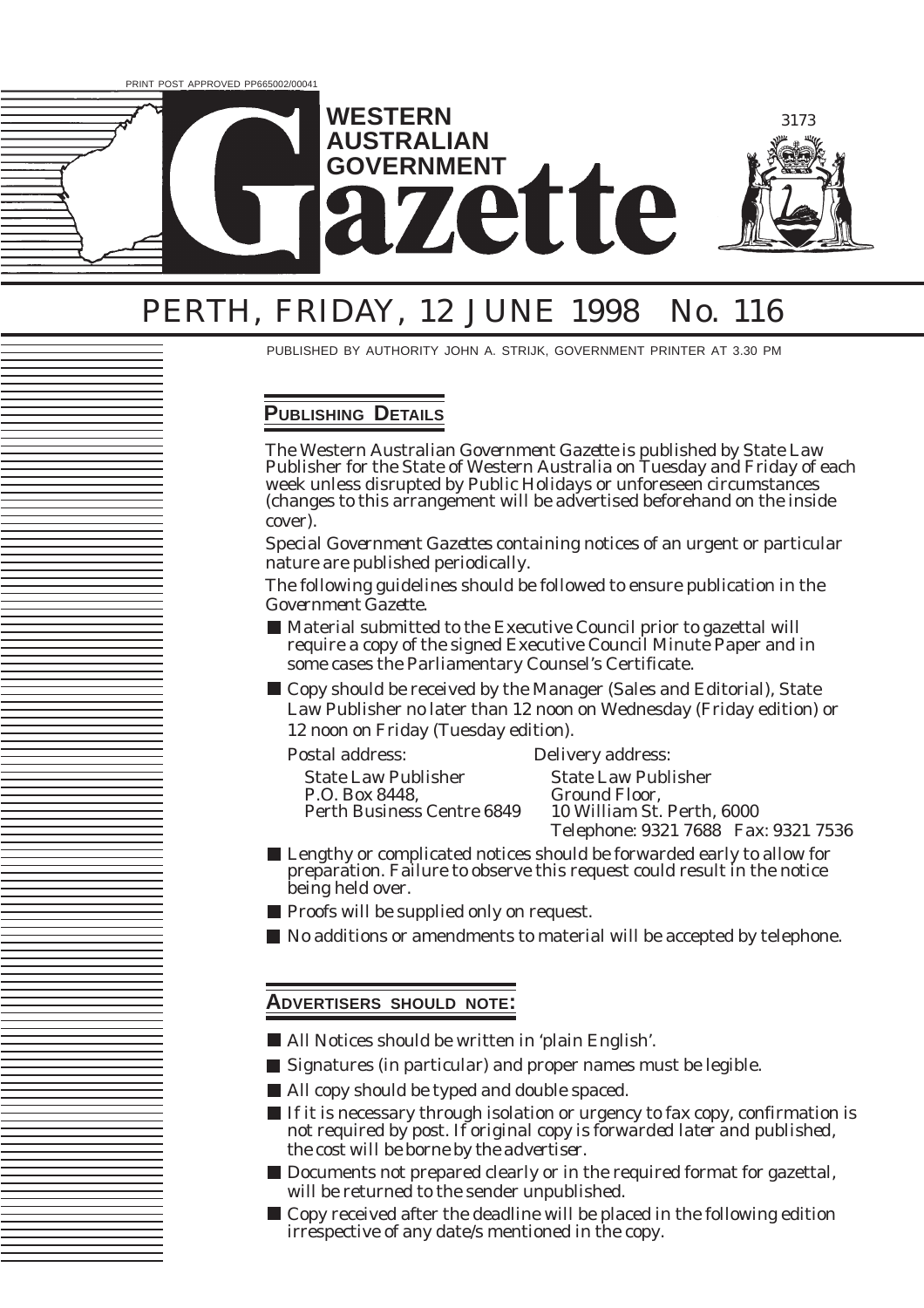## **IMPORTANT COPYRIGHT NOTICE**

© State of Western Australia

This work is copyright. Apart from any use as permitted under the *Copyright Act 1968*, no part may be reproduced by any process without written permission from the Government Printer, State Law Publisher. Inquiries should be directed to the Manager Sales & Editorial, State Law Publisher, 10 William St, Perth 6000.

3174 Government Gazette, Wa [12] Government Gazette, Wa [12] Government Gazette, Wa [12] Government Gazette, W

# **ADVERTISING RATES AND PAYMENTS**

EFFECTIVE FROM 1 JULY 1997.

Deceased Estate notices, (per estate)—\$17.20

Real Estate and Business Agents and Finance Brokers Licences, (per notice)—\$40.10

Other articles in Public Notices Section—\$40.10 (except items of an exceptionally large nature. In these instances arrangements will be made for pricing the notice at time of lodging).

All other Notices

Per Column Centimetre—\$7.90

Bulk Notices—\$148.00 per page

Clients who have an account will be invoiced for advertising charges. Clients without an account will need to pay at time of lodging the notice.

| (As from 1 July 1997)               |        |
|-------------------------------------|--------|
|                                     | 2.50   |
| <b>Government Gazette-(Special)</b> |        |
|                                     | 2.50   |
|                                     | 4.90   |
|                                     | 14.10  |
|                                     | 12.50  |
|                                     | 218.00 |

# **IMPORTANT NOTICE**

Periodically notices are published indicating a variation in normal publishing arrangements:

- Easter or Christmas editions etc—these notices appear approximately 4 weeks prior to any change.
- Extraordinary gazettes not circulated to all subscribers these notices appear in the following general edition of the gazette.

In all cases notices are published on page 2 and readers are urged to check accordingly prior to contacting State Law Publisher.

JOHN A. STRIJK, Government Printer.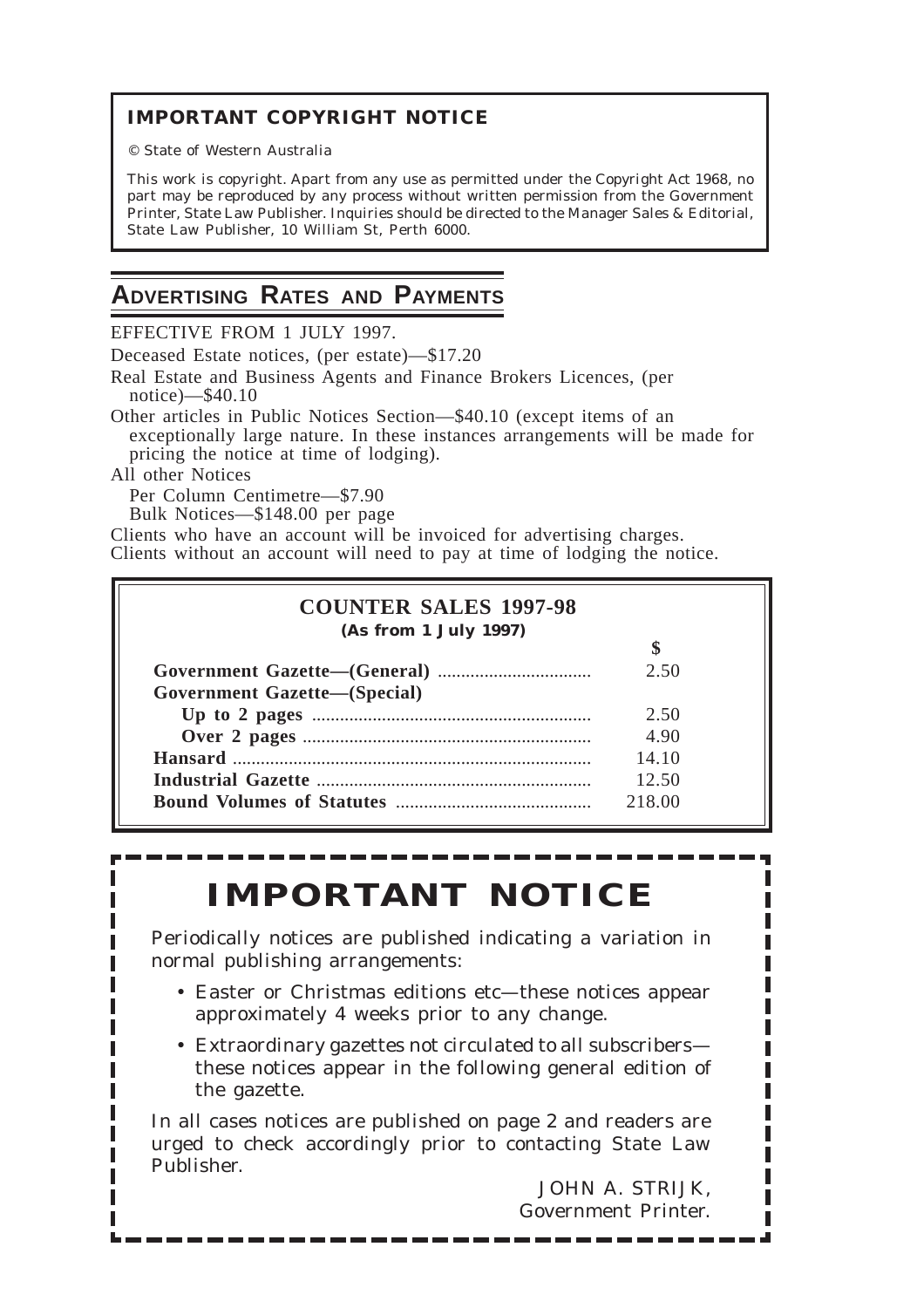\$

### **CEMETERIES**

### **CC401\***

### **CEMETERIES ACT 1986**

Metropolitan Cemeteries Board

In pursuance of the powers conferred by section 53 of the Cemeteries Act 1986, the Metropolitan Cemeteries Board hereby records having resolved on May 28th 1998, to set the following fees and charges effective from July 1st, 1998. The fees shall be payable upon application for services detailed hereunder.

### SCHEDULE OF FEES AND CHARGES

### Karrakatta, Pinnaroo, Midland, Guildford Cemeteries 1998 1. BURIAL FEES— (a) Interment— Adult standard ............................................................................................................. 485 8am to 9.45am ................................................................................................... 460 Child (under thirteen years) .................................................................................. 315 Stillborn burial area (without memorial service) ................................................. 135 Adult—Pre-Need Interment Certificate ................................................................ 560 (b) Grant of Right of Burial: Approval to any refund on an unexpired Grant of Right of Burial shall be at the absolute discretion of the Board and in any event, the refund approved shall not exceed the amount originally paid for the Grant of Right of Burial. Ordinary land (2.4m x 1.2m)— Karrakatta ...................................................................................................... 715 Pinnaroo .......................................................................................................... 715 Other Cemeteries ........................................................................................... 600 Renewal of Grant prior to expiry—

| Renewal of Grant prior to expiry-                                               |      |
|---------------------------------------------------------------------------------|------|
|                                                                                 | 1075 |
|                                                                                 | 1075 |
|                                                                                 | 900  |
|                                                                                 | 100  |
| Pre-need purchase, land selected by applicant or land reserved in advance (plus | 140  |
| Children's memorial garden-                                                     |      |
|                                                                                 | 490  |
|                                                                                 | 720  |
|                                                                                 | 735  |
|                                                                                 | 780  |
|                                                                                 | 4040 |
| Special land in view of position (by quotation)                                 |      |
| Footpath-                                                                       |      |
|                                                                                 | 430  |
|                                                                                 | 215  |
|                                                                                 | 110  |
| (c) Mausoleum Crypts (by quotation)                                             |      |
| (d) Memorial Plaques-                                                           |      |
|                                                                                 | 415  |
|                                                                                 | 560  |
|                                                                                 | 150  |
|                                                                                 | 550  |
|                                                                                 | 150  |
|                                                                                 | 100  |
| Wooden Surround (by quotation)                                                  |      |
|                                                                                 | 965  |
|                                                                                 | 485  |

Lift and deepen............................................................................................................................. 485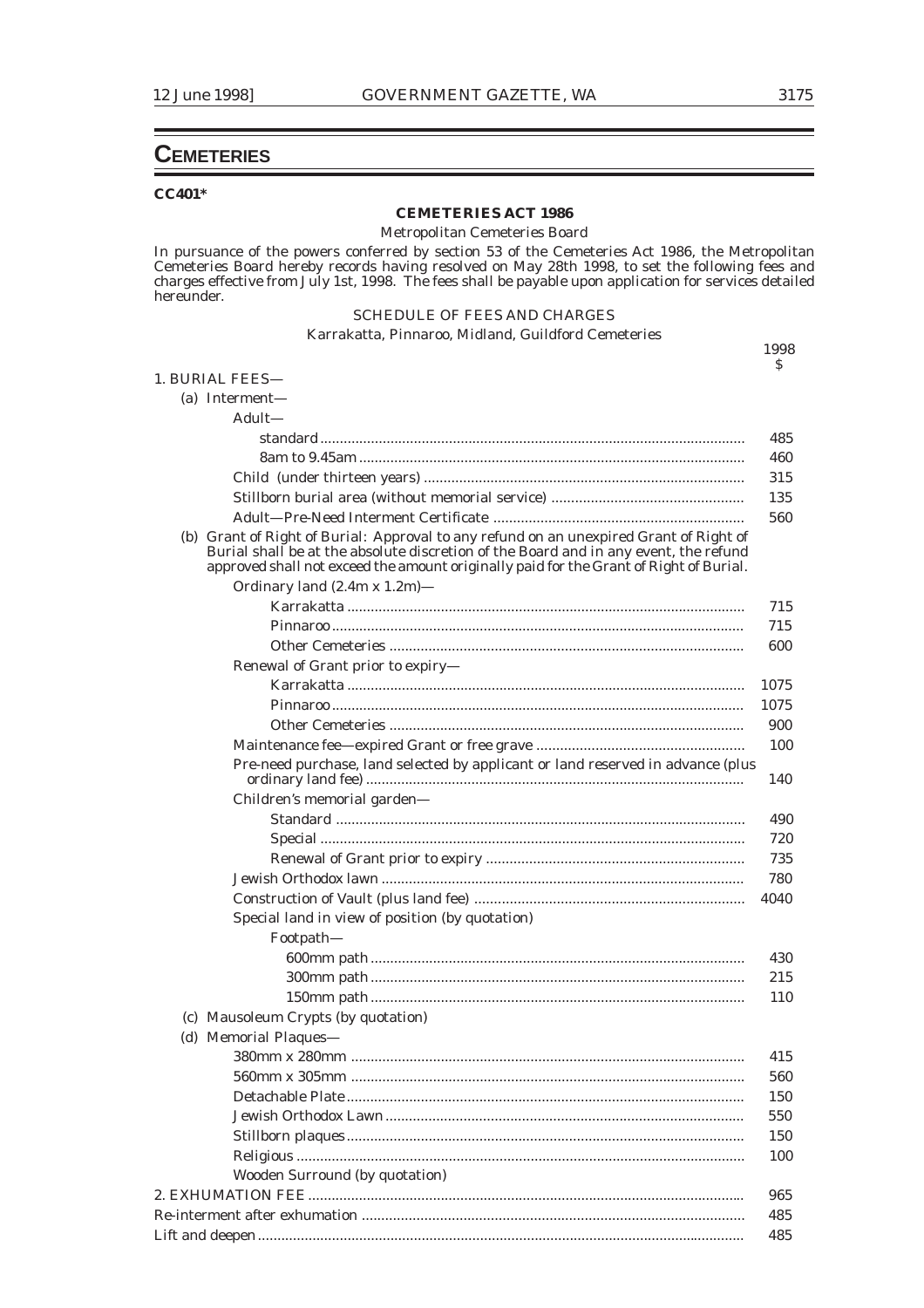| (a) Licence Fee-                                                                        |
|-----------------------------------------------------------------------------------------|
| 215                                                                                     |
|                                                                                         |
| (b) Permit for each memorial-                                                           |
| 180                                                                                     |
| 140                                                                                     |
|                                                                                         |
|                                                                                         |
|                                                                                         |
|                                                                                         |
| <b>4. SERVICE FEE-</b>                                                                  |
|                                                                                         |
| 110                                                                                     |
| 5. FUNERAL DIRECTOR'S LICENCE-                                                          |
| (a) Annual Fee-                                                                         |
| 470                                                                                     |
| 140                                                                                     |
|                                                                                         |
| 6. RE-ISSUE OF GRANT OF RIGHT OF BURIAL OR REGISTRATION OF ASSIGNED                     |
|                                                                                         |
| 7. PENALTY FEES (chargeable in addition to scheduled fees)-                             |
|                                                                                         |
|                                                                                         |
| 255                                                                                     |
| 545                                                                                     |
| <b>8. CREMATION FEES-</b>                                                               |
| (a) Adult cremation-                                                                    |
| 560                                                                                     |
| 535                                                                                     |
| 335                                                                                     |
| (c) Government cremation-                                                               |
| 400                                                                                     |
| 380                                                                                     |
| (d) Stillborn cremation (without chapel and including scattering of ashes to the winds) |
| 635                                                                                     |
| (f) Use of Chapel/Condolence lounge (service only or extended time)<br>245              |
| 9. DISPOSAL OF ASHES: The tenure on all cremation memorials shall be twenty five (25)   |
| years from the date of receipt of the scheduled fee.                                    |
| (a) Niche wall-                                                                         |
| 270                                                                                     |
| Double Niche-                                                                           |
| 415                                                                                     |
| 375                                                                                     |
| Granite Niche wall-                                                                     |
| 335                                                                                     |
| 555                                                                                     |
| 125                                                                                     |
| Plaque for pre-purchased position-                                                      |
| 115                                                                                     |
| 190                                                                                     |
| 210                                                                                     |
| (b) Memorial wall including Columbarium-                                                |
| 420                                                                                     |
| 620                                                                                     |
| 125                                                                                     |
| (c) Garden of Remembrance/Memorial Garden includes plaque and reservation only          |
| 310                                                                                     |

3. MONUMENTAL WORK-

 $\mathsf S$ 

150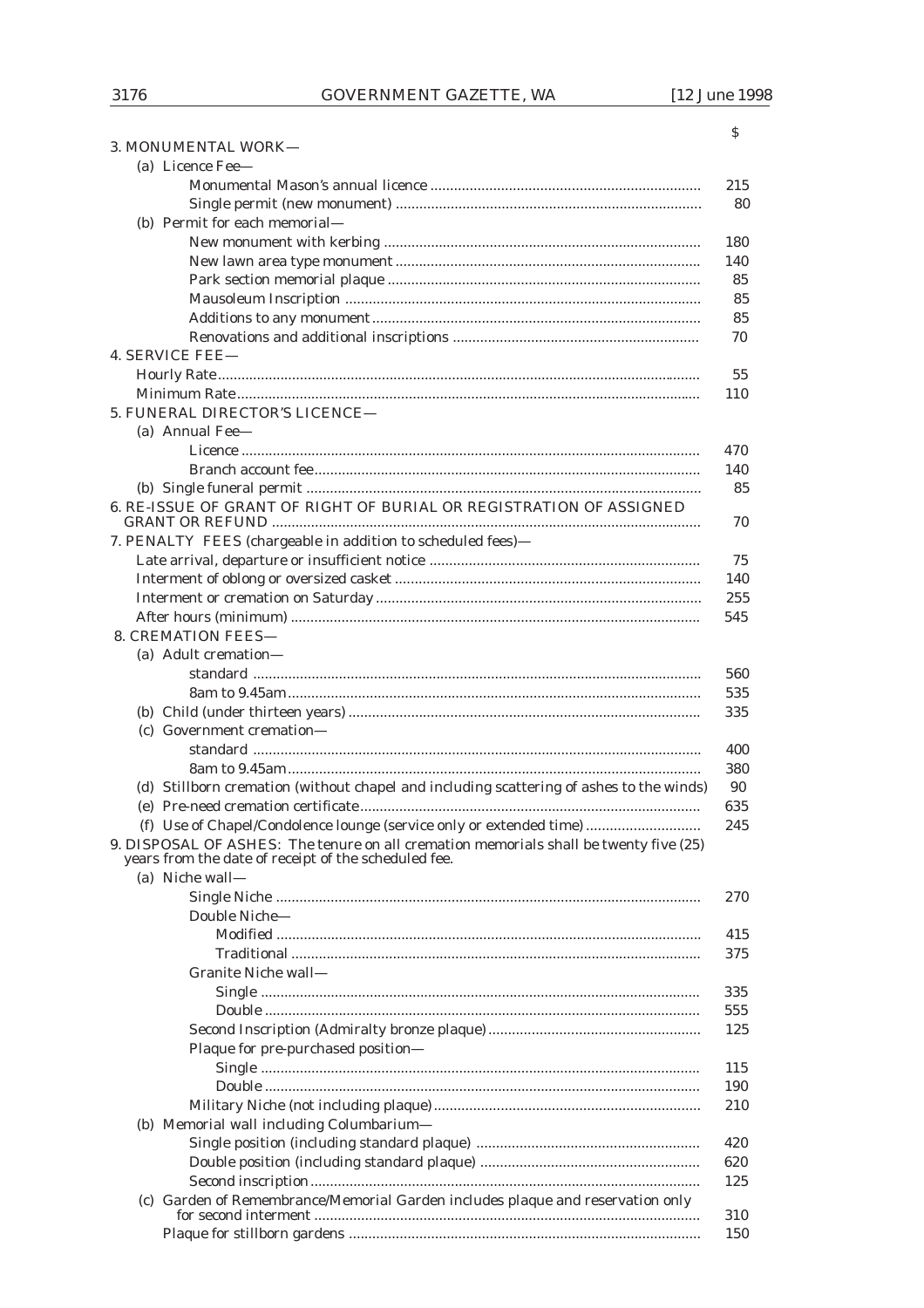|     |                                                                           | S.<br>590      |
|-----|---------------------------------------------------------------------------|----------------|
|     |                                                                           | 725            |
|     | (e) Memorial rose bush-                                                   |                |
|     | Garden position with reservation of three (3) further interments          | 1060           |
|     |                                                                           | 145            |
|     |                                                                           | 205            |
|     | (f) Family shrub-                                                         |                |
|     | Individual shrub with reservation for three (3) further interments        | 1345           |
|     |                                                                           | 145            |
|     |                                                                           | 205            |
|     |                                                                           | 185            |
|     |                                                                           | 2260           |
|     |                                                                           | 140            |
|     | (h) Other Fees-                                                           |                |
|     |                                                                           | 110            |
|     |                                                                           |                |
|     | Postage of ashes-                                                         |                |
|     |                                                                           | 185            |
|     |                                                                           | 100            |
|     |                                                                           | 65             |
|     | Transfer of ashes to new position (plus cost of plaque if required)       | 65             |
|     | Acceptance and registration of ashes from outside crematoria              | 65             |
|     |                                                                           | 65             |
|     |                                                                           | 65             |
|     |                                                                           | 5              |
|     |                                                                           |                |
|     |                                                                           | 65             |
|     |                                                                           | 15             |
|     |                                                                           | 20             |
|     |                                                                           | 10             |
|     | (i) Non-standard memorials by quotation                                   |                |
| (i) | <b>Book of Remembrance-</b>                                               |                |
|     | (i) Fees for new inscriptions-                                            |                |
|     |                                                                           | 135            |
|     |                                                                           | 30             |
|     |                                                                           | 95             |
|     |                                                                           | 120            |
|     | 10. SEARCH FEE-                                                           |                |
|     | (a) Involving Board staff-                                                |                |
|     |                                                                           | N <sub>0</sub> |
|     |                                                                           | Charge         |
|     | For each additional location inquiry or each search requiring information |                |
|     |                                                                           | 5              |
|     |                                                                           | 5              |
|     |                                                                           | 10             |
|     | (b) Without staff assistance                                              |                |
|     |                                                                           | 10             |
|     |                                                                           | 10             |
|     |                                                                           | 100            |
|     |                                                                           |                |

The fees and charges in the above schedule were set by resolution at a duly convened meeting of the Metropolitan Cemeteries Board held on May 28th 1998.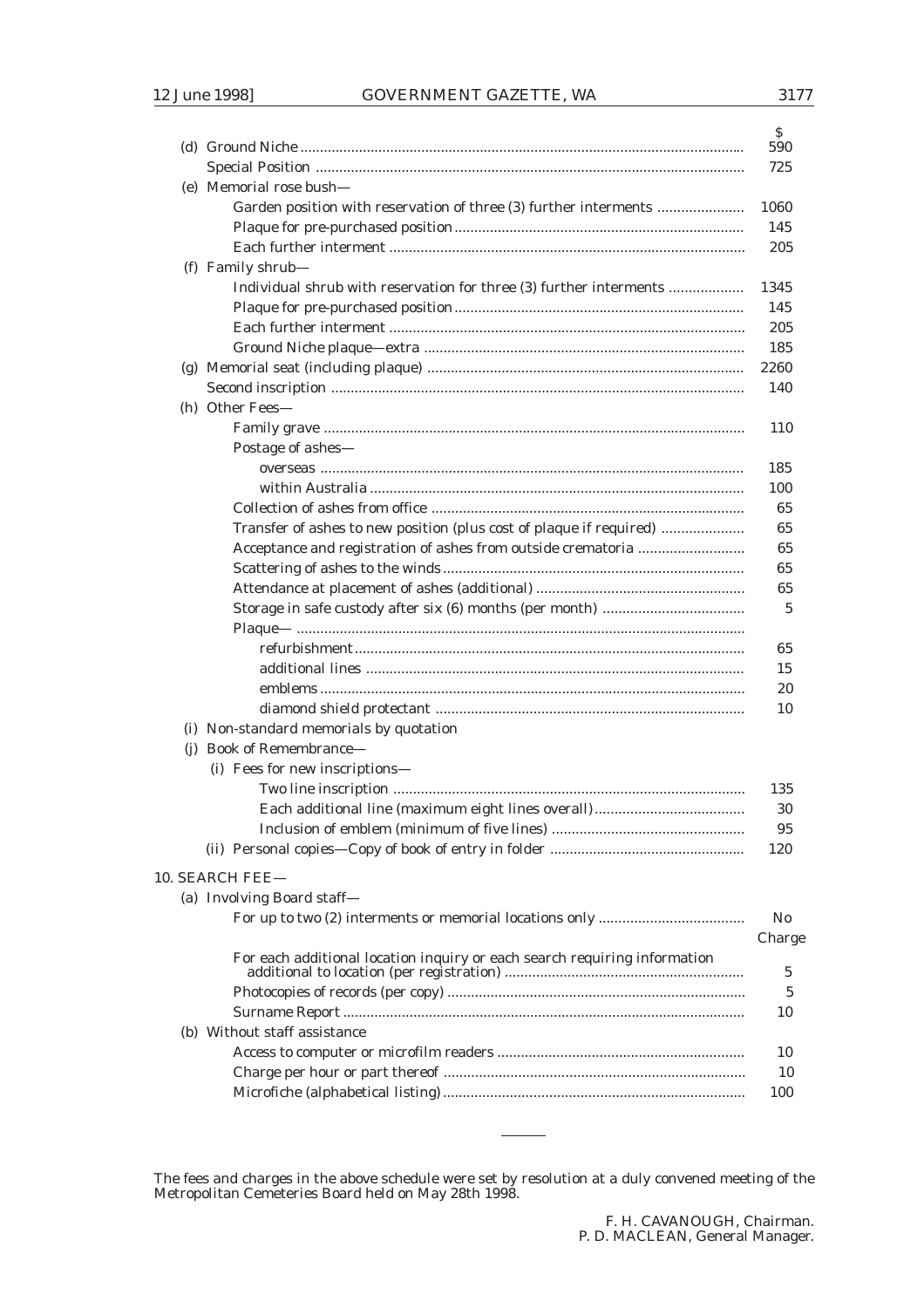### **CONSERVATION AND LAND MANAGEMENT**

### **CM401\***

### **CONSERVATION AND LAND MANAGEMENT ACT 1984**

JURABI AND BUNDEGI COASTAL PARKS, AND MUIRON ISLANDS

Notice of Draft Management Plan

The National Parks and Nature Conservation Authority and the Shire of Exmouth advise that the draft management plan for the Jurabi and Bundegi Coastal Parks and Muiron Islands is available for public comment.

The Jurabi and Bundegi Coastal Parks lie on the Cape Range Peninsula, and the Muiron Islands lie 16 km off Point Murat near Exmouth. The draft management plan contains information relevant to the management of the reserves and makes recommendations for adoption in a final plan.

The closing date for submissions is 21 August 1998.

Copies of the draft plan can be inspected at the Department of Conservation and Land Management's Woodvale library, and the office and library of the Shire of Exmouth. Copies of the plan can be inspected (or purchased for \$5.00) from the following CALM offices:

State Operations Headquarters Pilbara Regional Office<br>50 Hayman Road SGIO Building 50 Hayman Road SGIO Building Como WA 6152 Welcome Road

Exmouth District Office WA Naturally<br>
Payne Street 47 Henry Stre Payne Street 47 Henry Street<br>Exmouth WA 6707 Fremantle WA

Karratha WA 6714 Fremantle WA 6160

Submissions should be directed to the Executive Director, Department of Conservation and Land Management, Locked Bag 104, Bentley Delivery Centre WA 6983, and marked to the attention of Plan Coordinator, Jurabi and Bundegi Coastal Parks and Muiron Islands Management Plan.

SYD SHEA, Executive Director, Department of Conservation and Land Management. TOM DAY, Chairman, National Parks and Nature Conservation Authority. MIKE PURSLOW, President, Shire of Exmouth.

### **FAIR TRADING**

### **FT401**

### **COMPANIES (CO-OPERATIVE) ACT 1943**

### OSTRICH PRODUCERS CO-OPERATIVE OF WESTERN AUSTRALIA LTD

Notice is hereby given that, pursuant to Section 26(1) of the abovenamed Act, a Certificate of Incorporation, as a Limited Company, has this day been issued to Ostrich Producers Co-operative of Western Australia Ltd.

Dated this 4th day of June 1998.

(Sgd) A person authorised by the Commissioner for Corporate Affairs in Western Australia.

**FT402**

**RETAIL TRADING HOURS ACT 1987**

RETAIL TRADING HOURS (TOWNSITE OF MANJIMUP)

AMENDMENT ORDER 1998

Made by the Minister for Fair Trading under Section 13 of the Act.

#### **Citation**

1. This Order may be cited as the *Retail Trading Hours (Townsite of Manjimup) Amendment Order 1998.*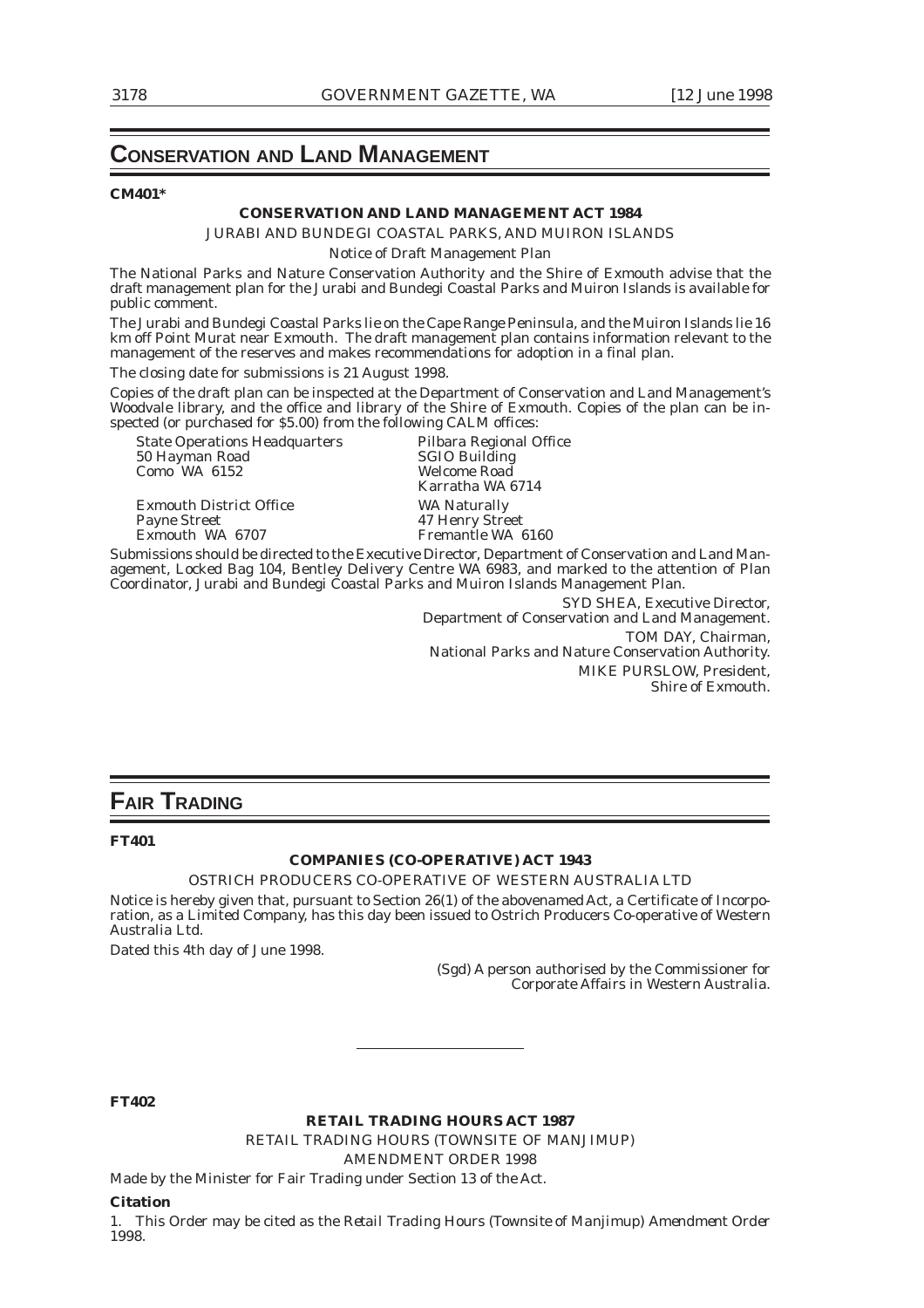### **Amendment**

1. The *Retail Hours (Townsite of Manjimup) Order 1988*

[*Published in the Gazette of 2 September 1988 at p. 3463*] is amended by deleting—

"*other than the Saturday falling on 20 April, 1996*".

and inserting after "*week*" the following—

"*other than the Saturday falling on 30 May 1998*".

DOUG SHAVE, Minister for Lands; Fair Trading; Parliamentary and Electoral Affairs.

**FT403**

### **ASSOCIATIONS INCORPORATION ACT 1987**

ORDER PURSUANT TO SECTION 34 (2)

ELECTRICAL & ELECTRONIC GROUP APPRENTICESHIP SCHEME INCORPORATED Pursuant to the provisions of section 34 (2) of the Associations Incorporation Act 1987, I order that the undertaking of Electrical & Electronic Group Apprenticeship Scheme Incorporated be transferred to Electrical Group Training Limited ACN 081 153 773 with effect from the date of this Order. Dated this 8th day of June 1998.

RALPH MINEIF, Assistant Commissioner for Corporate Affairs.

**FT404**

### **ASSOCIATIONS INCORPORATION ACT 1987**

SECTION 35

### PRIMARY PRODUCT PROMOTIONS INCORPORATED

Notice is hereby given that the incorporation of the abovementioned association has been cancelled as from the date of this notice.

Dated this 8th day of June 1998.

RALPH MINEIF, Assistant Commissioner for Corporate Affairs.

### **JUSTICE**

### **JM401**

### **JUSTICES ACT 1902**

It is hereby notified for public information that His Excellency the Governor in Executive Council has approved of the appointment of—

Dr Paul Nathan Levi of 56 Lanark Street, Coolbinia

Mrs Heather Sharman of 3 Price Street, Kellerberrin

Mrs Pauline Emily West of 33 Mildura Street, Norseman

Mr Peter Hans Weygers of 13 Richardson Avenue, Claremont

to the office of Justice of Peace for the State of Western Australia.

GILES NUNIS, A/Executive Director Court Services.

### **JM402**

#### **CHILDREN'S COURT OF WESTERN AUSTRALIA ACT 1988**

It is hereby notified for public information that His Excellency the Governor in Executive Council has approved of the appointment of the following person as a Member of the Children's Court of Western Australia—

Mrs Heather Sharman of 3 Price Street, Kellerberrin.

GILES NUNIS, A/Executive Director Court Services.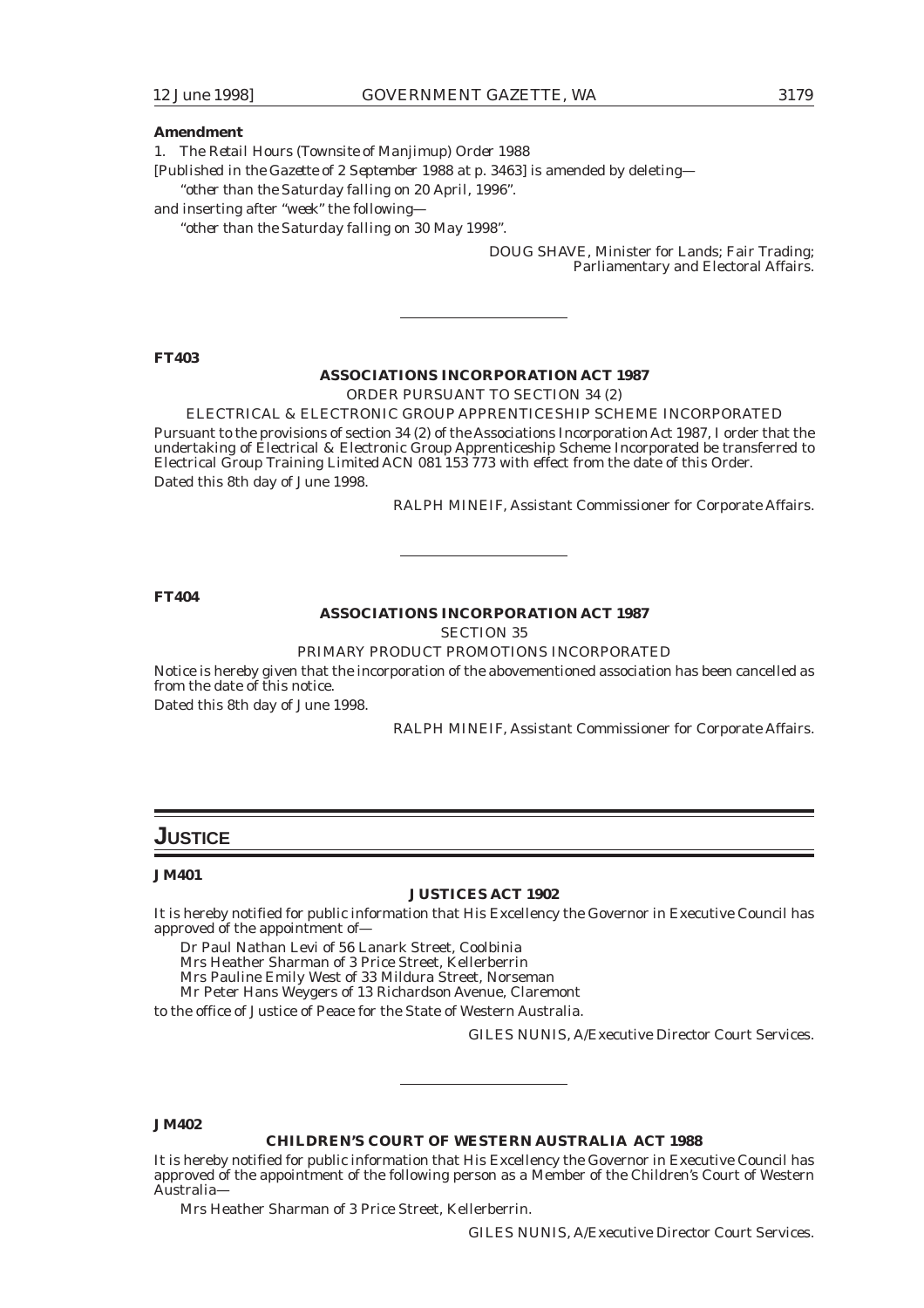### **LOCAL GOVERNMENT**

### **LG301**

#### **LOCAL GOVERNMENT ACT 1995**

*Shire of Serpentine-Jarrahdale*

### AMENDMENT TO STANDlNG ORDERS LOCAL LAW

In pursuance of the powers conferred upon it, the abovementioned Act, the Council of the Shire of Serpentine-Jarrahdale hereby records having resolved at its ordinary meeting held on the 25th May 1998, to make a local law amendment to its standing orders.

- 1. Record the name of mover and seconder of a committee recommendation to Council
- 2. Allow for discussion
- 3. Put the motion

4. Record numbers for and against at Council meetings only

The full text of the local law may be inspected at or obtained from the Shire administration centre, 6 Paterson Street, Mundijong between 8.30am and 4.30pm Mondays to Fridays. Dated this 29th May 1998.

The common seal of the Shire of Serpentine-Jarrahdale is hereunto affixed by authority of a resolution of Council in the presence of—

C. H. RANKIN, President. I. M. BODILL, Chief Executive Officer.

### **LG401**

### **LOCAL GOVERNMENT ACT 1995**

*Shire of Dalwallinu*

APPOINTMENT OF REGISTRATION OFFICERS AND AUTHORISED OFFICERS It is hereby notified for public information that the following persons have been appointed as authorised officers pursuant to the following Acts and have been authorised to enforce the following Acts, Regulations and Local Law—

Local Government Act 1995

Bush Fires Act 1954 and Regulations The Litter Act 1979 and Regulations All Councils By-Laws, Local Laws and Regulations

Brian Wentworth Seale John Cameron Mitchell

William Thomas Atkinson<br>
Brian Wentworth Seale<br>
Peter James Crispin

All other appointments are hereby cancelled.

W. T. ATKINSON, Chief Executive Officer.

#### **LG402**

### **DOG ACT 1976**

*Shire of Dalwallinu*

APPOINTMENT OF REGISTRATION OFFICERS AND AUTHORISED OFFICERS It is hereby notified for public information that the following persons have been appointed under the provisions of the Dog Act 1976—

#### **Registration Officers Authorised Officers**

William Thomas Atkinson<br>Brian Wentworth Seale Brian Wentworth Seale Brian Wentworth Seale<br> **Brian Wentworth Seale**<br> **Brian Wentworth Seale**<br> **Brian Wentworth Seale**<br> **Brian Wentworth Seale** John Cameron Mitchell John Cameron Mitchell Leonard Henry Holberton<br>Peter James Crispin Elaine Catherine Loughton Susan May Coomber Chloe Marie Wallis Taryn Anne Morgan Jemma Louise Waterhouse Toni Kalinda Trinder

All other appointments are hereby cancelled.

Peter James Crispin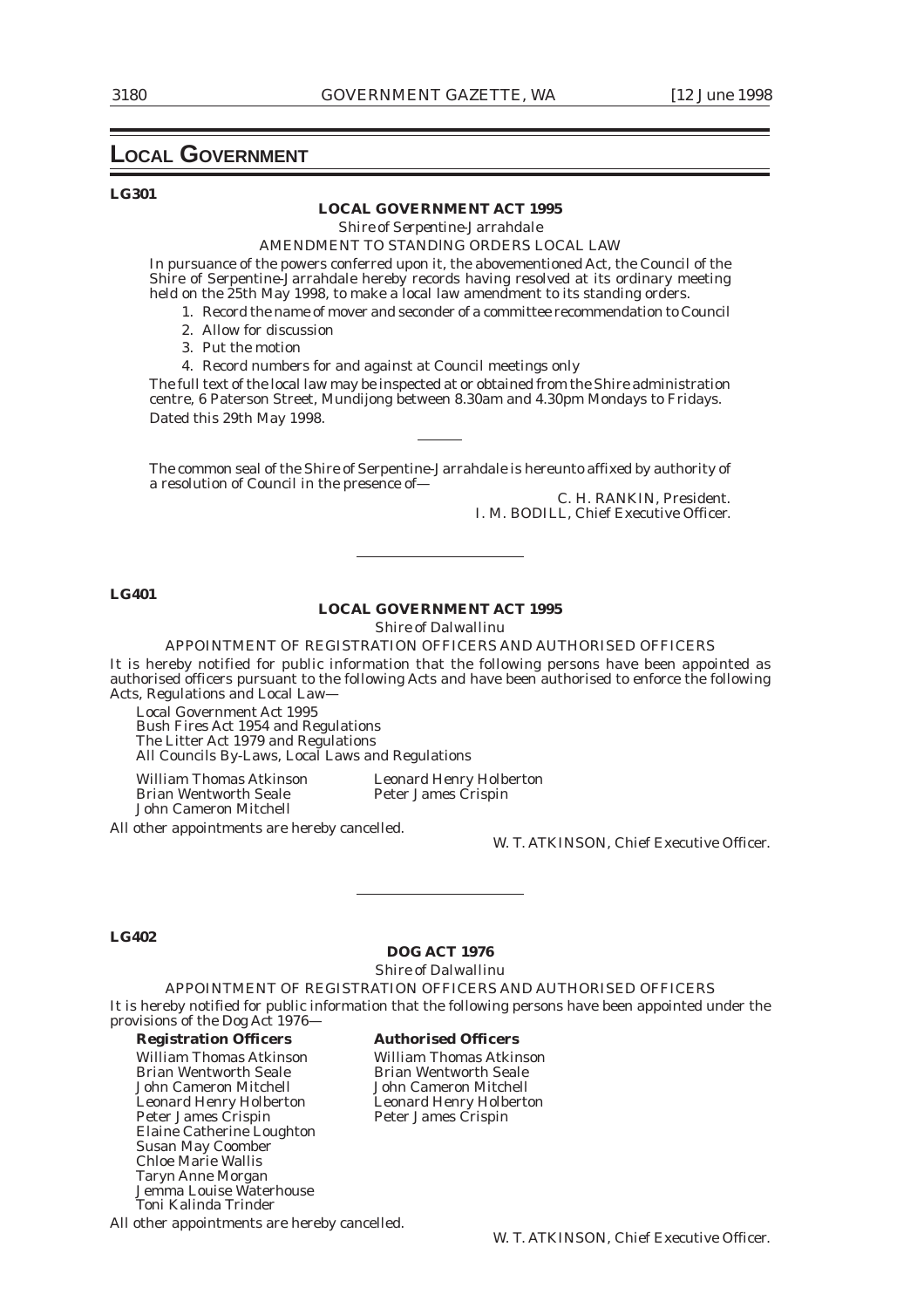### **LG403**

### **DOG ACT 1976**

*Shire of Kellerberrin*

### APPOINTMENT OF AUTHORISED CONTROL OFFICER

The following person has been appointed as Authorised Control Officer under the provisions of the Dog Act 1976—

David Graham Kerr

The appointment of Mark Wayne Arnold is hereby cancelled.

STUART TAYLOR, Chief Executive Officer.

#### **LG404**

### **LOCAL GOVERNMENT ACT 1995**

### **LOCAL GOVERNMENT (FINANCIAL MANAGEMENT) REGULATIONS 1996**

Notice pursuant to Schedule 6.3 of the Local Government Act 1995 of Sale of Land for Non-Payment of Outstanding Rates or Service Charges

Notice is hereby given that, under section 6.64 of the Local Government Act 1995, as rates/service charges have been owing for a period of at least 3 years the City of Kalgoorlie-Boulder is to offer for

sale by public auction at the Kalgoorlie Town Hall Banquet Room on the 2nd day of July, 1998 the land described below.

Signed for and on behalf of the City of Kalgoorlie-Boulder this 5th day of June 1998.

PHILLIP ALEXANDER ROB, Chief Executive Officer.

|                                                              |                   |                    |                   |                                  | Description of Land etc.                  |                              |                                                                           |                        |                                                   |
|--------------------------------------------------------------|-------------------|--------------------|-------------------|----------------------------------|-------------------------------------------|------------------------------|---------------------------------------------------------------------------|------------------------|---------------------------------------------------|
| Description of land Plan or<br>and lot or location<br>number | Diagram<br>Number | Title<br>Reference | Area              | <b>Street</b>                    | Description of<br>improvements,<br>if any | Name of<br>Owner             | Name of other<br>persons<br>appearing to<br>have an estate<br>or interest | charges<br>outstanding | Rates/service Other charges<br>due on<br>the land |
| Portion<br>Kalgoorlie Lot<br>R <sub>1064</sub>               |                   | C.T<br>442/157     | 458m <sup>2</sup> | 7 Campbell<br>Street, Kalgoorlie | Vacant Land                               | James<br>McAlpine            | Nil                                                                       | \$6,968.02             |                                                   |
| Portion<br><b>Boulder Lot</b><br>1403                        |                   | C.T<br>527/117     | 650m <sup>2</sup> | 4 Gregory Street,<br>Boulder     | Vacant Land                               | John<br>Rastovich            | Nil                                                                       | \$2,994.65             |                                                   |
| <b>Boulder Lot</b><br>1430                                   |                   | C.T<br>255/101     | $4274m^2$         | 3 Milner Avenue.<br>Boulder      | Vacant Land                               | Chantrey<br>Alfred<br>Harris | Nil                                                                       | \$4.659.07             |                                                   |
| <b>Boulder Lot</b><br>355                                    |                   | C.T<br>294/125     | 506m <sup>2</sup> | 25 Dwyer Street,<br>Boulder      | Vacant Land                               | John Bond                    | Nil                                                                       | \$2,299.67             |                                                   |

### **LG405**

### **DOG ACT 1976**

### *Shire of Collie*

### APPOINTMENT OF REGISTRATION OFFICERS AND AUTHORISED OFFICERS

It is hereby notified for public information that the following persons have been appointed under the provisions of the Dog Act 1976 and Regulations, Bush Fires Act 1954 and Regulations, the Litter Act 1979 and Regulations, Local Government Act 1995, all Councils By-Laws, Local Laws and Regulations.

Matthew Lancaster Grant Lawrence Avery All other appointments are hereby cancelled.

**Registration Officers Authorised Officers**

Anne Marie Cosgrove Leicester Adkin Bowley<br>
Chelsea Rae Simmonds Michelle Claire Herrald Michelle Claire Herrald

I. H. MIFFLING, Chief Executive Officer.

### **LC406**

### SHIRE OF EXMOUTH

It is hereby notified for public information that Troy Wright has been appointed to act as Ranger for Shire of Exmouth effective from June 15, 1998 as an authorised officer for the following:

Local Government Act 1995 Dog Act 1976 and Regulations Litter Act 1979 and Regulations Caravan Parks and Camping Grounds Act 1995 and, all Council By-Laws.

NEIL HAYWOOD, Acting Chief Executive Officer.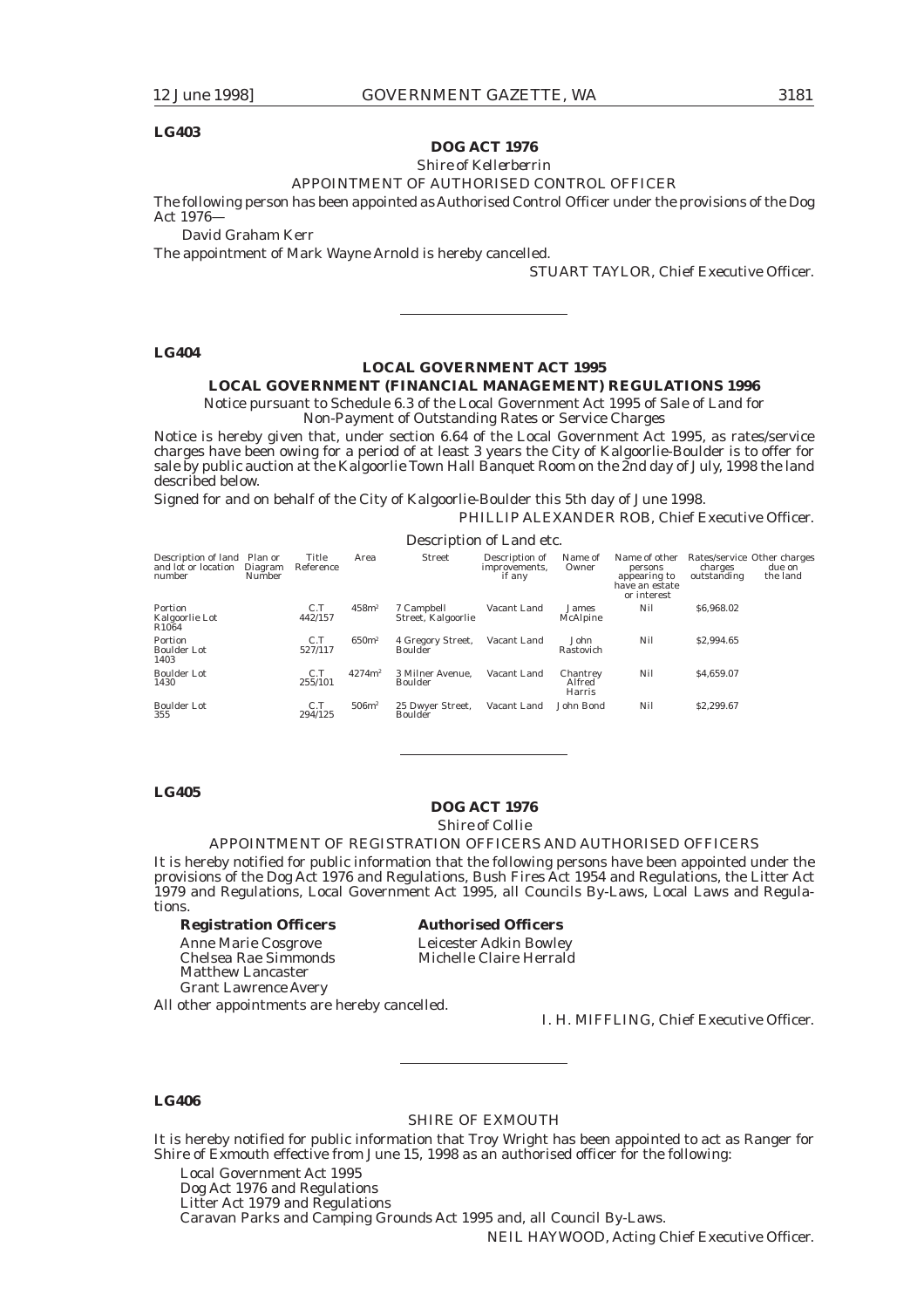### **LG407**

## SHIRE OF YORK

### APPOINTMENT OF AUTHORISED OFFICER

It is hereby notified for public information that Mr Michael Colin Scott has been appointed an Authorised Officer to administer the relevant provisions of the following Acts, Regulations and Local Laws—

- (i) Local Government Act 1995 (Sections 9.11, 9.13, 9.15 and 9.16);
- (ii) Bush Fires Act and Regulations—Fire Control Officer;
- (iii) Litter Act and Regulations;
- (iv) Control of Vehicles (Off-Road Area) and Regulations;
- (v) Dog Act, Regulations and Local Laws; and
- (vi) Local Laws relating to Parking Facilities; Public Reserves; Dogs; Cats; Nuisances in Streets; Hawkers and Stallholders; Signs, Blinds, Awnings, Advertisement Hoardings and Bill Posting.

E. R. FISHER, Chief Executive.

### **LG408**

### CITY OF MELVILLE

### Ranger

It is hereby noted for public information that Kelly Ann Harris and Andrew James Norris have been appointed as Authorised Persons of the City of Melville pursuant to the following:

- 1. To exercise power under Part XX of the Local Government (Miscellaneous Provisions) Act 1960;
- 2. Section 449 of the Local Government (Miscellaneous Provisions) Act 1960 as Pound Keeper and Ranger;
- 3. Part 9 Division 2 of the Local Government Act 1995;
- 4. Section 9.13, 9.15 of the Local Government Act 1995 as an Authorised Person;
- 5. Part 3 Subdivision 4 of the Local Government Act 1995;
- 6. Section 3.39 of the Local Government Act 1995 as an Authorised Person:

and as an Authorised Person pursuant to the following:

Dog Act 1976 for the purposes of registering, seizing, impounding, detaining and destroying of dogs; Section 33E(1) Dog Act as an Authorised Person

Control of Vehicles (Off Road Area) Act 1978;

Litter Act 1979;

Bush Fires Act 1954

and effecting general ranger duties within the district.

The appointment of James Kelliher and Douglas Iddon is hereby cancelled.

JOHN McNALLY, Chief Executive Officer.

### **LG410**

### **BUSH FIRES ACT 1954**

*Shire of Brookton*

Firebreak Order 1998/99

Pursuant to the powers contained in Section 33 of the Bush Fires Act 1954, owners and occupiers of property within the Shire of Brookton are hereby required, on or before the 1st day of December, 1998, to plough, cultivate, scarify, chemically spray or otherwise clear and thereafter maintain free of all flammable material until the 15th day of April, 1999, firebreaks as stipulated in the following positions.

Schedule

### **On Land Outside of the Townsite Boundary**

1.1 A firebreak, which is at least 5 metres wide, must be installed around and within 15 metres of the following:

a building, a haystack, a fuel drum, a fuel depot or any groupings of buildings, haystacks, fuel drums or fuel depots.

### **Burning Off**

1.2 All landholders are required to have an operational independent mobile water filled fire fighting unit, having a water capacity of not less than 450 litres, within 50 metres of a paddock in which any burning off activity is being conducted during the restricted and prohibited burning periods. The tank of the unit shall be kept full of water at all times during the burning off.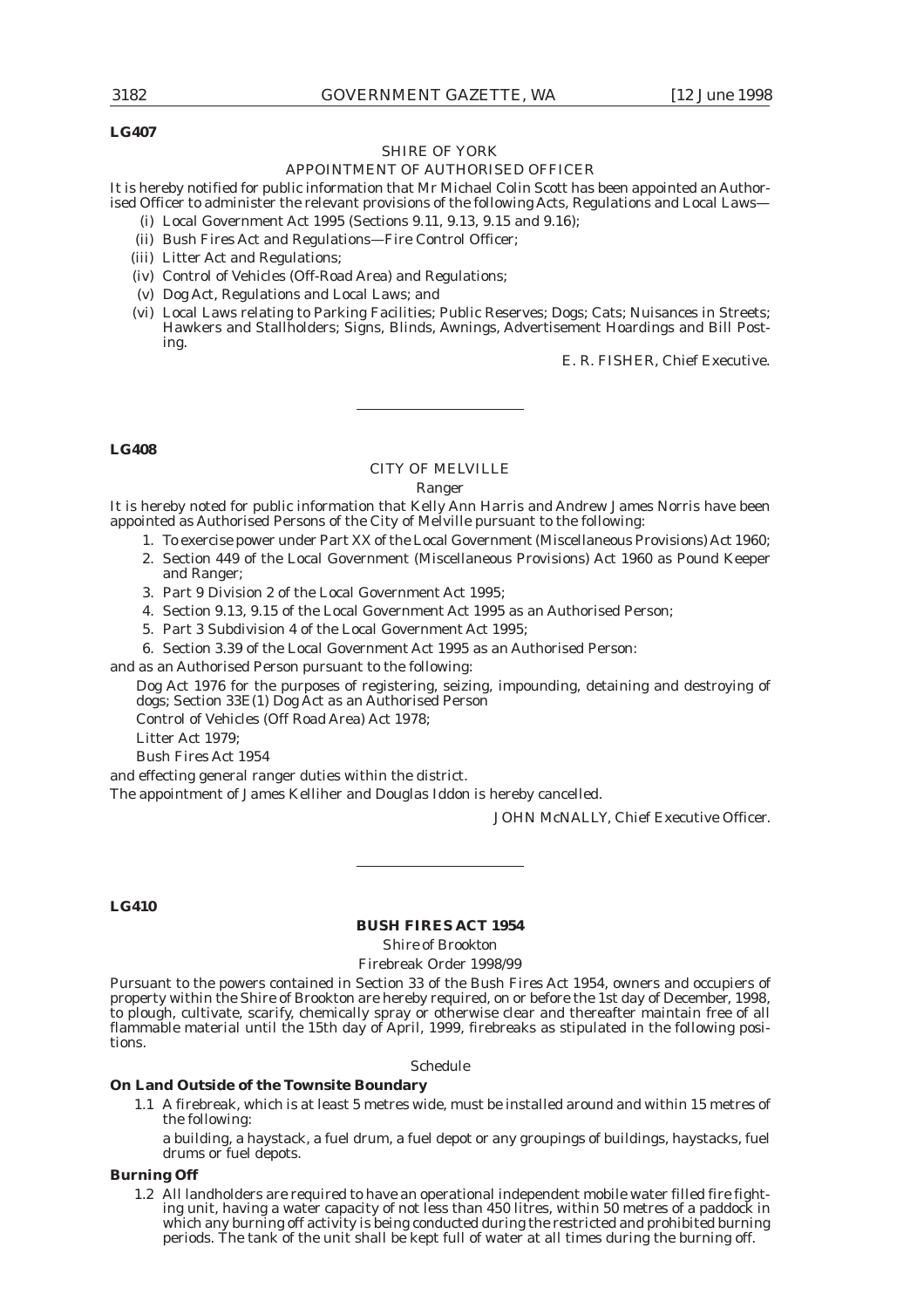1.3 During the open burning season all landholders are required to have a 2 metre firebreak cleared of all flammable material around any area to be burnt, or a fire fighting unit within 50 metres of any paddock in which burning off activity is being conducted.

### **During Harvesting and Straw Baling**

1.4 During any period when harvesting operations are being conducted there shall be provided in the same paddock or within 50 metres of that paddock an operational independent mobile water filled fire fighting unit, having a water capacity of not less than 450 litres. The tank of the unit shall be kept full of water at all times during the harvest operations. The responsibility to supply the unit being that of the landholder.

#### **Operation of Plant and Machinery**

1.5 During the prohibited burning time all trucks, bulldozers and headers shall not be operated on rural land unless fitted with a fire extinguisher.

A fire extinguisher means a device which comprises:

- (a) a container filled with at least 7.5 litres of water, and be capable of discharging that water under pressure and which is in a sound working condition, or
- (b) an approved operative chemical extinguisher.
- 1.6 During the prohibited burning time, all internal combustion motors being stationary and unattended shall not be operated unless clear of all flammable material immediately surrounding the said motor for a distance of not less than 5 metres.

### **Land within the Brookton Townsite Boundary**

- 2.1 All land with an area of less than  $1000m^2$  with no buildings, must be completely clear of all flammable material from the whole of the land.
- 2.2 All land with an area of less than  $1000m^2$  with buildings or groupings of buildings must have an area cleared of flammable material no less than 2 metres wide, not more than 15 metres from such building or groups of buildings or the external boundary of the land—whichever is the nearer.
- 2.3  $\,$  All land with an area of greater than 1000 $\mathrm{m}^{\mathrm{z}}$  with no buildings must be completely surrounded by a firebreak of not less than 2 metres wide as near as possible to the boundary.
- 2.4  $\,$  All land with an area of greater than 1000 $\mathrm{m}^2$  with buildings or groupings of buildings must have an area cleared of flammable material no less than 2 metres wide, not more than 15 metres from the building or groups of buildings or the external boundary of the land whichever is nearer.

The firebreaks may be inspected shortly after the 1st day of December 1998, and the penalty for failing to comply with this notice is a fine of not more than \$1,000 or a penalty of \$40 may be incurred by the issue of an infringement notice, and a person in default is also liable, whether prosecuted or not, to pay the cost of performing the work directed in this notice if it is not carried out by the owner or occupier by the date required by this notice.

If it is considered to be impracticable for any reason to comply with the provisions of this notice, application may be made not later than the 15th day of November, 1998, in writing to the Council or its authorised officer for permission to provide alternative fire protection measures. If permission is not granted the requirements of this notice must be complied with.

If the requirements of this notice are carried out by burning, such burning must be in accordance with the relevant provisions of the Bush Fires Act 1954, which includes the necessity for permits to burn during the restricted and prohibited burning season.

Failure to comply with these requirements renders the offenders to the penalties prescribed in the Bush Fires Act 1954, as amended.

By Order of the Council,

IAN CURLEY, Chief Executive Officer.

### **LC409**

### **BUSHFIRES ACT 1954**

*Shire of Brookton* Fire Control Officers

The following appointments are hereby notified for public information—

Chief Fire Control Officer Leslie R. Eyre<br>
Deputy Chief Fire Control Officer Ian M. Eva Deputy Chief Fire Control Officer

Fire Control Officers—Ian N. Curley, Bruce E. Hobbs, Len R. Simmons, Ross A. Evans, Dennis Wilkinson, Daryl L. Turner, Douglas G. Windsor, Barry J. Coote.

All previous appointments are hereby cancelled.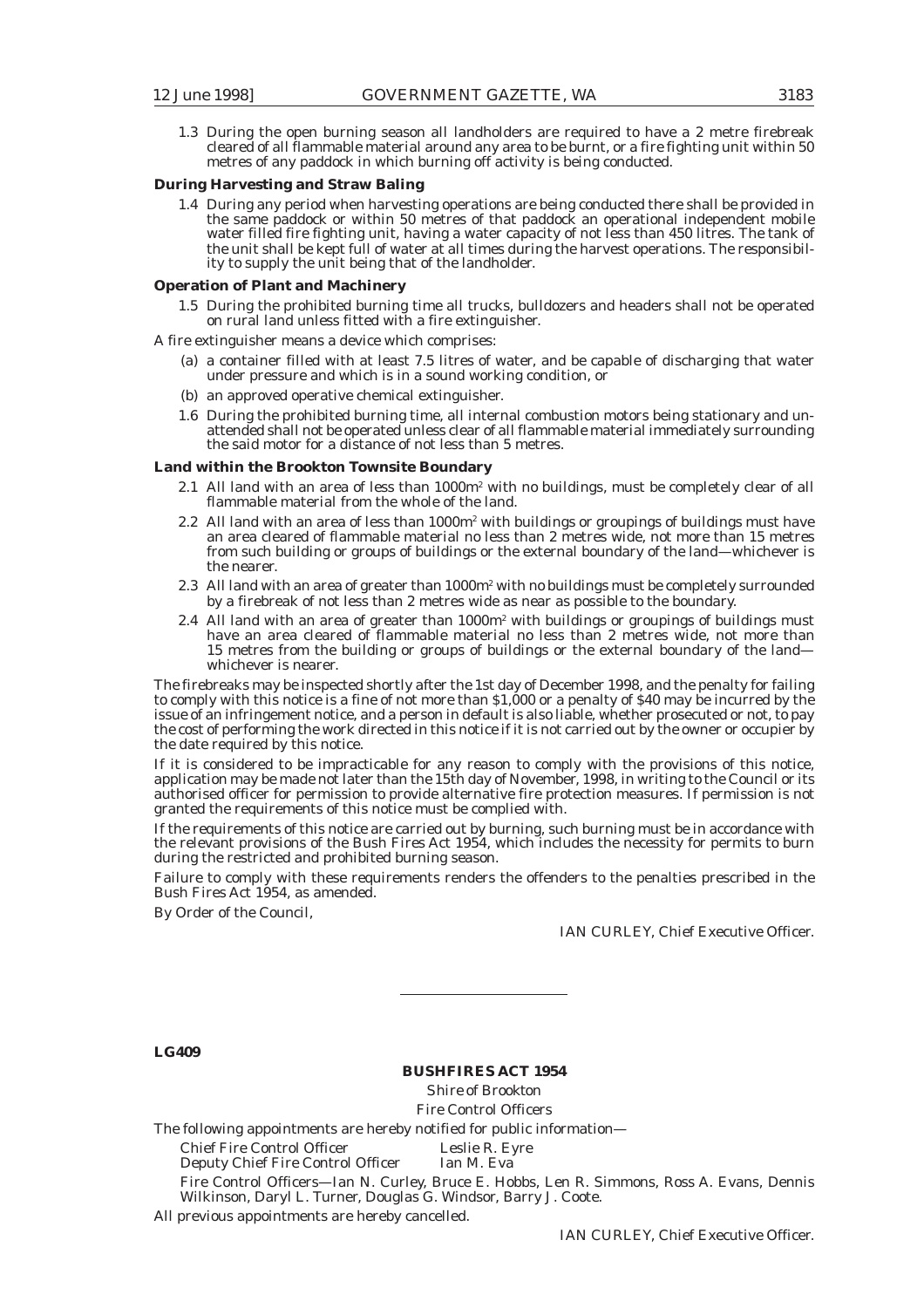### **LG411**

### SHIRE OF IRWIN

### Setting of a Fee for Rubbish Disposal

It is hereby notified for public information that the Council of the Shire of Irwin did, at its meeting of 19 May 1998, resolve to set a fee under section 344C of the Health Act 1911, of \$100 for the disposal of building rubbish from all commercial and residential building activities valued at \$10,000 or more, in the area prescribed in section 14A(1) of Part 1 of Council's Health Local Laws.

This fee is being fixed for section 112A(3)(b) of the Health Act 1911, and will take effect as from 1 July 1998.

JOHN MERRICK, Chief Executive Officer.

## **MINERALS AND ENERGY**

### **MN301\***

#### MINING ACT 1978

### **MINING AMENDMENT REGULATIONS 1998**

Made by the Governor in Executive Council.

### **Citation**

**1.** These regulations may be cited as the *Mining Amendment Regulations 1998*.

#### **Commencement**

**2.** These regulations come into operation on 1 July 1998.

### **Second Schedule amended**

- **3.** The Second Schedule to the *Mining Regulations 1981\** is amended in item 1
	- (a) by deleting "30.60" and substituting the following  $"31.50"$
	- (b) by deleting "80.00" and substituting the following  $82.40$
	- (c) by deleting "9.30" in both places where it occurs and substituting in each place the following —

 $"$  9.60

- (d) by deleting "10.00" in both places where it occurs and substituting in each place the following —
	- " 10.30 ";
- (e) by deleting "\$15.00" and substituting the following  $^{\circ}$  \$15.50  $^{\circ}$
- (f) by deleting "1.50" and substituting the following
	- " 1.55 "; and
- (g) by deleting "4.65" and substituting the following  $-$

[*\* Reprinted as at 18 March 1996. For amendments to 1 April 1998 see 1997 Index to Legislation of Western Australia, Table 4, pp. 190-91, and Gazette 17 March 1998.*]

By Command of the Governor,

M. C. WAUCHOPE, Clerk of the Executive Council.

### **MN403**

### **MINING ACT 1978**

CANCELLATION OF TEMPORARY RESERVE

Pursuant to Clause 1.(1) of the Transitional Provision of the Mining Act 1978, I hereby cancel Temporary Reserve 7148H.

Dated at Perth this 29th day of May 1998.

 $" 4.80"$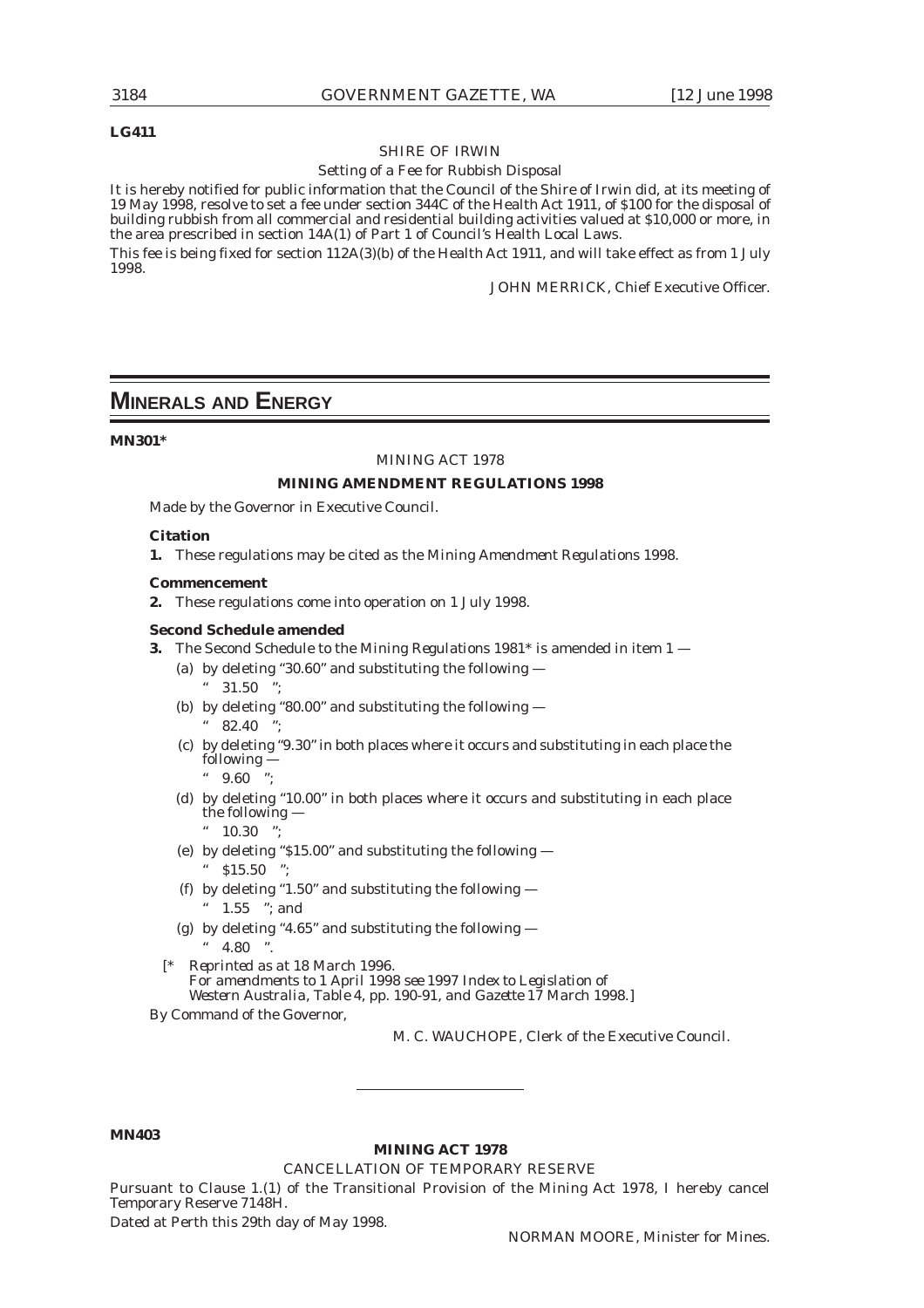### **MN401**

### **MINING ACT 1978**

### INSTRUMENT OF EXEMPTION OF LAND

The Minister for Mines pursuant to the powers conferred on him by section 19 of the Mining Act 1978, hereby exempts that land described hereunder (not being private land or land that is the subject of a mining tenement or application therefore) from Divisions 1 to 5 of Part IV of the Mining Act 1978— Description of land—

Scrubby Hill North Site (FNA2373): Zone 49 AMG co-ordinates— NW Corner 7262215 N - 778467 E NE Corner 7262199 N - 779268 E SE Corner 7261699 N - 779257 E SW Corner 7261715 N - 778457 E

Dated at Perth this 5th day of June 1998.

NORMAN MOORE, Minister for Mines.

**MN402**

### **MINING ACT 1978**

### INSTRUMENT OF CANCELLATION OF EXEMPTION OF LAND

Pursuant to Section 19(1)(b) of the Mining Act 1978, I hereby cancel the Exemption published at pages 896 and 897 in the *Government Gazette* on 22 February 1991 and described hereunder—

West Pilbara Mineral Field. The starting point is located at Latitude 22°21'13". Longitude 117°17'29" being approximately 6.15 km @ 23°30' from Geodetic Survey Station MD1. Thence 24.4 km @ 89°51' Thence 16.6 km @ 72°13' Thence 4.8 km @ 89°44' Thence 27.0 km @ 179°43' Thence 16.0 km @ 269°45' Thence 11.94 km @ 320°14' Thence 21.7 km @ 279°55' Thence 9.0 km @ 359°53' back to starting point. Area: 781,108 ha Public Plans: Jeerinah 1:100,000 McRae: 1:100,000 Mount Lionel 1,100,000 Dated at Perth this 4th day of June 1998.

NORMAN MOORE, Minister for Mines.

**MN404**

### **MINING ACT 1978**

Department of Minerals and Energy, Perth, WA 6000.

I hereby declare in accordance with the provisions of Section 99(1)(a) of the Mining Act 1978 that the undermentioned Exploration Licence is forfeited for breach of covenant, viz: non compliance with expenditure conditions with prior right of application being granted to the plaintiff under Section 100(2).

NORMAN MOORE, Minister for Mines.

ASHBURTON MINERAL FIELD Exploration Licence 08/836 Tirgold Nominees Ltd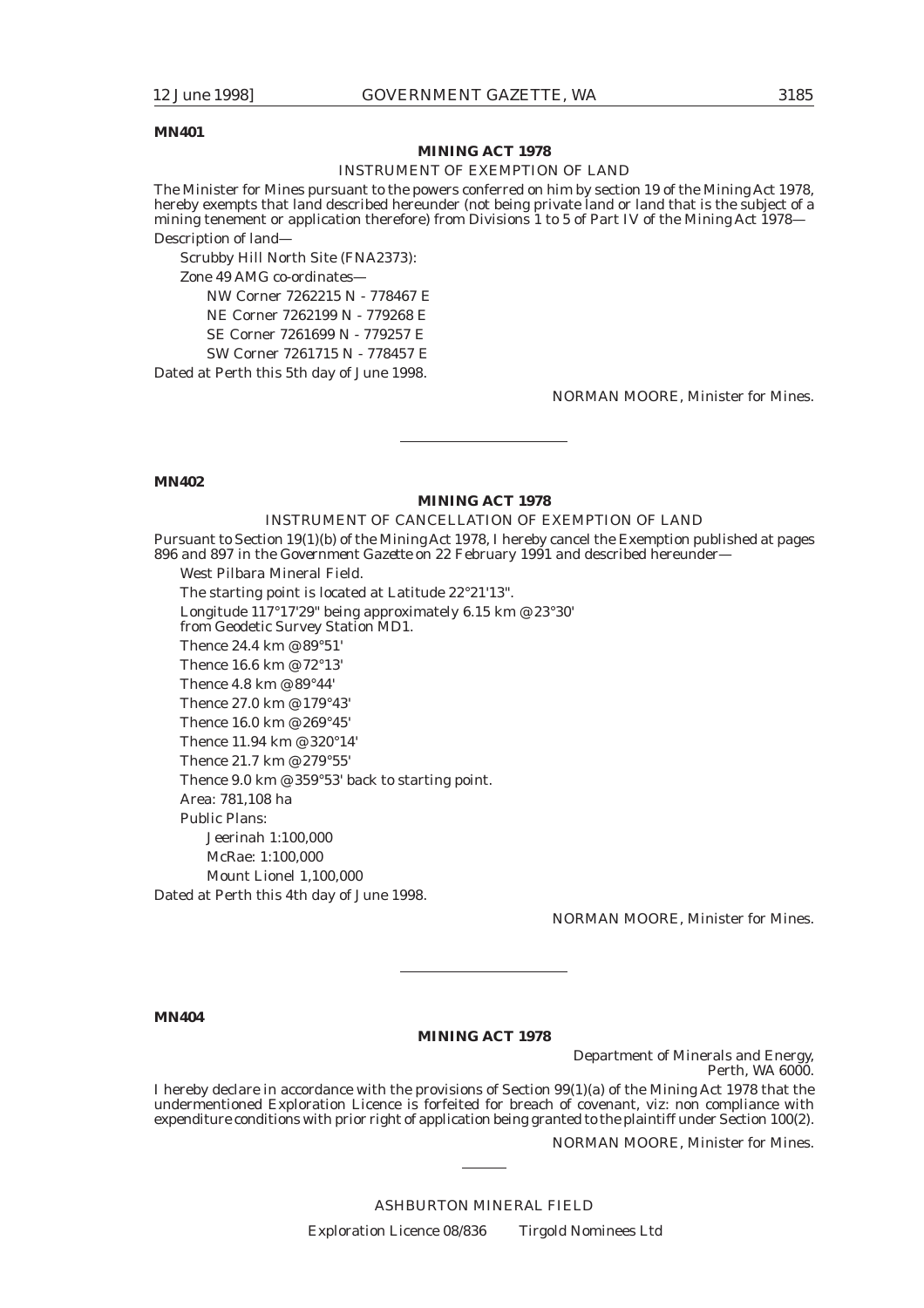**MN405**

#### **MINING ACT 1978**

Department of Minerals and Energy, Perth, WA 6000.

I hereby declare in accordance with the provisions of Section 99(1)(a) of the Mining Act 1978 that the undermentioned Exploration Licence is forfeited for breach of covenant, viz; non compliance with expenditure conditions with prior right of application being granted to the plaintiff under Section 100(2).

NORMAN MOORE, Minister for Mines.

### ASHBURTON MINERAL FIELD

Exploration Licence

08/806 Western Green Resources NL

**MN406**

### **MINING ACT 1978**

#### INSTRUMENT OF EXEMPTION OF LAND

The Minister for Mines pursuant to the powers conferred on him by Section 19 of the Mining Act 1978, hereby exempts all areas of land described hereunder from Divisions 1-5 of Part IV of the Mining Act 1978.

Description

Weaber and Knox Creek Plains, Ord Irrigation Area; those portions of land, not being the subject of a mining tenement or application for a mining tenement and described as follows—

START POINT 493991.220E 8286363.850N Zone 52 thence 485995.387E thence 482696.285E 8280827.651N<br>thence 477517.480E 8283552.730N thence 477517.480E 8283552.730N<br>thence 477508.110E 8293140.610N thence 477508.110E thence 481764.378E 8297864.598N<br>thence 487091.900E 8297868.180N thence 487091.900E 8297868.180N<br>thence 488703.780E 8297835.500N thence 488703.780E 8297835.500N<br>thence 491057.721E 8297836.529N thence 491057.721E 8297836.529N<br>thence 491057.169E 8299267.330N thence 491057.169E thence 492845.736E 8299267.951N thence 495339.460E 8298645.560N thence 499908.830E 8297478.660N<br>thence 499909.815E 8269978.670N thence 499909.815E 8269978.670N<br>thence 497210.329E 8269978.519N thence 497210.329E thence 493993.872E 8276202.912N

back to starting point.

Area: 370 square kilometres.

Plan: CARLTON 1:100,000 KUNUNURRA 1:100,000

Dated at Perth this 29th day of May 1998.

NORMAN MOORE, Minister for Mines.

**MN407**

**MINING ACT 1978**

Notice of Application for an Order for Forfeiture

Department of Mineals and Energy, Leonora.

In accordance with Regulation 49(2)(c) of the Mining Regulations 1981, notice is hereby given that the following licences are liable to forfeiture under the provisions of Section 96(1)(a) of the Mining Act 1978, for breach of covenant, viz, non-payment of rent.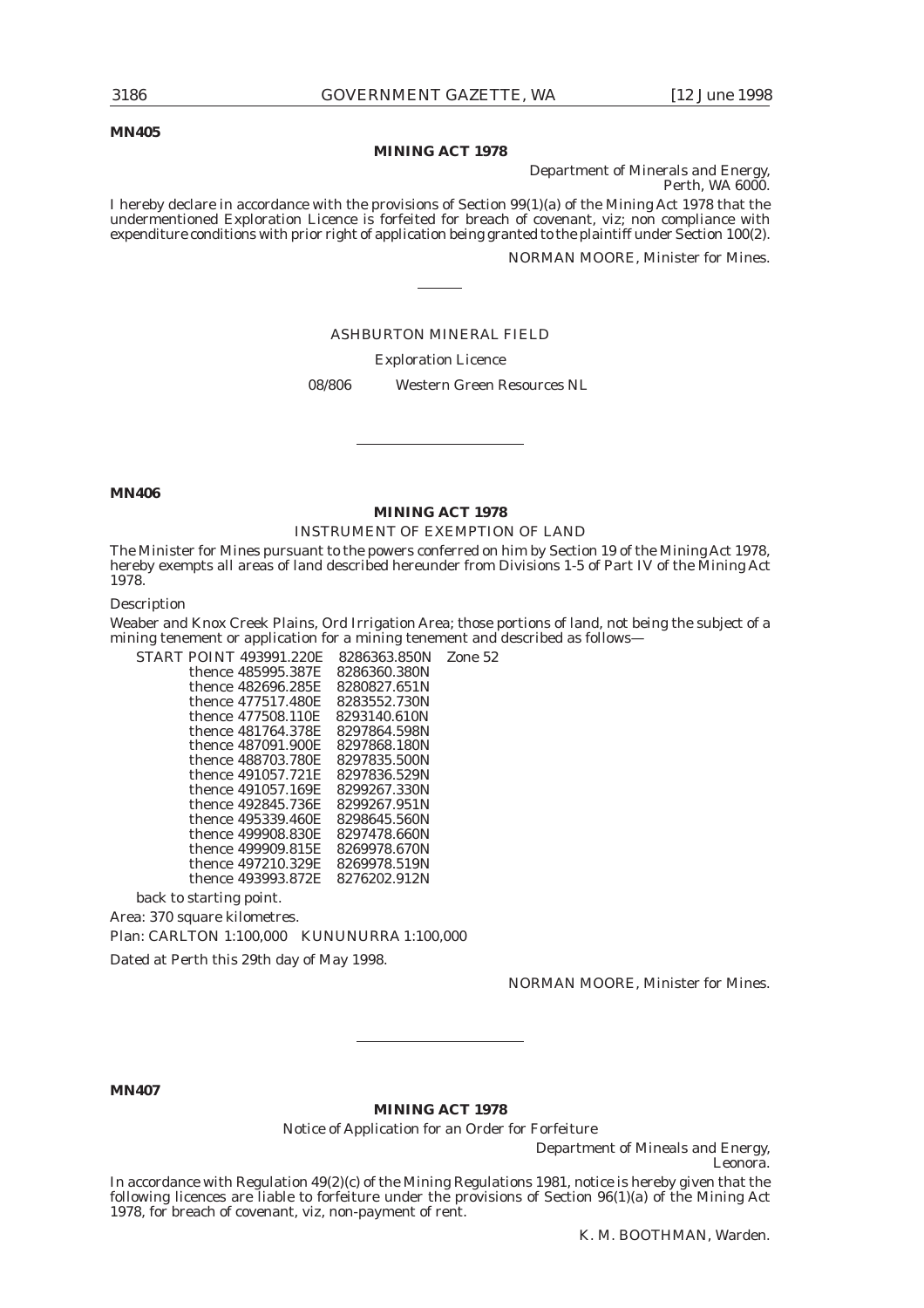To be heard in the Warden's Court at Leonora on 14 July 1998. EAST MURCHISON MINERAL FIELD *Lawlers District* Prospecting Licence 36/1383—Kelly, Larn Daniel; Smith, Rosalyn Frances

MOUNT MARGARET MINERAL FIELD

*Mount Malcolm District* Prospecting Licence

37/3824—John L Rowe Consultants Pty Ltd; McKnight, Russell Geoffrey 37/3825—John L Rowe Consultants Pty Ltd; McKnight, Russell Geoffrey 37/5433—Placer Exploration Ltd 37/5434—Placer Exploration Ltd 37/5435—Placer Exploration Ltd 37/5465—Hill, Adam Frank 37/5542—Busteed, Alan Jospeh *Mount Margaret District* Prospecting Licence 38/988—The Public Trustee 38/1004—The Public Trustee 38/1007—The Public Trustee P38/2747—Spinifex Gold NL *Mount Morgans District* Prospecting Licence 39/3253—Bronzewing Gold NL 39/3254—Bronzewing Gold NL 39/3493—Target Mining Corporation Ltd

39/3538—Potter, Rodney Morris; Potter, Trudy Maree

39/3539—Potter, Rodney Morris

39/3554—Hepi Exploration Pty Ltd

39/3555—Hepi Exploration Pty Ltd

39/3556—Hepi Exploration Pty Ltd

39/3557—Hepi Exploration Pty Ltd

39/3558—Hepi Exploration Pty Ltd

39/3559—Hepi Exploration Pty Ltd

NORTH COOLGARDIE MINERAL FIELD

*Niagara District* Prospecting Licence

40/1049—Gabriel Resources NL

### **PARLIAMENT**

### **PA401\***

### PARLIAMENT OF WESTERN AUSTRALIA

Bill Assented To

It is hereby notified for public information that the Governor has Assented in the name and on behalf of Her Majesty the Queen, on the date shown, to the undermentioned Bill passed by the Legislative Council and the Legislative Assembly during the First Session of the Thirty-Fifth Parliament.

### **Short Title of Bill Date of Assembly Date Act No. 2. I**

Treasurer's Advance Authorization Bill 1998

| <b>Date of Assent</b> | Act No.    |  |  |
|-----------------------|------------|--|--|
| 8 June 1998           | 16 of 1998 |  |  |

L. B. MARQUET, Clerk of the Parliaments.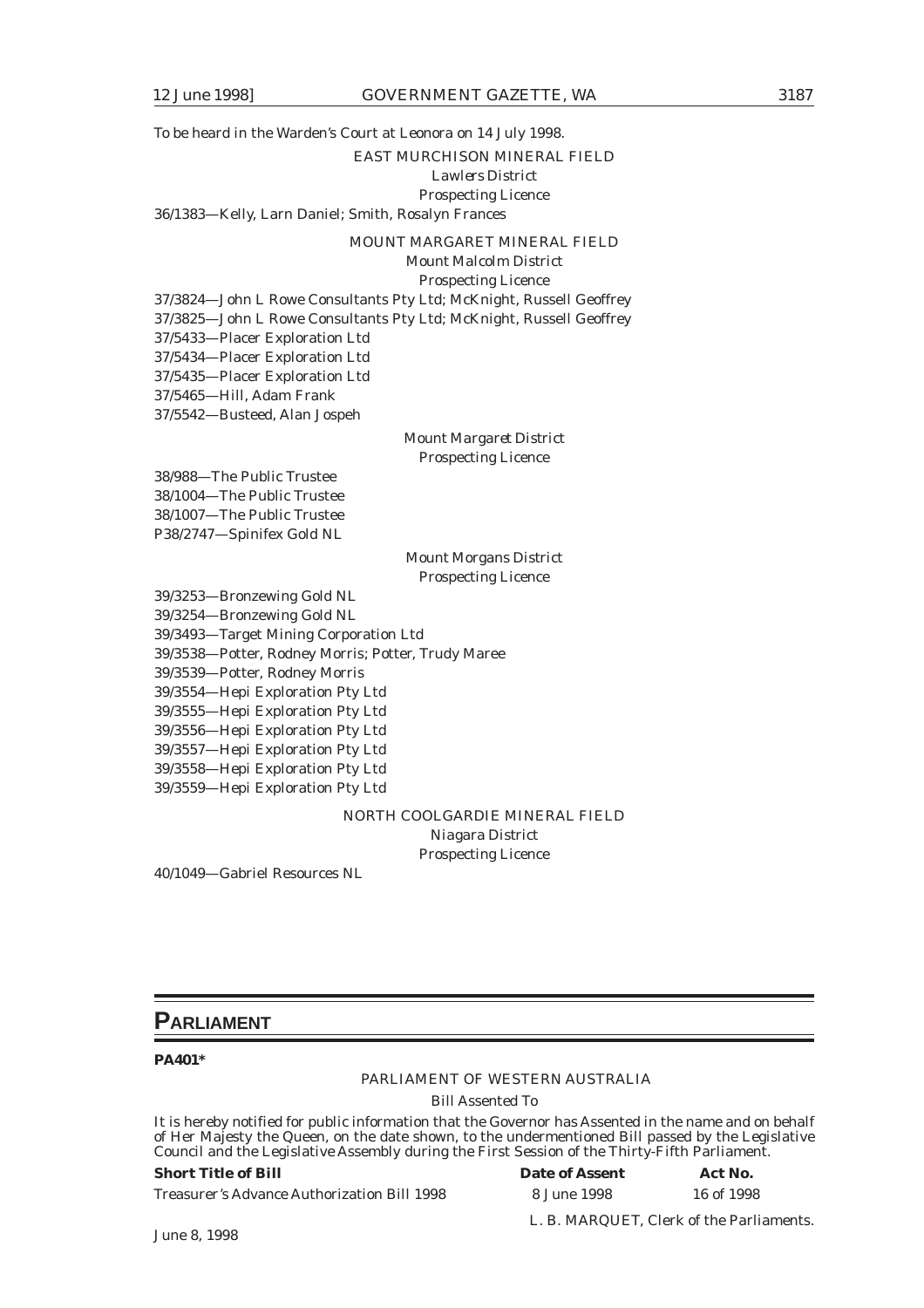### **PLANNING**

### **PD101**

#### *CORRECTION*

### **TOWN PLANNING AND DEVELOPMENT ACT, 1928**

### TOWN PLANNING SCHEME AMENDMENT AVAILABLE FOR INSPECTION

*CITY OF BUNBURY*

#### TOWN PLANNING SCHEME No. 6—AMENDMENT No. 198

Ref: 853/6/2/9, Pt 198.

It is hereby notified for public information that the notice under the above Amendment No. 198 published at page 3061 of the *Government Gazette* No. 111 dated 5 June 1998, contained errors which are now corrected as follows—

Notice is hereby given that the local government of the City of Bunbury has prepared the abovementioned scheme amendment for the purpose of—

1 Rezoning Lot 3 and Pt Lot 7 Beach Road, Bunbury being portions of Leschenault Location 26 from the 'Residential (R15)' zone to the 'Special Use—Professional Offices, Offices, Consulting Rooms and Residential (R15)' zone.

Plans and documents setting out and explaining the scheme amendment have been deposited at Council Offices, Stephens Street, Bunbury and at the Western Australian Planning Commission, Albert Facey House, 469 Wellington Street, Perth, and will be available for inspection during office hours up to and including  $17$  July, 1998.

Submissions on the scheme amendment may be made in writing on Form No. 4 and lodged with the undersigned on or before 17 July, 1998.

This amendment is available for inspection in order to provide an opportunity for public comment and it should not be construed that final approval will be granted.

G. P. BRENNAN, Chief Executive Officer.

**PD102**

### *CORRECTION*

### **TOWN PLANNING AND DEVELOPMENT ACT, 1928**

### TOWN PLANNING SCHEME AMENDMENT AVAILABLE FOR INSPECTION

#### *CITY OF WANNEROO*

### TOWN PLANNING SCHEME No. 1—AMENDMENT No. 820

Ref: 853/2/30/1, Pt 820.

It is hereby notified for public information that the notice under the above Amendment No. 820 published at page 3061 of the *Government Gazette* No. 111 dated 5 June 1998, contained errors which are now corrected as follows—

Notice is hereby given that the local government of the City of Wanneroo has prepared the abovementioned scheme amendment for the purpose of recoding portion of Pt Lot 53 (121) Burns Beach Road, Joondalup from Residential Development R5 to Residential Development R10.

Plans and documents setting out and explaining the scheme amendment have been deposited at Council Offices, Boas Avenue, Joondalup and at the Western Australian Planning Commission, Albert Facey House, 469 Wellington Street, Perth, and will be available for inspection during office hours up to and including 17 July, 1998.

Submissions on the scheme amendment may be made in writing on Form No. 4 and lodged with the undersigned on or before 17 July, 1998.

This amendment is available for inspection in order to provide an opportunity for public comment and it should not be construed that final approval will be granted.

L. DELAHAUNTY, Chief Executive Officer.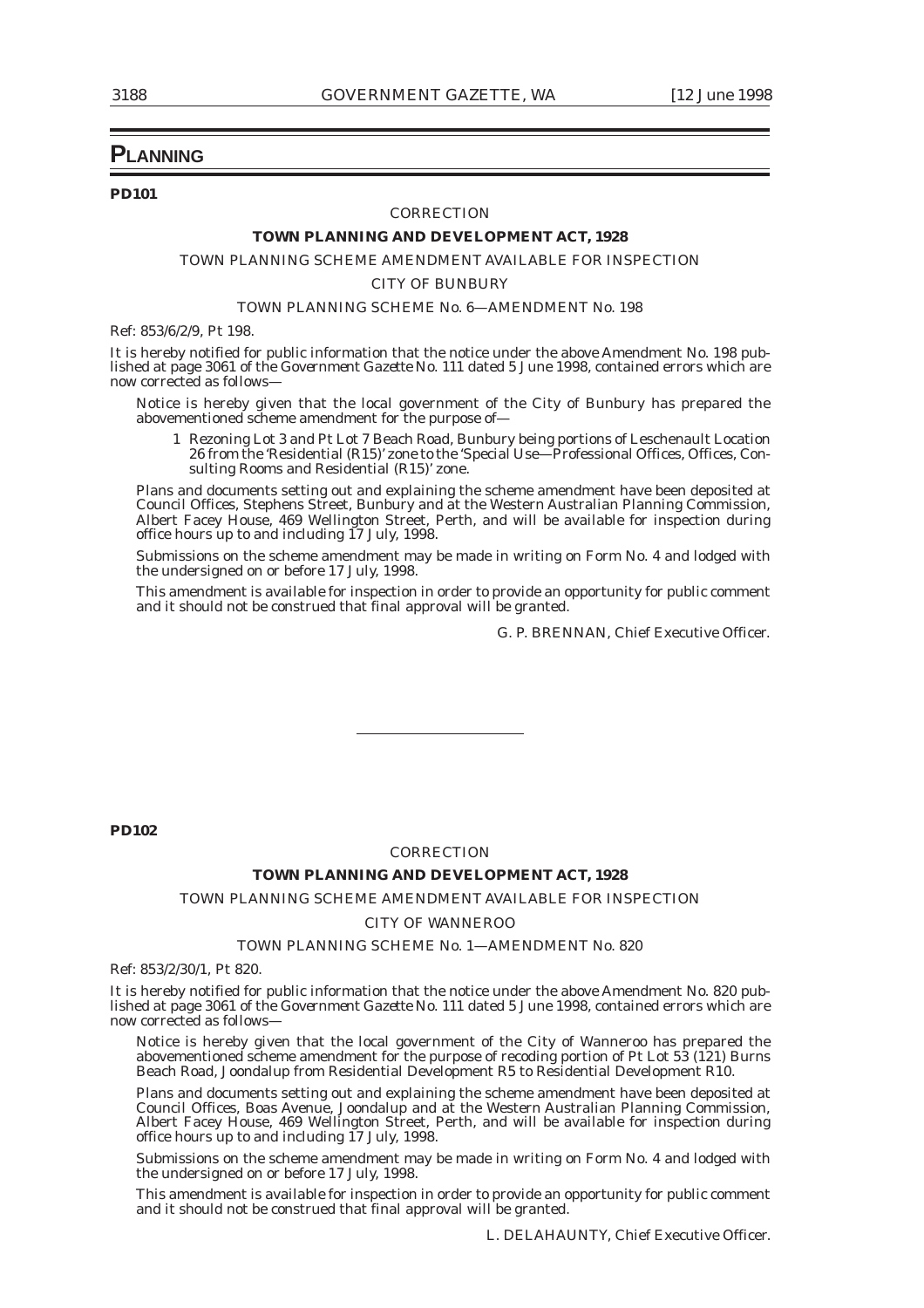### **PD401**

### **TOWN PLANNING AND DEVELOPMENT ACT 1928**

### ADVERTISEMENT OF APPROVED TOWN PLANNING SCHEME AMENDMENT

### *SHIRE OF AUGUSTA-MARGARET RIVER*

### TOWN PLANNING SCHEME No. 11—AMENDMENT No. 87

Ref: 853/6/3/8, Pt 87.

It is hereby notified for public information, in accordance with Section 7 of the Town Planning and Development Act 1928 that the Hon Minister for Planning approved the Shire of Augusta-Margaret River Town Planning Scheme Amendment on 2 June, 1998 for the purpose of—

- 1. Rezoning Sussex Location 972 Horseford Road, Margaret River from "Rural" Zone and "Rural: River Foreshore Protection" zone to "Special Rural" zone, "Special Use" Zone and Park and Recreation Reserve in accordance with the scheme amendment map;
- 2. Amending the Scheme Text by adding the following provisions to Schedule 1: Special Rural Zones—Provisions relating to Specified Areas.

| <b>Specified Area of Locality (A)</b>                           | <b>Special Provisions to Refer to (A)</b>                                                                                                                                                                                                                                                                   |
|-----------------------------------------------------------------|-------------------------------------------------------------------------------------------------------------------------------------------------------------------------------------------------------------------------------------------------------------------------------------------------------------|
| <b>Sussex Location 972</b><br>Horseford Road,<br>Margaret River | 1. Subdivision shall be generally in accordance with<br>the Plan of Sub-division: Plan No. 1, forming part<br>of this scheme.                                                                                                                                                                               |
|                                                                 | 2. Within areas designed as "Landscape Protection"<br>on the plan of subdivision, no trees or other flora<br>shall be felled. The only exception to this clause shall<br>be the felling of trees or flora to comply with the<br>Bush Fires Act, 1954 (as amended) and/or for an<br>approved public purpose. |
|                                                                 | 3. Clearing of flora shall only take place within those<br>areas designated as building envelopes on the plan                                                                                                                                                                                               |

i) clearing to gain vehicular access to the lots. In any event Council on the plan of subdivision may specify the approximate location of cross-overs to the respective lots, and

of subdivision, with the following exceptions—

- ii) clearing to comply with the Bush Fires Act 1954 (as amended).
- 4. The disposal of liquid and solid waste shall be carried out by the installation of a sewerage disposal system, to the satisfaction of the Local Government with such systems being located at least 100 metres from watercourses, and the Margaret River.
- 5. No dams shall be permitted on any lot unless otherwise approved by Council.
- 6. All development shall comply with the following development guidelines:
	- i) buildings shall not be constructed of a height greater than 8 metres in accordance with Council's formulae for determining height however Council can determine a lesser height limit requirement upon assessment of topographical and visual constraints.
	- ii) buildings shall be of a sympathetic design, material and colour to complement surrounding landscape elements, to the satisfaction of the Local Government and non reflective roofing material will be required.
	- iii) outbuildings shall form a unified group with the main building and should be of a similar form, colour and materials.
	- iv) buildings on land of ratio greater than 1 in 10 slope shall be split level or pier construction to the satisfaction of Council.
	- v) all buildings shall accord with Australian Standard No: 3959-1991—"Construction of Buildings in Bushfire Prone Areas.
- 7. Livestock shall only be permitted on those lots that are predominantly cleared and shall not reach levels as to cause land degradation. In such circumstances, Council may direct a landowner to remove such livestock.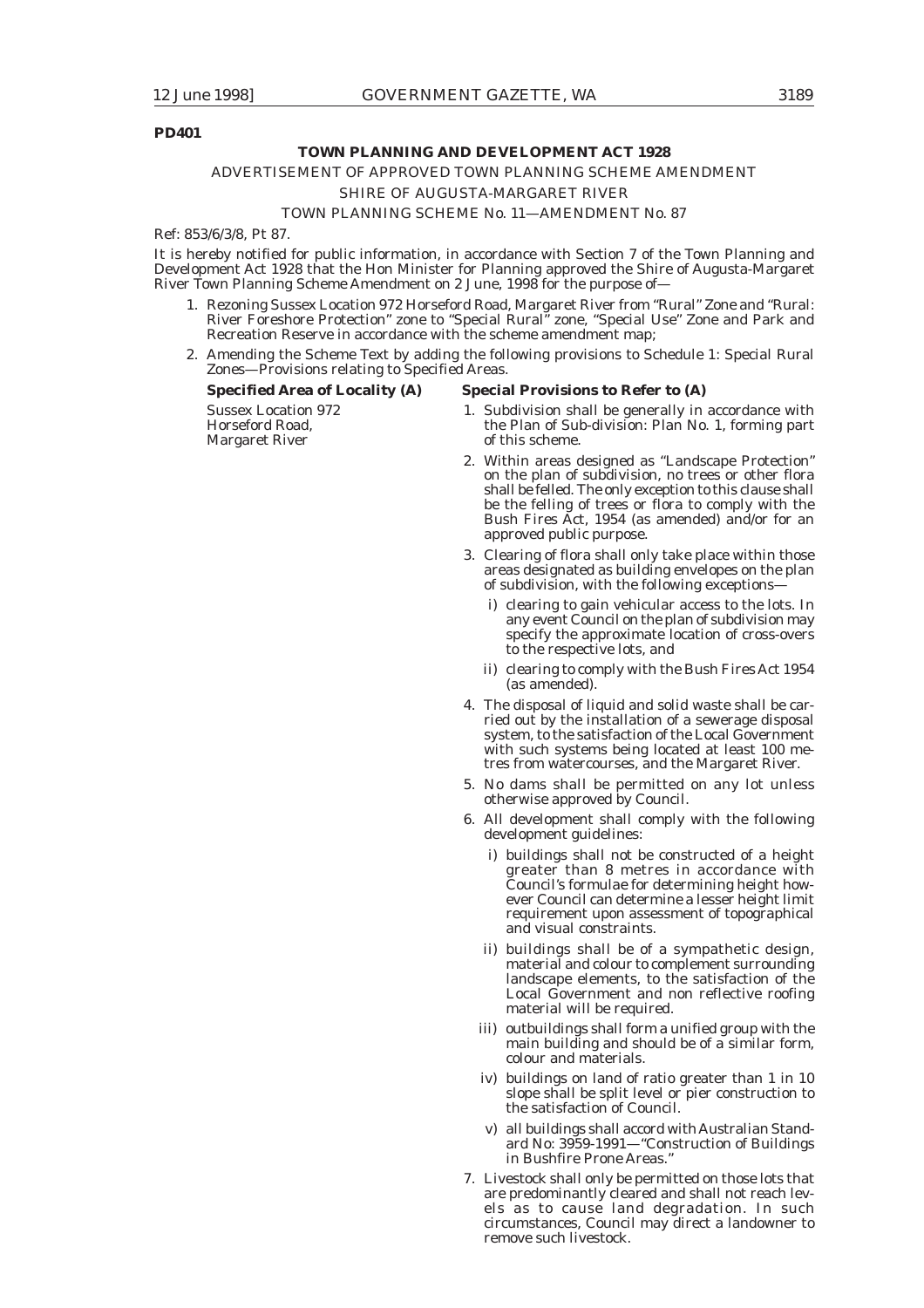#### **Specified Area of Locality (A) Special Provisions to Refer to (A)**

- 8. Strategic fire breaks and individual lot fire breaks shall be constructed by the developer to the satisfaction of the Local Government and the Bush Fires Board.
- 9. All buildings shall be connected to a potable water storage facility of not less than 140,000 litres capacity.
- 10. Tree planting shall be introduced to these areas indicated on the subdivision guide plan in accordance with plans prepared by a qualified landscape architect to the satisfaction of Council.
- 11. Council shall request as a condition of subdivision approval that the subdivider undertake a comprehensive ethnographic, archaelogical and anthropological survey in accordance with the Aboriginal Heritage Act 1972 (as amended).

3. Amending the Scheme Text by adding the following provisions to Schedule 3: Special Use Sites **Lot and Loc. Permitted Uses**

- Proposed Lot 5 of Loc 972 1. A maximum of 8 chalets and associated tourist facilities such as recreation facilities, caretakers residence generally in accordance with the Plan of Subdivision: Plan No. 1 forming part of this scheme.
	- 2. In considering development applications for the lot, Council shall have regard for the following
		- effluent disposal setbacks
		- potable water supply
		- fire protection requirements
		- landscape impact
		- vegetation impacts

building colours and form

- and such issues will he addressed in detail in any development application submitted to the Council.
- 3. Council may approve applications that are at variance with the development plan providing such variations are not contrary to the principles outlined on the plan and in the opinion of Council do not lead to a significant variation in the accommodation capacity of the site. In respect of such applications, Council may resolve to advertise any such variation for public comment in accordance with the "SA" procedures of the scheme.
- 4. In considering development applications for the lot, Council shall require the proponent to prepare a detailed visual impact assessment in accordance with Council's Visual Management Objectives.
- 5. Buildings on land of ratio greater than 1 in 10 slope shall be of split level or pier construction to the satisfaction of Council.
- 6. All buildings shall accord with Australian Standard No. 3959-1991—"Construction of Buildings in Bushfire Prone Areas."
- 4. Amending the Scheme Text by adding the following provisions to Appendix No. 4—Additional Use Right—

### **Street Land Particulars Additional Permitted Use**

Horseford Road Proposed Lot 1 of Bed and Breakfast establishment Sussex Location 972 to the level of 4 guest rooms zoned Special Rural capable of accommodating a total of 8 persons within the main dwelling.

> M. EASTCOTT, President. B. GODLEY, Chief Executive Officer.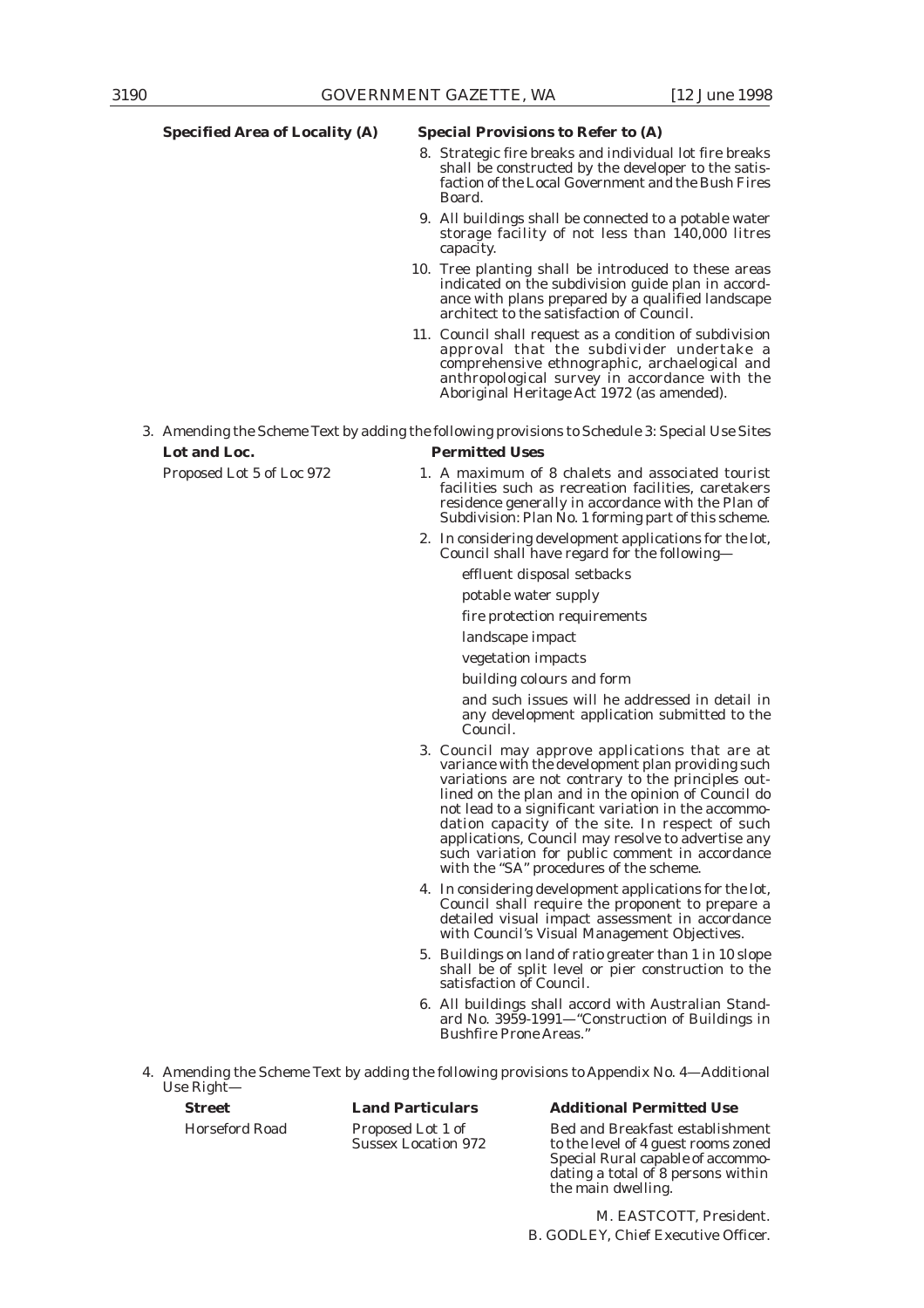### **PD402**

#### **TOWN PLANNING AND DEVELOPMENT ACT 1928**

### ADVERTISEMENT OF APPROVED TOWN PLANNING SCHEME AMENDMENT

*SHIRE OF BODDINGTON*

### TOWN PLANNING SCHEME No. 2—AMENDMENT No. 2

Ref: 853/6/15/2, Pt 2.

It is hereby notified for public information, in accordance with Section 7 of the Town Planning and Development Act 1928 that the Hon Minister for Planning approved the Shire of Boddington Town Planning Scheme Amendment on 2 June, 1998 for the purpose of—

- 1. Rezoning Lot 11 of Williams Location 5339 from Rural to Rural-Residential as shown on the Scheme Amendment Map.
- 2. Adding to Appendix 6 the following—
	- Lot 11 of Williams Loc 5339 (1) Subdivision should generally be in accordance with the Subdivision Guide Plan adopted by Council and endorsed by the Chief Executive Officer or any varition approved by the Commission.
		- (2) Buildings and effluent disposal systems on a lot must be located within the building envelope for that lot shown on the Subdivision Guide Plan, except that Council may permit a variation of the building envelope if it is satisfied that for reasons of topography or landscape preservation, such variation will not adversely affect the amenity of the area.
		- (3) No more than one single dwelling house will be permitted per lot.
		- (4) No building shall be constructed of materials or colour which in the opinion of Council are undesirable for the locality.
		- (5) No dwelling shall be constructed with an internal floor area of less than 45 square metres.
		- (6) No tree or substantial vegetation may be removed from a vegetation protection area shown on the Subdivision Guide Plan except—
			- for trees which are dead, dying or diseased, or which are, in the opinion of Council, unsafe;
			- for a firebreak, accessway or fenceline;
			- with the approval of Council for a building and a fire protection area surrounding it.
		- (7) No dwellings shall be approved on proposed lots 3, 7, 9, 10, 12, 13, 14, 17, 19 or 20 unless—
			- (a) it is connected to an alternative domestic wastewater treatment system with an adequate phosphorous retention capacity, as approved by the Health Department of Western Australia and with the base of the system being above the highest known water table; or
			- (b) Council grants an exemption from the requirements set out in (a) above based on a site specific examination which addresses soil type, depth, phosphate retention and permeability to Council and Health Department of Western Australia requirements for an individual effluent disposal system.
		- (8) All lots less than 2.0 hectares in area shall be provided with a reticulated water supply to the satisfaction of the Water Corporation
		- (9) Council shall adopt a Bush Fires Management Plan for the subject land which shall be prepared in consultation with the Bush Fires Board of Western Australia. Council may amend the plan where it considers this to be necessary. All owners of affected lots shall manage their properties in accordance with the plan. Development which would conflict with, or impede bushfire management in accordance with the plan shall not be permitted or undertaken.
		- (10) With the intention of preventing overstocking and other practices detrimental to the amenity of the zone, intensive agricultural pursuits and the breeding or keeping of animals for commercial gain are not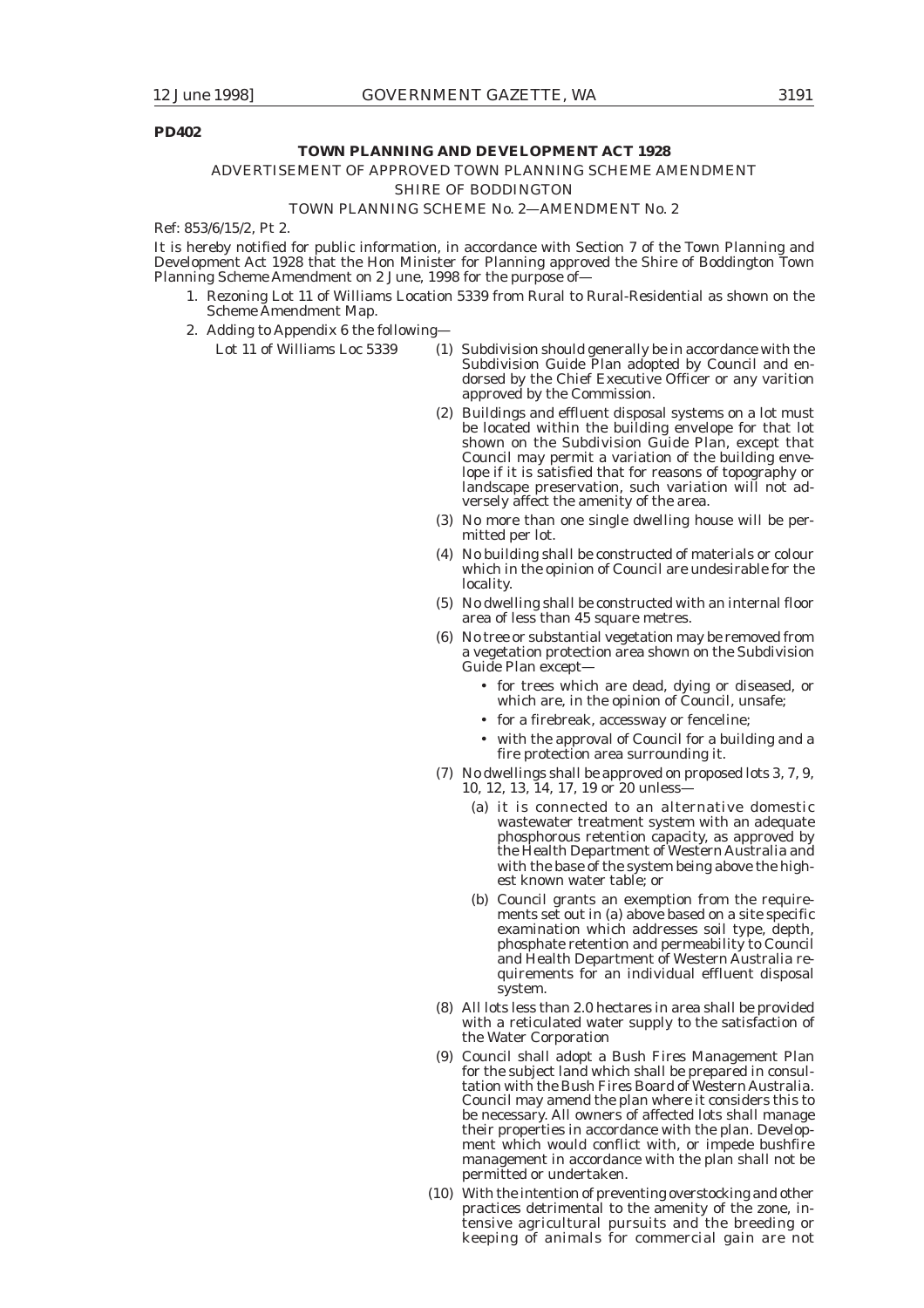permitted without the prior written approval of the Council. In granting approval under this paragraph the Council may impose limits of stocking or any other conditions it considers fit.

(11) Within the area denoted as Stage 2 on the Subdivision Guide Plan, rural uses may be permitted (subject to Council approval) until such time as the land is subdivided.

> J. A. NELSON, President. B. E. JONES, Chief Executive Officer.

**PD403**

### **TOWN PLANNING AND DEVELOPMENT ACT 1928**

### ADVERTISEMENT OF APPROVED TOWN PLANNING SCHEME AMENDMENT

*SHIRE OF DENMARK*

### TOWN PLANNING SCHEME No. 3—AMENDMENT No. 41

Ref: 853/5/7/3, Pt 41.

It is hereby notified for public information, in accordance with Section 7 of the Town Planning and Development Act 1928 that the Hon Minister for Planning approved the Shire of Denmark Town Planning Scheme Amendment on 2 June, 1998 for the purpose of—

- 1. Rezoning Pt Lot 340 Mt Shadforth Road, Denmark, from 'Rural' to 'Special Residential'.
- 2. Rezoning Pt Lot 340 Mt Shadforth Road, Denmark, from 'Rural' to 'Parks & Recreation Reserve'.
- 3. Amending the face of the Scheme Map accordingly.
- 4. Amending "Appendix 14—Special Residential Zone Provisions Relating to Specified Areas"; (a) *Particulars of Land*
	- No. 4 Pt Lot 340 Mt Shadforth Road, Special Residential Zone.
	- (b) *Proposed Uses—Residential*

Permitted Uses (P)—Single House

- Permitted at Councils Discretion (AA)—Home Occupation
- (c) (i) Subdivision of Special Residential Zone No. 4 is to be in accordance with Plan of Subdivision (Plan No. 91/22/14) Special Residential Zone No. 4 dated February 1998 as signed by the Chief Executive Officer.
	- (ii) Notwithstanding (i) above, the Western Australian Planning Commission may approve a minor variation to the subdivisional design, but further breakdown of lots so created shall be deemed contrary to the provisions of the Scheme.
	- (iii) The total number of lots should be  $42$  with a  $2,400m^2$  minimum area and an average area of 6,600m2.
	- (iv) a) All buildings and effluent disposal systems shall be located within a building envelope of no larger than 1,000m², which is based on the recommended building site on the Subdivision Guide Plan and has been selected and delineated on-site by the landowner, and approved by Council in accordance with Provision (v) below.
		- b) The positioning of the building envelope shall be such that-
			- it does not necessitate the removal of significant vegetation for house construction or the removal of overhanging trees in the interests of the longer term safety of residences.
			- the location of the building will not detract from the environmental quality of the area or from the amenity of adjoining residences.
	- (v) a) No building envelope may be closer to the boundary of a lot than—
		- (i) from the front and rear of a lot—20 metres
		- (ii) from the side boundary of a lot—10 metres
		- b) If an on-site effluent disposal system cannot achieve a 100m horizontal separation from a watercourse on the Subdivision Guide Plan, then Council will require as a condition of building approval that an approved alternative system be used to the specifications of the Health Department to be located no closer than 50 metres horizontal separation from the watercourses as defined on the Subdivision Guide Plan.
		- c) Notwithstanding (a) above, Council may approve a lesser distance if it can be shown to the satisfaction of Council that the topography or shape of the lot or indigenous vegetation upon it makes it desirable to vary this position in accordance with Provision iv) above.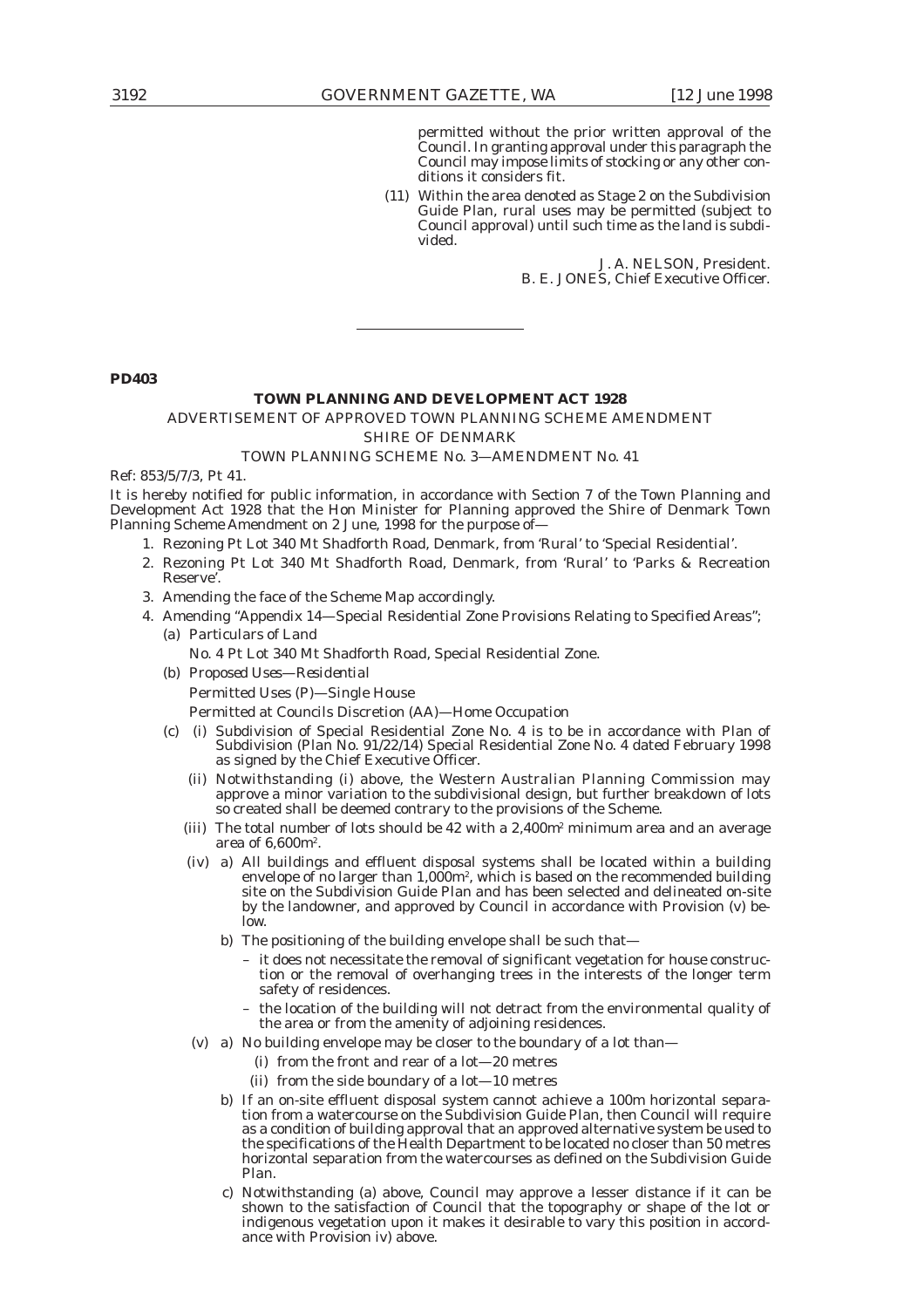- (vi) a) Council may request the Commission to impose a condition at the subdivision stage for the provision of strategic firebreaks, fire hydrants, water tank/standpipe facility and financial contribution to the purchase of fire fighting equipment.
	- b) Council shall require that individual landowners are responsible for the maintenance of any strategic firebreak where it crosses the landowner's lot.
	- c) The clearing of firebreaks other than for strategic firebreak purposes will not be permitted unless for safety reasons to comply with Council and Bush Fires Board requirements.
	- d) Within the building envelope, limited parkland clearing around all building structures will be required by Council to establish low fuel zones around all buildings.
	- e) Council may request the Commission to impose a condition at the subdivision stage requiring the subdivider to advise prospective purchasers of the lots of the fire management guidelines of the Homeowners Bushfire Survival Manual.
	- f) Council shall require all buildings to be constructed in accordance with Australian Standard 3959-1991 'Construction of Buildings in Bushfire Prone Areas'.
- (vii) a) Where land is devoid of vegetation or it is determined that erosion has occurred as a result of the development of private property, Council may require the landowner to implement erosion control measures in accordance with the requirements and specifications of Council in the interests of preventing further land degradation.
	- b) In the event that provision (a) above is not complied with, Council may carry out appropriate remedial works. Any expenses incurred by Council in carrying out such works shall be borne by the landowner.
- (viii) Council shall require the erection of fencing of areas of remnant vegetation to assist in the retention of existing vegetation, and preserve and enhance the visual character of the zone. No fencing will be permitted through areas of remnant vegetation.
	- (ix) a) All buildings constructed within the zone shall be sympathetic to existing landscape elements (namely landform and vegetation) in terms of their location, scale, height, building materials and colour.
		- b) Buildings shall be constructed of roof and external wall materials comprising natural earth or olive green colours. Zincalume or other similar cladding will not be permitted. Other roof and external wall materials which would, in the opinion of Council, prejudice the landscape amenity of the area, will not be permitted.
		- c) All residential buildings shall be single storey except where it can be proven to Council that a variation to the height restriction would not adversely affect the visual amenity of the locality.
		- d) All buildings shall be sited to maximise the natural screening effect of vegetation and topography.
		- e) Proposals to vary the height restrictions pursuant to (c) above shall be accompanied by such plans, elevations and sketches as is determined by the Council to assess the affect on the visual amenity and the natural screening effect of vegetation and topography or any proposed landscaping to be provided.
	- (x) On-site effluent disposal shall be the responsibility of the individual landowner. Alternative treatment units are preferred, however if conventional on-site disposal systems are to be used they must conform with the Environmental Protection Authority guidelines.
	- (xi) Council may request the Commission to impose a condition at the subdivision stage for the provision of underground power to the lots.
- (xii) Roads within the zone shall
	- i) be located in a manner which is sympathetic to the topography and minimises visual impact.
	- ii) be drained underground and kerbed to meet the requirements and specification of Council.
- (xiii) Council may request the Commission impose a condition at the subdivision stage for the connection of the lots to Water Corporation reticulated water supply scheme.
- (xiv) Council may request the Commission to impose a condition at the subdivision stage for tree planting to be carried out generally in the locations shown on the Subdivision Guide Plan.
- (xv) Council may request the Commission to impose a condition at the time of subdivision requiring a Drainage and Nutrient Management Plan to be prepared and implemented that addresses the drainage requirements on the site and impacts on local water regions through the construction phase and following completion of the subdivision.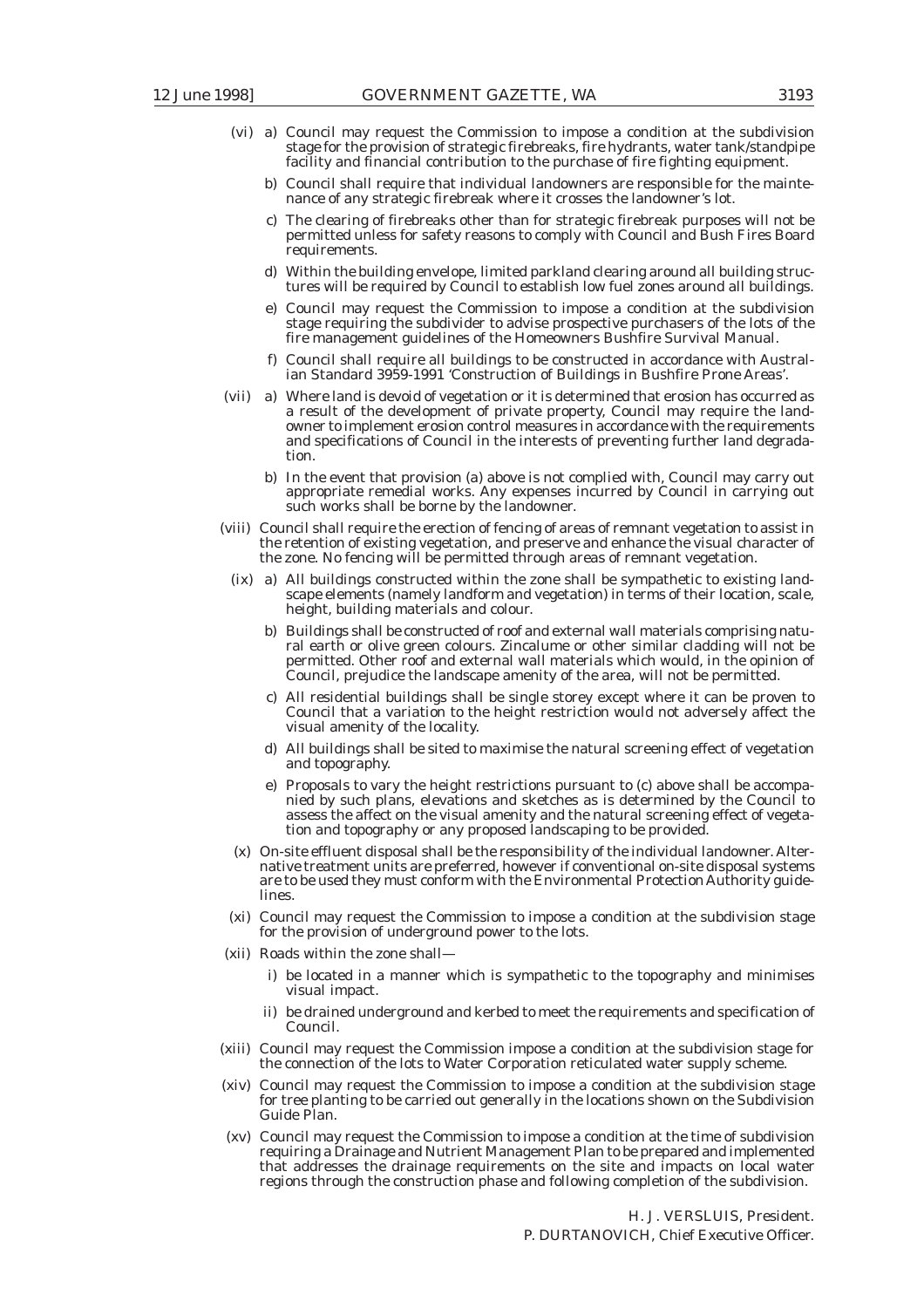### **PD404**

#### **TOWN PLANNING AND DEVELOPMENT ACT 1928**

### ADVERTISEMENT OF APPROVED TOWN PLANNING SCHEME AMENDMENT

#### *TOWN OF EAST FREMANTLE*

### TOWN PLANNING SCHEME No. 2—AMENDMENT No. 35

Ref: 853/2/4/2, Pt 35.

It is hereby notified for public information, in accordance with Section 7 of the Town Planning and Development Act 1928 that the Hon Minister for Planning approved the Town of East Fremantle Town Planning Scheme Amendment on 2 June, 1998 for the purpose of-

- 1. Amending the Scheme to create a new Policy Area by modifying the Development Table for the Residential zone by—
	- Under the heading "POLICY STATEMENT", adding the following—

"AREA 10—POLICY STATEMENT: It is the intention of the Council that this Area is developed in harmony with the character of the surrounding environs with a planned medium density precinct permitting Group Housing".

2. Amending the Scheme Development Table by—

Under the heading "PERMITTED USES", sub-heading "3 GROUP HOUSING" adding the following—

"AREA 10—PS".

3. Amending the Scheme Development Table by—

Under the heading "DEVELOPMENT STANDARDS—GROUP HOUSING AREA 10" and the following sub-headings, adding the following—

3.1 "Minimum Lot Area—Area 10": 2356m<sup>2</sup> after Main Roads W.A. land resumption takes place.

| 3.2 "Minimum Effective Frontage" | <b>PRIMARY</b>   | 44.54m |
|----------------------------------|------------------|--------|
|                                  | <b>SECONDARY</b> | 54.39m |

3.3 "Maximum Density"

(a) 285m<sup>2</sup> prior to Main Roads WA land resumption

(b) 0.51 increasing to 0.57 when Main Roads WA land resumption takes place

- 3.4 "Minimum Boundary Setbacks"—
	- Canning Highway—Area 10 : 3m

Walter Street—Area 10 : 6m reducing to 3m at corner. Reduced setback is from Canning Highway extending 25m north.

- 3.5 "Minimum Car Parking Spaces" : 2 per Unit; minimum of 1 roofed.
- 3.6 "Minimum Landscaping" : 40% of site
- 3.7 "Minimum Private Open Space per Unit including balconies" : 24.0m2
- 3.8 "Other Requirements"—
	- 1. Development on site will be generally in the form as indicated in the Concept Plan attached to the Scheme as Appendix IX, subject to such minor variations as may be permitted by the Council.
	- 2. Roof Pitch: For main roofs the roof pitch shall be at an angle of between 28.5 and 36.5 degrees except that Council may approve a flat roof where the roof is only a minor proportion of the total roof area. A minor skillion roof may be of any angle.
	- 3. Roof material: All roofing materials shall be iron sheeting with a custom orb profile. Colour shall be zincalume.
	- 4. Wall Material: Walls shall be constructed from the following—
		- Red brick at base level
		- Plum brick 2C soldier highlight band
		- Cream pigmented mortar with weatherstruck joints
		- Limestone pigmented render to brickwork at upper level
		- Harditex finished with limestone pigmented sand-finish trowel-on paint at feature locations on facades.
	- 5. Balcony Materials: Balconies shall be constructed from powdercoat/painted metal balustrades and tiled concrete flooring.
	- 6. Retaining Wall Material: Face red brick or limestone block.
	- 7. Windows: All windows that are visible to the street shall be awning or double hung. All windows shall be powdercoat colour finished aluminium frames.
	- 8. Doors: All doors visible to the street shall be swing doors.
	- 9. Maximum Number of Units permitted on site to be 9.
	- 10. Bins to be enclosed within individual courtyards.
	- 11. Pine tree to be retained in existing condition and form.
	- 12. Clause 5.9 of Town Planning Scheme No. 2 does not apply to Residential Area 10, beyond the relaxations already provided in the Development Table.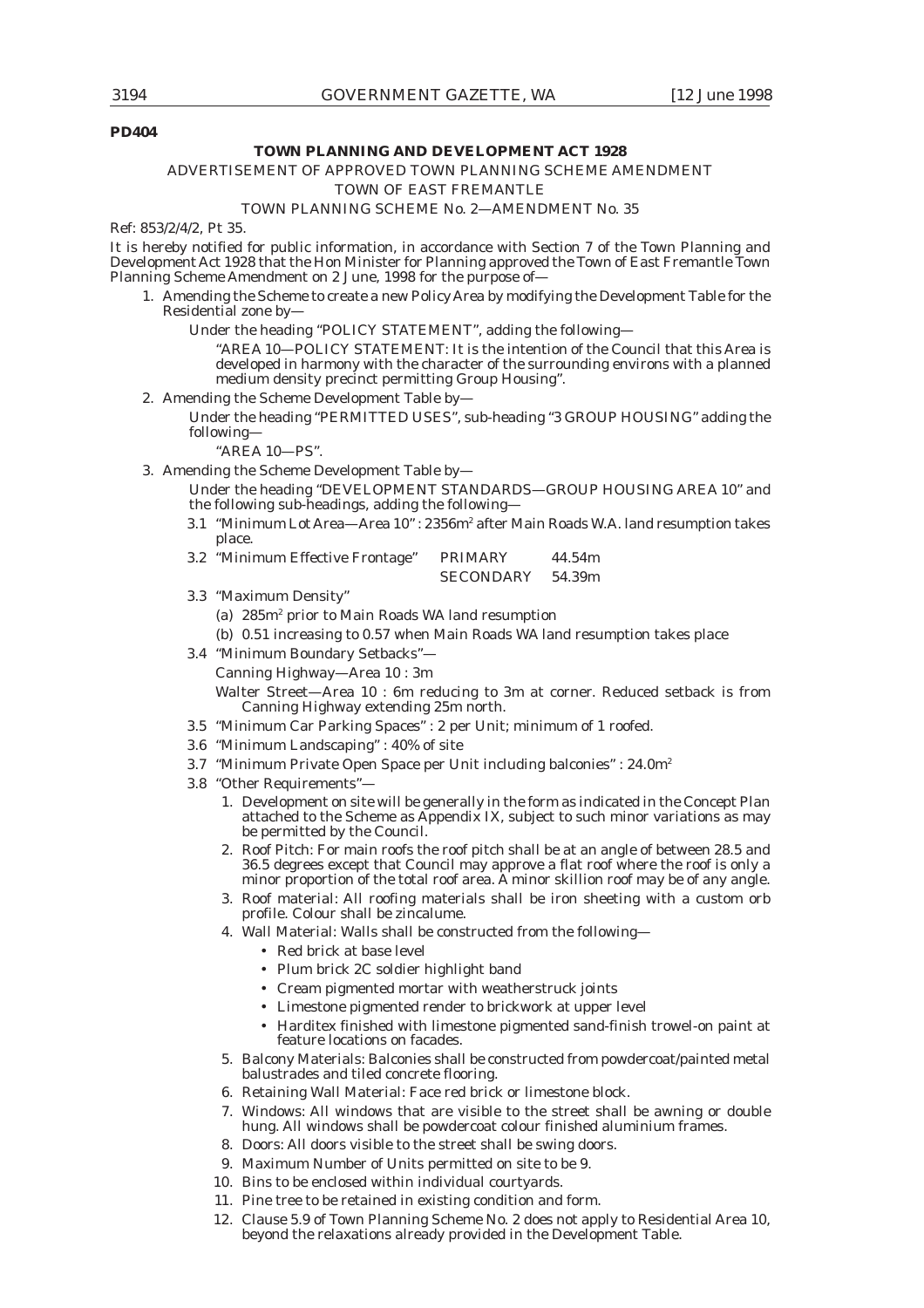- 
- 4. Removing Lots 81 & 82 Swan Location 297 on Diagram 1754 (3) from 'Policy Area 3' of the 'Residential' zone and including the land within the new 'Policy Area 10'. Amending the Scheme Map accordingly.
- 5. Modifying Appendix VI by removing Additional Use Code No. 5 and modify the Scheme Map by removing the corresponding Additional Use designation for Lots 81 & 82 Canning Highway.

A. SMITH, Mayor. A. J. FORD, Chief Executive Officer.

**PD405\***

### **TOWN PLANNING AND DEVELOPMENT ACT 1928**

ADVERTISEMENT OF APPROVED TOWN PLANNING SCHEME AMENDMENT

*CITY OF BUNBURY*

### TOWN PLANNING SCHEME No. 6—AMENDMENT No. 165

Ref: 853/6/2/9, Pt 165.

It is hereby notified for public information, in accordance with Section 7 of the Town Planning and Development Act 1928, that the Hon Minister for Planning approved the City of Bunbury Town Planning Scheme Amendment on 4 June, 1998 for the purpose of rezoning portion of Pt Wellington Locations 11, 15, 16 and 38 from "Rural" to "Light Industrial".

> G. M. CASTRILLI, Mayor. G. P. BRENNAN, Chief Executive Officer.

**PD406\***

### **TOWN PLANNING AND DEVELOPMENT ACT 1928**

TOWN PLANNING SCHEME AMENDMENT AVAILABLE FOR INSPECTION

*CITY OF CANNING*

### TOWN PLANNING SCHEME No. 29—AMENDMENT No. 9

Ref: 853/2/16/30, Pt 9.

Notice is hereby given that the local government of the City of Canning has prepared the abovementioned scheme amendment for the purpose of deleting the link road affecting Lots 112 Burton Street, Lot Pt 28 and Lot 27 Hamilton Street from the Scheme Map, and deleting Clause 6 from the Scheme Text. Plans and documents setting out and explaining the scheme amendment have been deposited at Council Offices, Albany Highway, Cannington and at the Western Australian Planning Commission, Albert Facey House, 469 Wellington Street, Perth, and will be available for inspection during office hours up to and including 24 July, 1998.

Submissions on the scheme amendment may be made in writing on Form No 4 and lodged with the undersigned on or before 24 July, 1998.

This amendment is available for inspection in order to provide an opportunity for public comment and it should not be construed that final approval will be granted.

I. F. KINNER, Chief Executive Officer.

**PD407\***

### **TOWN PLANNING AND DEVELOPMENT ACT 1928**

TOWN PLANNING SCHEME AMENDMENTS AVAILABLE FOR INSPECTION

*SHIRE OF CHITTERING*

TOWN PLANNING SCHEME No. 5—AMENDMENTS No. 56, 57, 58, 63 & 64

Ref: 853/3/4/5, Pts 56, 57, 58, 63 & 64.

Notice is hereby given that the local government of the Shire of Chittering has prepared the abovementioned scheme amendments for the purpose of—

AMENDMENT NO 56

Rezoning Part of Lot 9, Polinelli Road, East Muchea, from Rural 1 Zone to Rural Living A Zone. Adding to Schedule 5—Special Rural and Rural Living Zones Provisions for Lot 9 Polinelli Road, East Muchea.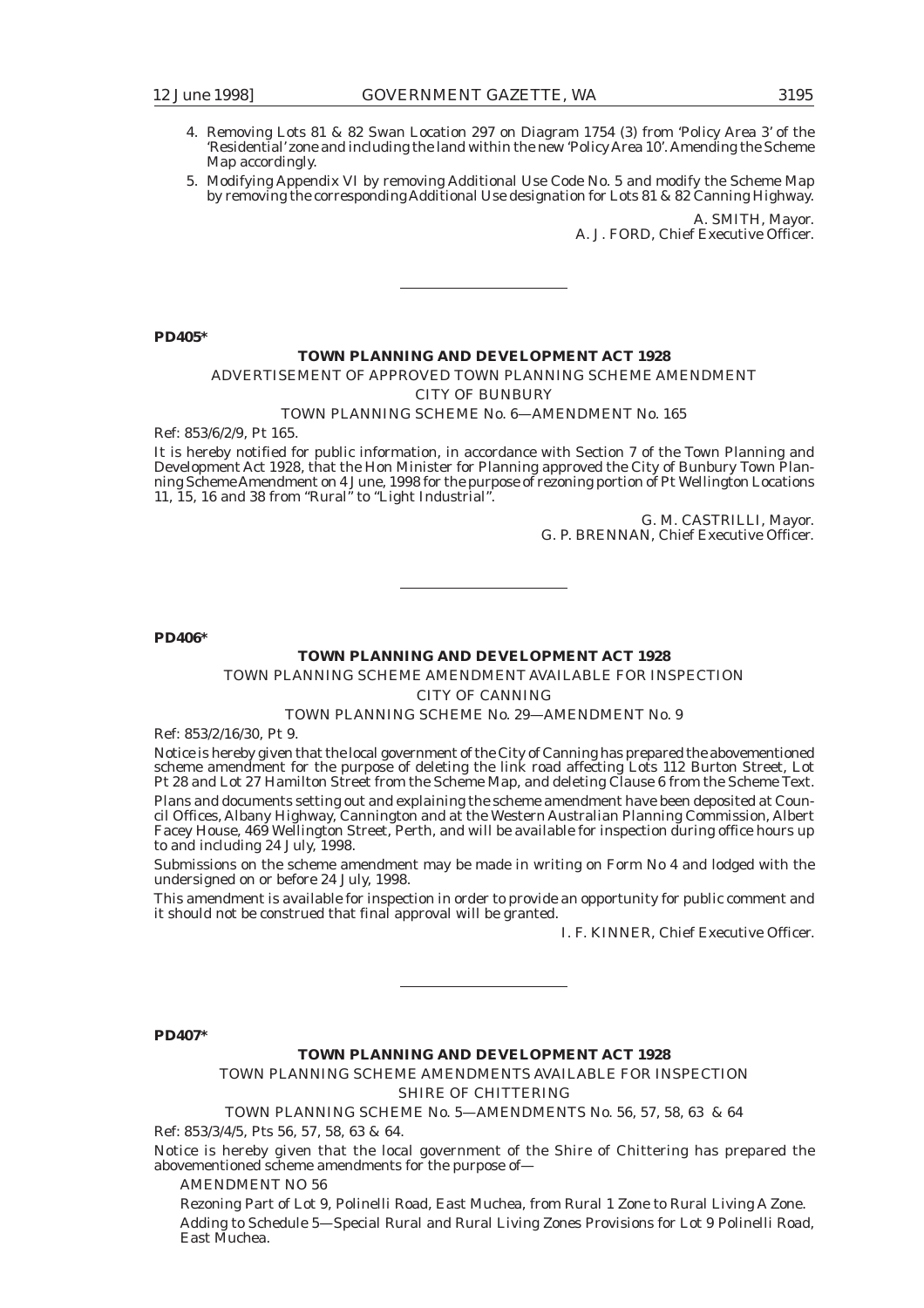AMENDMENT NO 57

Rezoning Lot M1729 Morley Road, Lower Chittering, from Rural 1—Landscape Protection Zone to Rural Living Zone.

Adding to Schedule 5—Special Rural Zones Rural Living Zones provisions relating to the development criteria for this land.

AMENDMENT NO 58

Rezoning Part of Lot 8, Great Northern Highway, Chittering, from Rural 1 Zone to Rural Living Zone.

Adding to Schedule 5—Special Rural and Rural Living Zones Provisions for Great Northern Highway, Chittering.

AMENDMENT NO 63

Rezoning Lot 1, Great Northern Highway, Chittering, from Rural 1 Zone to Rural Living A Zone. Adding to Schedule 5—Special Rural and Rural Living Zones Provisions for Lot 1 Great Northern Highway, Chittering.

AMENDMENT NO 64

Rezoning Lot 2, Reserve Road, Muchea, from Rural 1 Zone to Rural Living B Zone.

Adding to Schedule 5—Special Rural and Rural Living Zones Provisions for Lot 2 Reserve Road, Muchea.

Plans and documents setting out and explaining the scheme amendments have been deposited at Council Offices, Great Northern Highway, Bindoon and at the Western Australian Planning Commission, Albert Facey House, 469 Wellington Street, Perth, and will be available for inspection during office hours up to and including 24 July, 1998.

Submissions on the scheme amendments may be made in writing on Form No 4 and lodged with the undersigned on or before 24 July, 1998.

These amendments are available for inspection in order to provide an opportunity for public comment and it should not be construed that final approval will be granted.

R. P. HOOPER, Chief Executive Officer.

### **PD408\***

### **TOWN PLANNING AND DEVELOPMENT ACT 1928**

TOWN PLANNING SCHEME AMENDMENT AVAILABLE FOR INSPECTION

*SHIRE OF DENMARK*

### TOWN PLANNING SCHEME No. 3—AMENDMENT No. 56

Ref: 853/5/7/3, Pt 56.

Notice is hereby given that the local government of the Shire of Denmark has prepared the abovementioned scheme amendment for the purpose of:

(a) Recoding Lot 38 Clark Close, Denmark from "Residential (R10)" to "Residential (R20)";

(b) Recoding Lot 804 Parry Street, Denmark from "Residential R(10)" to "Residential (R20)".

Plans and documents setting out and explaining the scheme amendment have been deposited at Council Offices, Strickland Street, Denmark and at the Western Australian Planning Commission, Albert Facey House, 469 Wellington Street, Perth, and will be available for inspection during office hours up to and including 24 July, 1998.

Submissions on the scheme amendment may be made in writing on Form No 4 and lodged with the undersigned on or before 24 July, 1998.

This amendment is available for inspection in order to provide an opportunity for public comment and it should not be construed that final approval will be granted.

P. DURTANOVICH, Chief Executive Officer.

### **PD409\***

### **TOWN PLANNING AND DEVELOPMENT ACT 1928**

TOWN PLANNING SCHEME AMENDMENT AVAILABLE FOR INSPECTION

*SHIRE OF SWAN*

TOWN PLANNING SCHEME No. 9—AMENDMENT No. 320

Ref: 853/2/21/10, Pt 320.

Notice is hereby given that the local government of the Shire of Swan has prepared the abovementioned scheme amendment for the purpose of including Wooden Furniture Making as an additional 'P' use on lot 18 Great Northern Highway, Middle Swan in "Appendix 6B—Additional or Restricted Uses".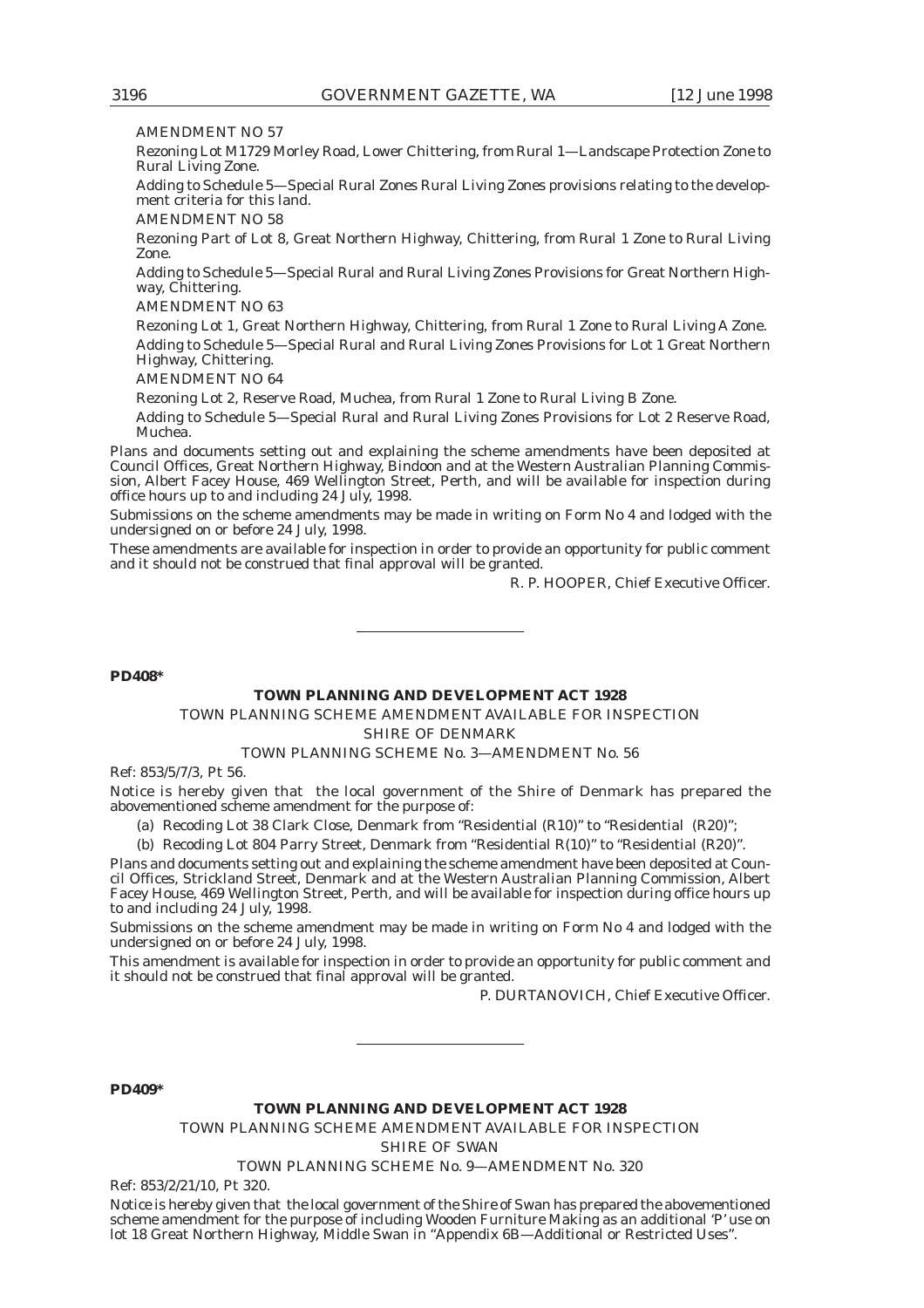Plans and documents setting out and explaining the scheme amendment have been deposited at Council Offices, Corner Morrison Road and Old Great Northern Highway, Midland and at the Western Australian Planning Commission, Albert Facey House, 469 Wellington Street, Perth, and will be available for inspection during office hours up to and including 24 July, 1998.

Submissions on the scheme amendment may be made in writing on Form No 4 and lodged with the undersigned on or before 24 July, 1998.

This amendment is available for inspection in order to provide an opportunity for public comment and it should not be construed that final approval will be granted.

E. W. T. LUMSDEN, Chief Executive Officer.

#### **PD410\***

### **TOWN PLANNING AND DEVELOPMENT ACT 1928**

ADVERTISEMENT OF APPROVED TOWN PLANNING SCHEME AMENDMENT *SHIRE OF WANDERING*

### TOWN PLANNING SCHEME No. 2—AMENDMENT No. 2

Ref: 853/4/29/2, Pt 2.

It is hereby notified for public information, in accordance with Section 7 of the Town Planning and Development Act 1928, that the Hon Minister for Planning approved the Shire of Wandering Town Planning Scheme Amendment on 4 June, 1998 for the purpose of—

- 1. rezoning Avon Locations 25878, 23756, 17695, and 23746 Moramockining Road, Wandering from Farming to Rural-Residential as depicted on the Scheme Amendment Map.
- 2. in the Scheme Text inserting the following after the last entry in Schedule 2:

"Avon Locations 25878, 1. Subdivision is to be generally in accordance with the 23756, 17695, and 23746 Plan of Subdivision certified by the Chief Executive Moramockining Road, Wandering. Officer and approved by the Commission. The mini-Officer and approved by the Commission. The minimum lot size should be no less than 4 hectares.

> 2. No clearing of vegetation shall occur within any lot except for the following:

- (a) clearing to comply with the requirements of the *Bush Fires Act 1954 (as amended).*
- (b) with the approval of the Council, clearing within a building envelope of 1600 square metres containing the dwelling, as may be reasonably required to construct an approved building and curtilage thereto.
- (c) clearing to gain vehicular access to the curtilage of an approved dwelling or any other clearing which may be approved by the Council.

3. Building envelopes shall be located at a minimum distance of 50 metres from Moramockining Road, and 30 metres from the common boundary of a lot with State Forest and any watercourse or drainage line.

4. Low fuel areas (areas clear of all flammable material with the exception of live trees) shall be maintained around all buildings for a minimum distance of 20 metres or such greater distance as the Council may consider reasonable having regard for the slope of the land and the general vegetation cover of the surrounding land.

5. As a condition of planning approval for a lot the Council may require the planting and maintenance for a period of 2 years of 50 trees capable of growing to at least 3 metres in height.

6. Each dwelling shall be provided with a supply of potable water, in the form of a water tank with a minimum capacity of 135 kilolitres and connected to a suitable rainfall catchment with a surface area of not less than 150 square metres. Any auxiliary holding tanks which may be required shall not exceed a capacity of 10 kilolitres. Water supply tanks are to be fitted with camlock fittings providing access to 25% of the tank capacity for bush fire fighting purposes.

7. Livestock may be kept on all lots subject to all remnant vegetation being protected by suitable fencing to the satisfaction of the Council. The numbers of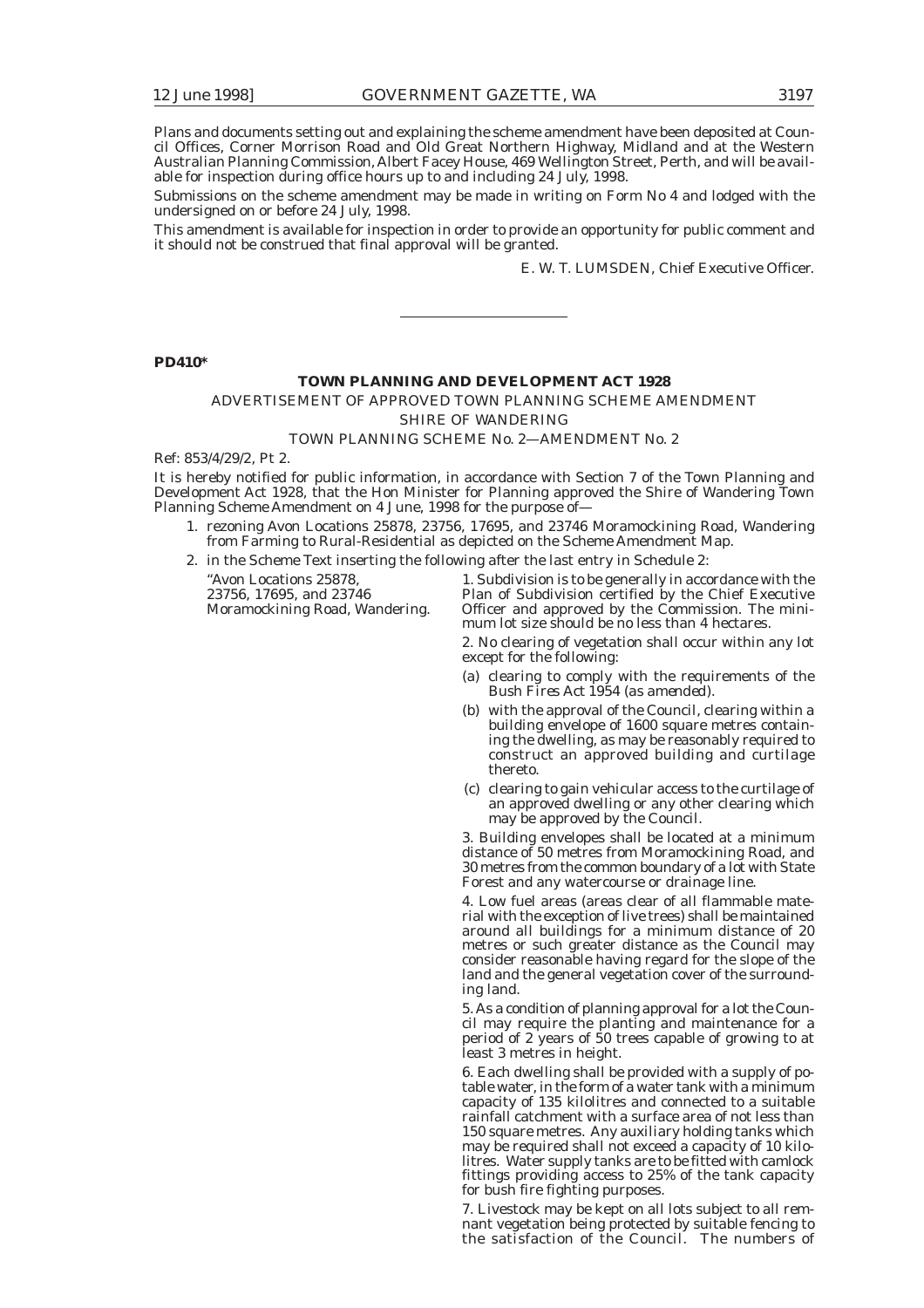livestock on any lot shall not exceed standards of good animal husbandry to the satisfaction of the Council.

8. Any fence, other than a fence which may be required by the Council to be erected around a swimming pool, shall comprise non-electrified stock proof wire or ringlock fencing to a minimum height of 1.2 metres above the natural surface of the land, with posts being split jarrah or treated pine or similar.

9. No dam or artificial lake shall be developed on any lot without the prior planning approval of the Council."

> D. F. WHITE, President. M. G. OLIVER, Chief Executive Officer.

**PD411\***

### **TOWN PLANNING AND DEVELOPMENT ACT 1928**

### TOWN PLANNING SCHEME AMENDMENT AVAILABLE FOR INSPECTION

### *TOWN OF COTTESLOE*

### TOWN PLANNING SCHEME No. 2—AMENDMENT No. 28

Ref: 853/2/3/5, Pt 28.

Notice is hereby given that the local government of the Town of Cottesloe has prepared the abovementioned scheme amendment for the purpose of the Development Guide Map being amended for those properties bounded by Broome Street, Forrest Street, Marine Parade and the southern alignment of Warnham Street, and the extension of the southern alignment of Warnham Street through to Broome Street, with the exception of those properties that front onto Marine Parade, together with Lots 60-65 (Nos 1-11) Sub Lot 50 on the southern side of John Street and Lots 57, 8 and  $\frac{9}{9}$  (Nos 6, 10) and 12) on the northern side by reducing the density coding of those lots to R20.

Plans and documents setting out and explaining the scheme amendment have been deposited at Council Offices, 109 Broome Street, Cottesloe and at the Western Australian Planning Commission, Albert Facey House, 469 Wellington Street, Perth, and will be available for inspection during office hours up to and including 24 July, 1998.

Submissions on the scheme amendment may be made in writing on Form No 4 and lodged with the undersigned on or before 24 July, 1998.

This amendment is available for inspection in order to provide an opportunity for public comment and it should not be construed that final approval will be granted.

M. DOIG, A/Chief Executive Officer.

### **POLICE**

**PE301\***

### FIREARMS ACT 1973

### **FIREARMS AMENDMENT REGULATIONS (No. 2) 1998**

Made by the Governor in Executive Council.

### **Citation**

**1.** These regulations may be cited as the *Firearms Amendment Regulations (No. 2) 1998*.

### **Commencement**

**2.** These regulations come into operation on 1 July 1998.

### **Principal regulations**

**3.** In these regulations the *Firearms Regulations 1974\** are referred to as the principal regulations.

[*\* Reprinted as at 28 January 1997. For amendments to 21 May 1998 see 1997 Index to Legislation of Western Australia, Table 4, pp. 79-80.*]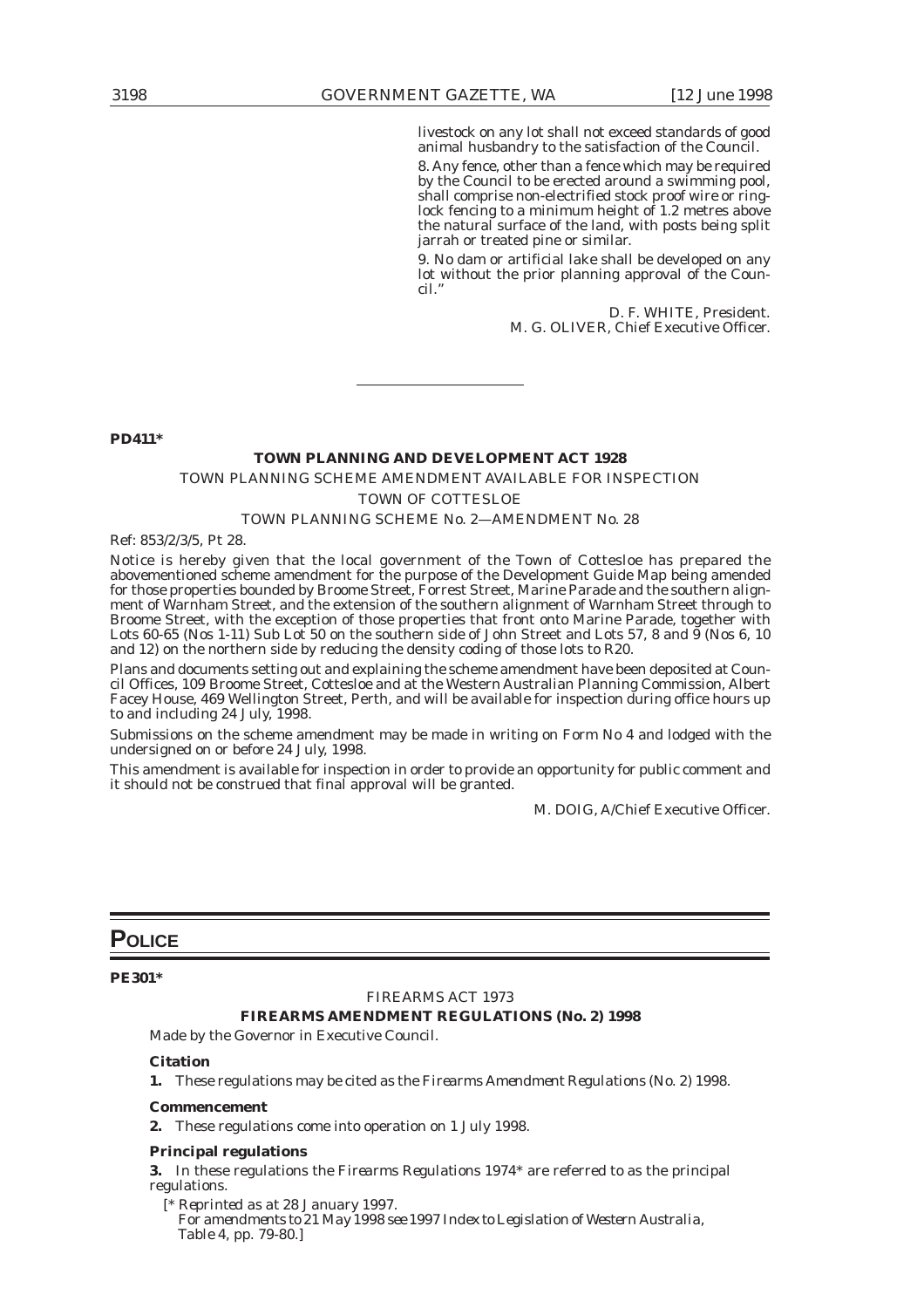"

"

".

".

".

### **Regulation 4 amended**

**4.** (1) The Table to subregulation 4 (1a) of the principal regulations is deleted and the following Table is substituted —

| Form<br>N <sub>0</sub> | Kind of Licence                                            | Fee |
|------------------------|------------------------------------------------------------|-----|
|                        |                                                            | S   |
| $\mathbf{1}$           |                                                            | 62  |
| $\mathbf{1}$           |                                                            | 22  |
| $\mathbf{1}$           | Firearm Collector's Licence - original issue (5 years)     | 84  |
| $\mathbf{1}$           | Firearm Collector's Licence - renewal (5 years)            | 44  |
| $\mathbf{2}$           |                                                            | 112 |
| 2                      |                                                            | 72  |
|                        | Fee for noting an additional firearm on the licence (each) | 12  |

Table of Application Forms and Fees

(2) Regulation 4 (1b) (a) of the principal regulations is amended by deleting "\$11" and substituting the following —  $"$  \$12 ".

(3) The Table to subregulation 4 (1c) of the principal regulations is deleted and the following Table is substituted —

Table of Application Forms and Fees

| Form<br>N <sub>0</sub> | <b>Kind of Licence</b>                                    | Fee |
|------------------------|-----------------------------------------------------------|-----|
|                        |                                                           | \$  |
| 3                      |                                                           | 113 |
| 3                      |                                                           | 73  |
| 3                      |                                                           | 80  |
| 3                      |                                                           | 40  |
| 3                      | Manufacturer's Licence - original issue (1 year)          | 80  |
| 3                      |                                                           | 40  |
| 3                      | Shooting Gallery Licence - original issue (1 year)        | 80  |
| 3                      |                                                           | 40  |
| 4                      | Ammunition Collector's Licence - original issue (5 years) | 84  |
|                        | Ammunition Collector's Licence - renewal (5 years)        | 44  |

(4) Regulation 4 (7) of the principal regulations is repealed and the following subsection is substituted —

(7) The fee prescribed for the renewal of a licence is subject to apportionment in accordance with section 18 (4) of the Act as if it were payable for the issue of the licence.

### **Regulation 5 amended**

**5.** Regulation 5 (1) (b) of the principal regulations is amended by deleting "\$5" and substituting the following —

 $"$  \$6 ".

"

### **Regulation 8 amended**

**6.** Regulation 8 (2) of the principal regulations is amended by deleting "\$11" and substituting the following —

" \$12 ".

### **Regulation 11 amended**

**7.** Regulation 11 (1) of the principal regulations is amended by deleting "\$13" and substituting the following -

 $"$  \$14 ".

By Command of the Governor,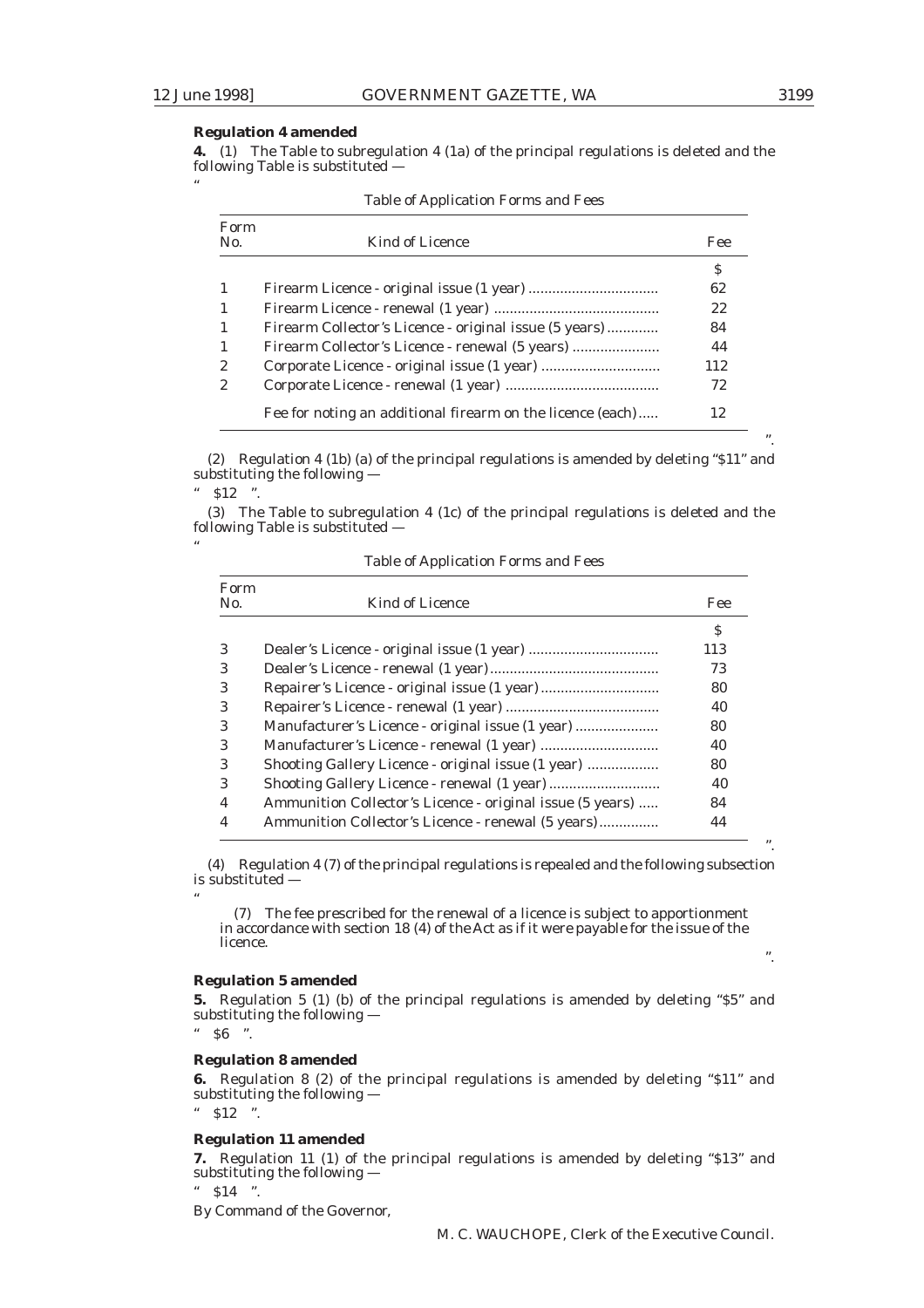### **PE302\***

### PAWNBROKERS AND SECOND-HAND DEALERS ACT 1994 **PAWNBROKERS AND SECOND-HAND DEALERS AMENDMENT REGULATIONS 1998**

Made by the Governor in Executive Council.

### **Citation**

**1.** These regulations may be cited as the *Pawnbrokers and Second-hand Dealers Amendment Regulations 1998*.

#### **Commencement**

**2.** These regulations come into operation on 1 July 1998.

### **Principal regulations**

**3.** In these regulations the *Pawnbrokers and Second-hand Dealers Regulations 1996\** are referred to as the principal regulations.

[*\* Published in Gazette 29 March 1996, pp. 1557-75. For amendments to 21 May 1998 see 1997 Index to Legislation of Western Australia, Table 4, p. 200.*]

### **Regulation 28 amended**

**4.** The Table to regulation 28 of the principal regulations is amended —

| (a) in item 1 by deleting $217$       | 367 | $517$ " and substituting the following $-$ |
|---------------------------------------|-----|--------------------------------------------|
| 66<br>$260 \quad 437 \quad 614 \quad$ |     |                                            |
| (b) in item 2 by deleting $"217"$     | 367 | $517$ " and substituting the following $-$ |
| " $260$ $437$ $614$ ":                |     |                                            |
| (c) in item 3 by deleting "278        | 514 | 749" and substituting the following $-$    |
| " $333$ $616$ $898$ ": and            |     |                                            |
| (d) in item 4 by deleting $250$       | 411 | $572$ " and substituting the following $-$ |
| 650 ".<br>296<br>473                  |     |                                            |
|                                       |     |                                            |

### **Regulation 29 amended**

**5.** The Table to regulation 29 of the principal regulations is amended —

|  | (a) in item 1 by deleting $160$ 310 | 460" and substituting the following $-$ |
|--|-------------------------------------|-----------------------------------------|
|  | " $192$ $372$ $552$ ":              |                                         |
|  |                                     |                                         |

- (b) in item 2 by deleting "160  $310$  460" and substituting the following  $-$ " 192 372 552 ";
- (c) in item 3 by deleting "256  $491$  726" and substituting the following  $-$ " 307 589 871 "; and
- (d) in item 4 by deleting "171  $332$  493" and substituting the following  $-$ " 205 398 579 ".

### **Regulation 30 amended**

**6.** Regulation 30 (1) of the principal regulations is amended by deleting "application fee" and substituting the following —

" fee paid under regulation 28 or 29 ".

### **Regulation 31 amended**

**7.** Regulation 31 of the principal regulations is amended by deleting "\$7.00." and substituting the following —

 $$8.00.$ 

By Command of the Governor,

M. C. WAUCHOPE, Clerk of the Executive Council.

### **PE303\***

### POLICE ACT 1892

### **POLICE (FEES) AMENDMENT REGULATIONS 1998**

Made by the Governor in Executive Council.

#### **Citation**

**1.** These regulations may be cited as the *Police (Fees) Amendment Regulations 1998*.

#### **Commencement**

**2.** These regulations come into operation on 1 July 1998.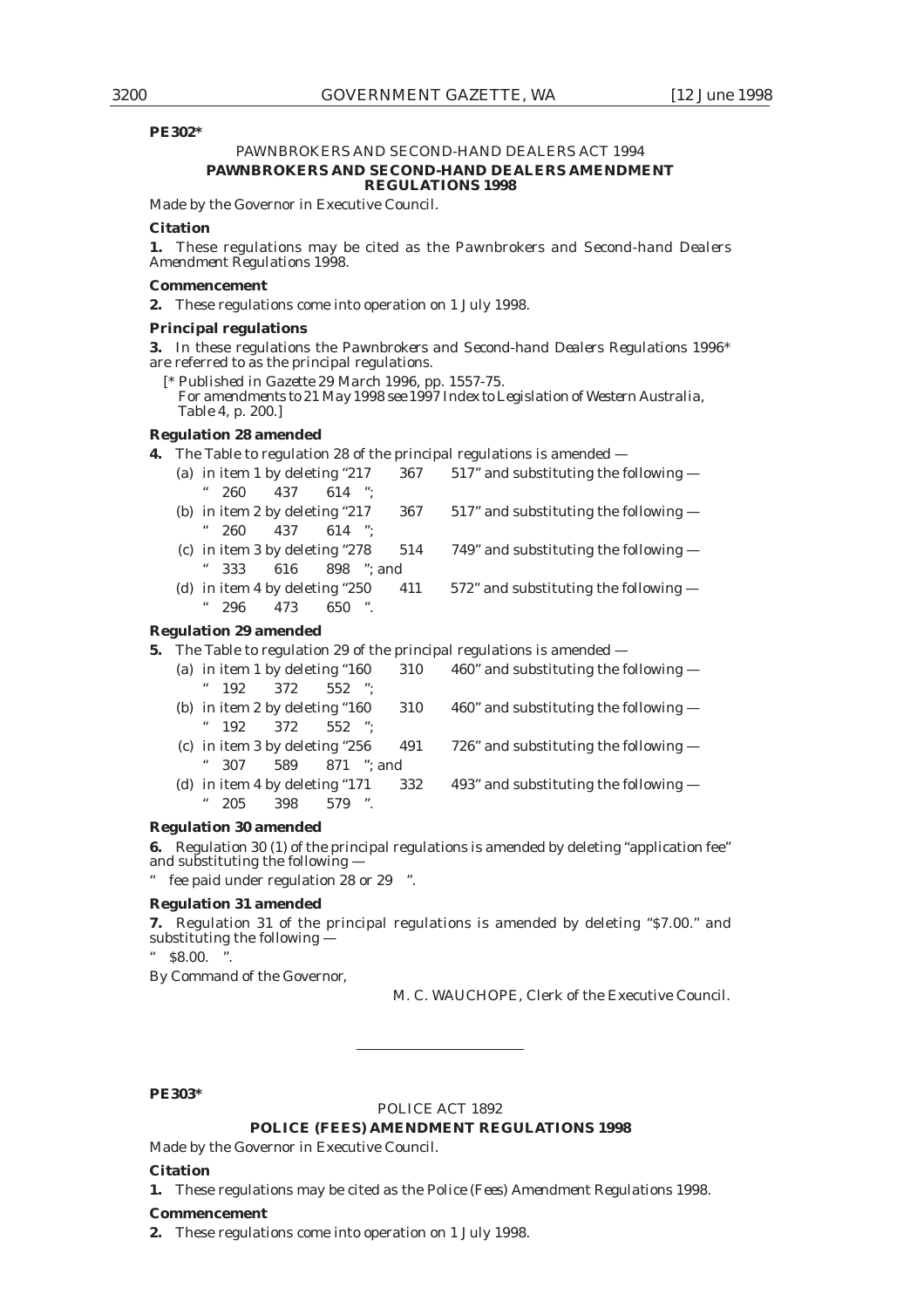"

"

".

".

[Regulation 2]

### **Principal regulations**

**3.** In these regulations the *Police (Fees) Regulations 1981\** are referred to as the principal regulations.

[*\* Published in Gazette 13 February 1981, pp. 612-3. For amendments to 21 May 1998 see 1997 Index to Legislation of Western Australia, Table 4, pp. 211-2.*]

#### **Regulation 3 inserted**

**4.** After regulation 2 of the principal regulations the following regulation is inserted —

### **Interpretation**

- **3.** In these regulations
	- **"accident"** has the same meaning as in Part V of the *Road Traffic Act 1974*.

### **Schedule repealed and a Schedule substituted**

**5.** The Schedule to the principal regulations is repealed and the following Schedule is substituted —

### **SCHEDULE**

|                                       |                      |                                                                                                                        | $\mu$ guation $\omega$ |
|---------------------------------------|----------------------|------------------------------------------------------------------------------------------------------------------------|------------------------|
| $\mathbf{1}$ .                        |                      |                                                                                                                        | <b>S7.00</b>           |
| 2.                                    | Escorts and Guards — |                                                                                                                        |                        |
|                                       | (a)                  | each person provided per hour or part thereof                                                                          | \$38.00                |
|                                       | (b)                  | per km rate for $-$                                                                                                    |                        |
|                                       |                      |                                                                                                                        | $65.1$ cents           |
|                                       |                      |                                                                                                                        | $21.9$ cents           |
|                                       | (c)                  | travelling allowance, where applicable, to be charged in<br>accordance with the Police Award.                          |                        |
| 3.                                    |                      | Photographs, authorized reproductions —                                                                                |                        |
|                                       | (a)                  |                                                                                                                        | \$11.00                |
|                                       | (b)                  |                                                                                                                        | \$11.00                |
| $\mathbf{4}$ .                        |                      |                                                                                                                        | \$16.00                |
| 5.                                    |                      | Preparation of reports for private prosecutions per hour or part                                                       | \$38.00                |
| 6.                                    |                      | Traffic offence detection photographs (e.g. traffic speed camera,<br>red light camera) if provided by police, per copy | \$11.00                |
| $7_{\scriptscriptstyle{\ddot{\sim}}}$ |                      | Provision of accident information —                                                                                    |                        |
|                                       | (a)                  | details of accident to those involved or their                                                                         |                        |
|                                       |                      | representatives (including explanatory letter outlining                                                                | \$22.00                |
|                                       | (b)                  | details of accident to Insurance Commission of Western<br>Australia for Third Party Insurance purposes                 | \$17.00                |

By Command of the Governor,

M. C. WAUCHOPE, Clerk of the Executive Council.

### **PE304\***

### SECURITY AND RELATED ACTIVITIES (CONTROL) ACT 1996 **SECURITY AND RELATED ACTIVITIES (CONTROL) AMENDMENT REGULATIONS (No. 2) 1998**

Made by the Governor in Executive Council.

### **Citation**

**1.** These regulations may be cited as the *Security and Related Activities (Control) Amendment Regulations (No. 2) 1998*.

### **Commencement**

**2.** These regulations come into operation on 1 July 1998.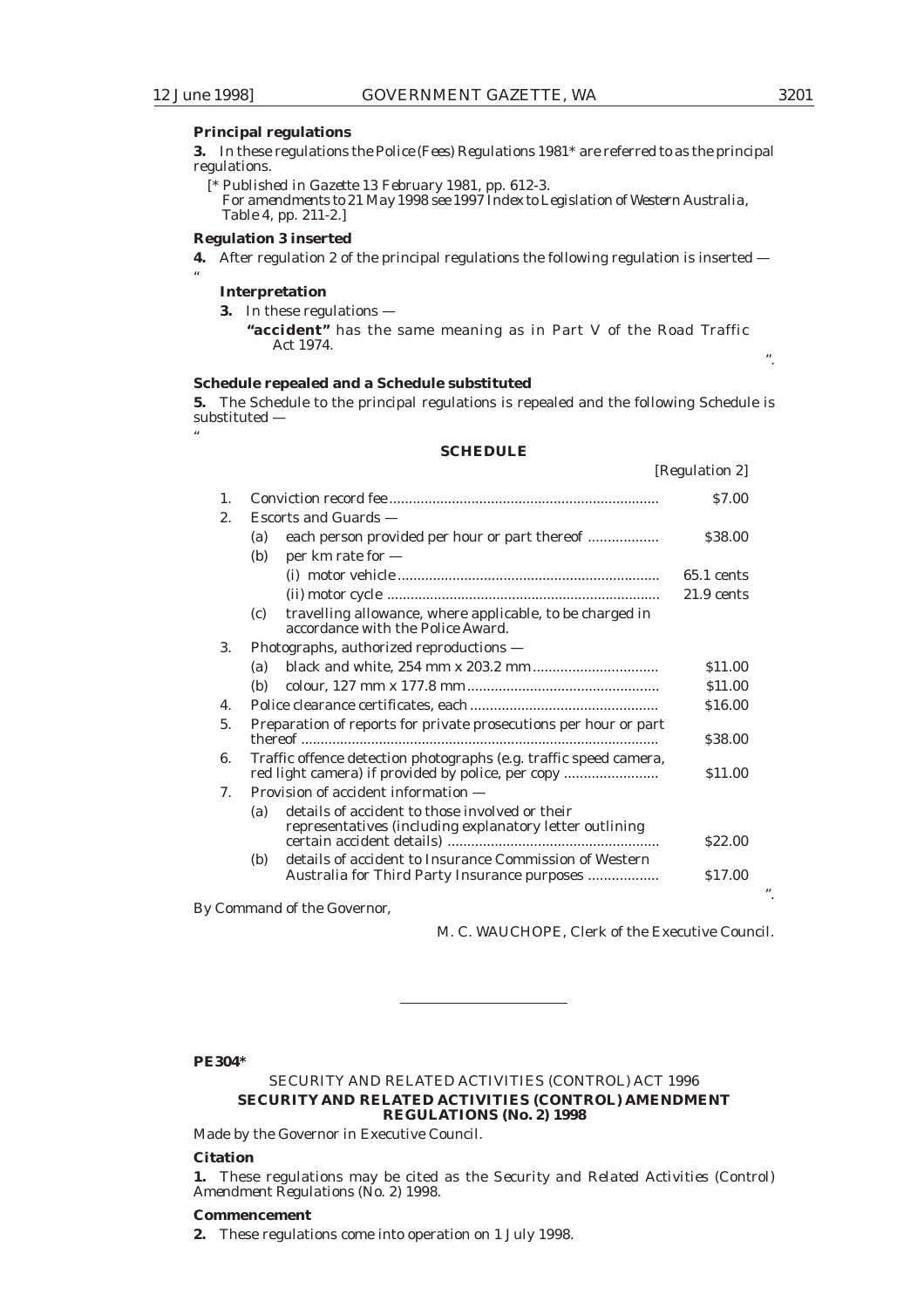[Regulation 54]

#### **Principal regulations**

**3.** In these regulations the *Security and Related Activities (Control) Regulations 1997\** are referred to as the principal regulations.

[*\* Published in Gazette 27 March 1997, pp. 1651-90. For amendments to 22 May 1998 see 1997 Index to Legislation of Western Australia, Table 4, p. 243.*]

#### **Schedule 4 deleted and a Schedule substituted**

**4.** Schedule 4 to the *Security and Related Activities (Control) Regulations 1997\** the principal regulations is deleted and the following Schedule is substituted —

### **SCHEDULE 4 — FEES**

|                                                          |                                                                | $100$ and $10110$     |
|----------------------------------------------------------|----------------------------------------------------------------|-----------------------|
| <b>Provision</b><br>of Act or<br>regulations<br>column 1 | <b>Subject matter</b><br>column 2                              | Fee $(S)$<br>column 3 |
| <b>Agent's licences</b>                                  |                                                                |                       |
| s. 46 $(1)$                                              | Application for issue of agent's licence $-$                   |                       |
|                                                          |                                                                | 180                   |
|                                                          |                                                                | 200                   |
| s. 46 $(1)$                                              | Application by licensee for an additional agent's licence      | 60                    |
| s. 49 $(1)$ $(c)$                                        | Application for renewal of agent's licence - three year (each) | 120                   |
| Other licences                                           |                                                                |                       |
| s. 46 $(1)$                                              | Application for issue of any other licence -                   |                       |
|                                                          |                                                                | 40                    |
|                                                          |                                                                | 60                    |
| s. 46 $(1)$                                              | Application by licensee for an additional other licence (each) | 25                    |
| s. 49 $(1)$ $(c)$                                        | Application for renewal of any other licence - three year      | 40                    |
| Reg. 10                                                  |                                                                | 20                    |
| Reg. 12                                                  |                                                                | 20                    |
| Reg. 13                                                  | Application for endorsement under section 26                   | 20                    |
| Miscellaneous                                            |                                                                |                       |
| s. $10(2)$                                               |                                                                | 10                    |
| s. 10(3)                                                 |                                                                | 15                    |
| s. 46 $(1)$                                              | Fee if fingerprints and palm prints are required under         | 25                    |
| s. 66                                                    | Issue of duplicate licence or duplicate identification card    | 10                    |

#### **Notes regarding fees —**

Licences obtained under the same Part of the Act may be recorded or endorsed on the same document.

If an application for the issue or renewal of a licence relates to more than one licence under the same Part of the Act, only one fee is payable per Part (except for an Agent's licence for which a separate fee is payable).

An agent's licence can only be obtained by a separate application. An agent's licence will not be issued as an addition to another licence (although other licences may be issued as additions to an agent's licence).

The fingerprint and palm print fee is in addition to the application fee.

A fee for an application for an additional licence is payable only if the additional licence sought is —

- (a) under the same Part of the Act, but is made separately from an application for the issue or renewal of the first licence;
- (b) under a different Part of the Act from the first licence; or
- (c) an agent's licence.

An application fee for an endorsement or permit under sections 24, 25 or 26 is only payable if it is made separately from an application for issue or renewal of a security officer's licence.

### **Expiry dates for additional licences**

Where an applicant applies for an additional non-agent's licence under the same Part of the Act, that licence will be issued to expire on the same date as other licences issued under that Part.

"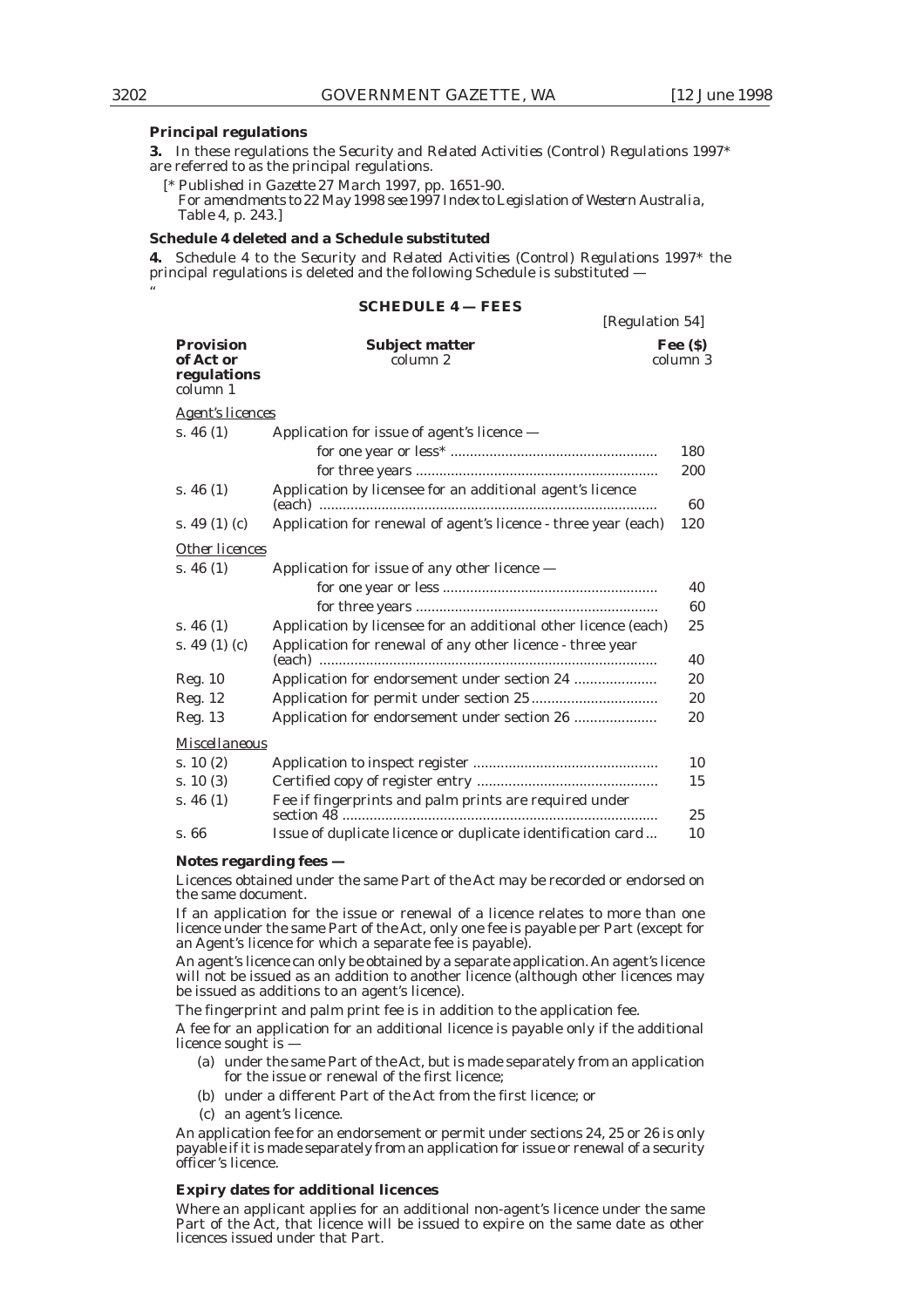**\***Where an applicant who holds a non-agent's licence applies for an agent's licence under the same Part of the Act, that licence will be issued to expire on the same date as the non-agent's licence issued under that Part of the Act (the fee payable will be for the issue of an agent's licence for one year).

Where an applicant who holds an agent's licence under one Part of the Act applies for a non-agent's licence under the same Part of the Act, that licence will be issued to expire on the same date as the agent's licence issued under that Part of the Act.

By Command of the Governor,

M. C. WAUCHOPE, Clerk of the Executive Council.

### **PE401**

#### POLICE AUCTION

Under the provisions of the Police Act 1892, unclaimed and stolen property will be sold by public auction at Karratha Police Station, Welcome Road, Karratha at 10.00am on 27th June 1998. Auction to be conducted by Judith Wright, Licensed Auctioneer.

R. FALCONER, Commissioner of Police.

### **PORT AUTHORITIES**

**PH401**

### **ALBANY PORT AUTHORITY ACT 1926**

**NOTICE** 

Application to Lease

In accordance with the provision of section 25 of the Albany Port Authority Act 1926, it is hereby advertised that an application has been received from APBT Australia Pty Ltd for the lease of lot 45 of port land vested in the Albany Port Authority for a period exceeding three years for the purpose of seed cleaning, processing and storage.

Dated this 21st day of May 1998.

C. R. BERRY, Finance Manager.

### **PREMIER AND CABINET**

### **PR401**

#### MINISTERIAL ACTING ARRANGEMENTS

It is hereby notified for public information that the Governor in accordance with Section 52 (1) (b) of the Interpretation Act 1984 has approved the following temporary appointment in the place of the Hon C. L. Edwardes MLA in the period 10 to 14 June 1998 inclusive—

Minister for the Environment; Employment and Training—Hon A. K. R. Prince MLA

M. C. WAUCHOPE, Director General, Ministry of the Premier and Cabinet.

### **PR402**

### APPOINTMENT OF DEPUTY OF THE GOVERNOR

It is hereby notified for public information that His Excellency the Governor, under clause XVI of the Letters Patent relating to the Office of Governor of the State of Western Australia dated 14 February 1986, has appointed the Lieutenant-Governor, the Honourable David Kingsley Malcolm AC, to be the deputy of the Governor and in the capacity to perform and exercise all the powers and functions of the Governor for the following period (both dates inclusive)—

8 to 12 June 1998

".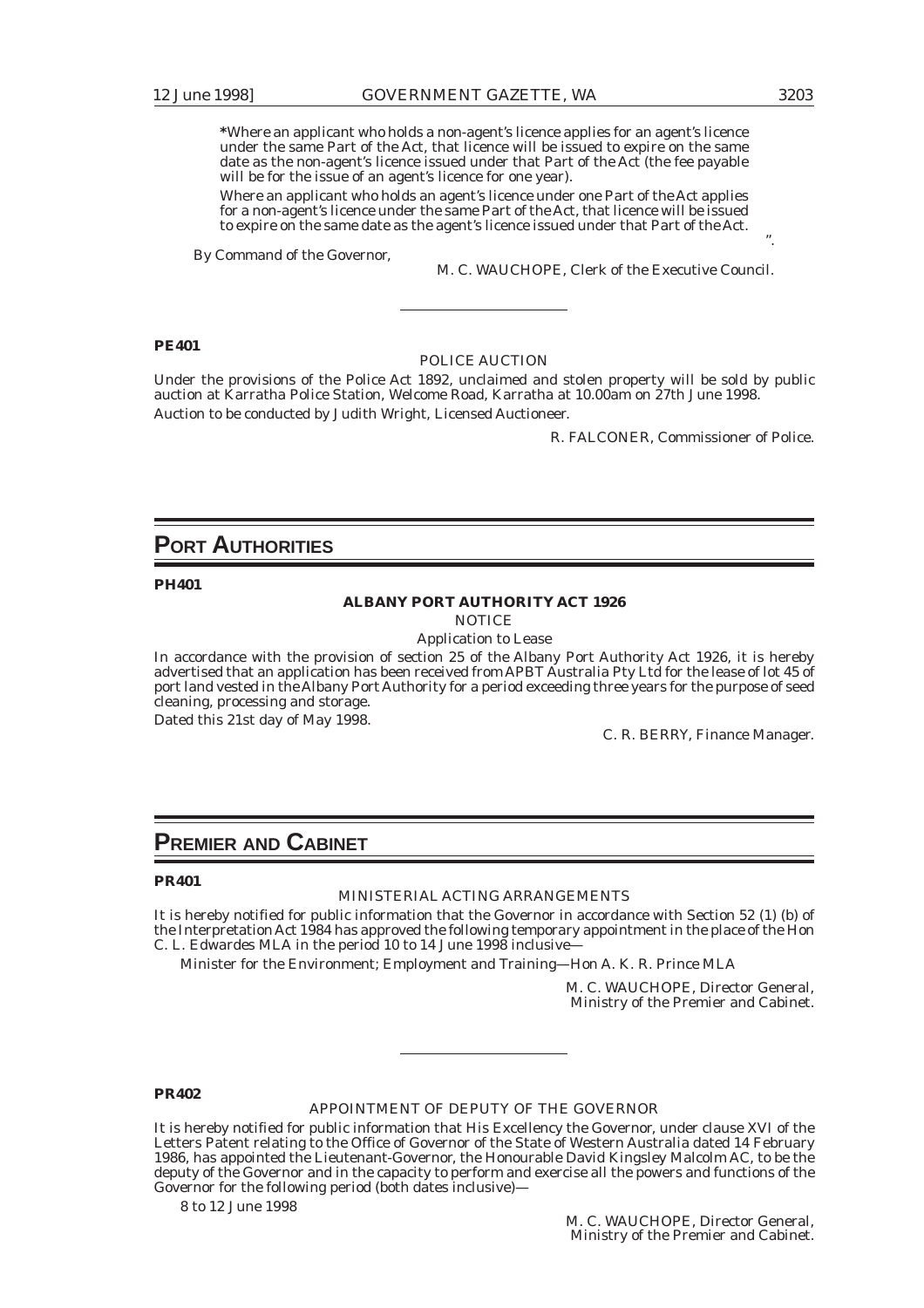## **RACING, GAMING AND LIQUOR**

### **RA401**

### **LIQUOR LICENSING ACT 1988**

### SUMMARY OF LIQUOR LICENSING APPLICATIONS

The following is a summary of applications received under the Liquor Licensing Act 1988 and required to be advertised. Any person wishing to obtain more details about any application, or about the objection process, should contact the Liquor Licensing Division, 1st Floor, Hyatt Centre, 87 Adelaide Terrace, Perth, Telephone: (08) 9425 1888, or consult a solicitor or relevant industry organisation.

| App. No. | Applicant                                                                  | <b>Nature of Application</b>                                                                                                                                                           | <b>Last Date</b><br>for<br>Objections |
|----------|----------------------------------------------------------------------------|----------------------------------------------------------------------------------------------------------------------------------------------------------------------------------------|---------------------------------------|
|          | APPLICATIONS FOR THE GRANT OF A LICENCE                                    |                                                                                                                                                                                        |                                       |
| 1371/97  | <b>Southern Cross Yachts Pty</b><br>Ltd.                                   | Application for the grant of a restaurant<br>licence in respect of premises situated in<br>Narrogin and known as Albert Facey<br>Motor Inn.                                            | 1/7/98                                |
| 1372/97  | <b>Super Bowl Pty Limited</b>                                              | Application for the grant of a special<br>facility licence in respect of premises<br>situated in Melville and known as Super<br><b>Bowl Melville.</b>                                  | 2/7/98                                |
| 1373/97  | <b>Super Bowl Pty Limited</b>                                              | Application for the grant of a special<br>facility licence in respect of premises<br>situated in Warwick and known as Super<br><b>Bowl and On-Cue Warwick.</b>                         | 2/7/98                                |
| 1375/97  | Chris Hopkins P/L, MD<br>James P/L & PJ Males P/L                          | Application for the grant of a tavern<br>licence in respect of premises situated in<br>Bunbury and known as The Noble Rot<br>Emporium.                                                 | 7/7/98                                |
| 1376/97  | <b>Tompkins Park Community</b><br>& Recreational Association<br><b>Inc</b> | Application for the grant of a club licence<br>in respect of premises situated in Alfred<br>Cove and known as Tompkins Park<br><b>Community &amp; Recreational Association</b><br>Inc. | 6/7/98                                |

This notice is published under section 67 (5) of the Liquor Licensing Act 1988.

G. B. AVES, Director of Liquor Licensing.

### **WATER**

### **WA401\***

### **WATER SERVICES CO-ORDINATION ACT 1995**

NOTICE UNDER SECTION 31 (5) AMENDMENT OF LICENCE

Notice is given that the following operating licence has been amended to include Lot 1 Caves Road—

Licensee: Busselton Water Board<br>Classification: Operating Licence, Wat Term of Licence:

Operating Licence, Water Supply Service<br>1 October 2001 Area Covered: Refer Plan No. OWR-OA-085/2<br>Inspection of Licence: Office of Water Regulation Office of Water Regulation 6th Floor 197 St George's Terrace Perth WA 6000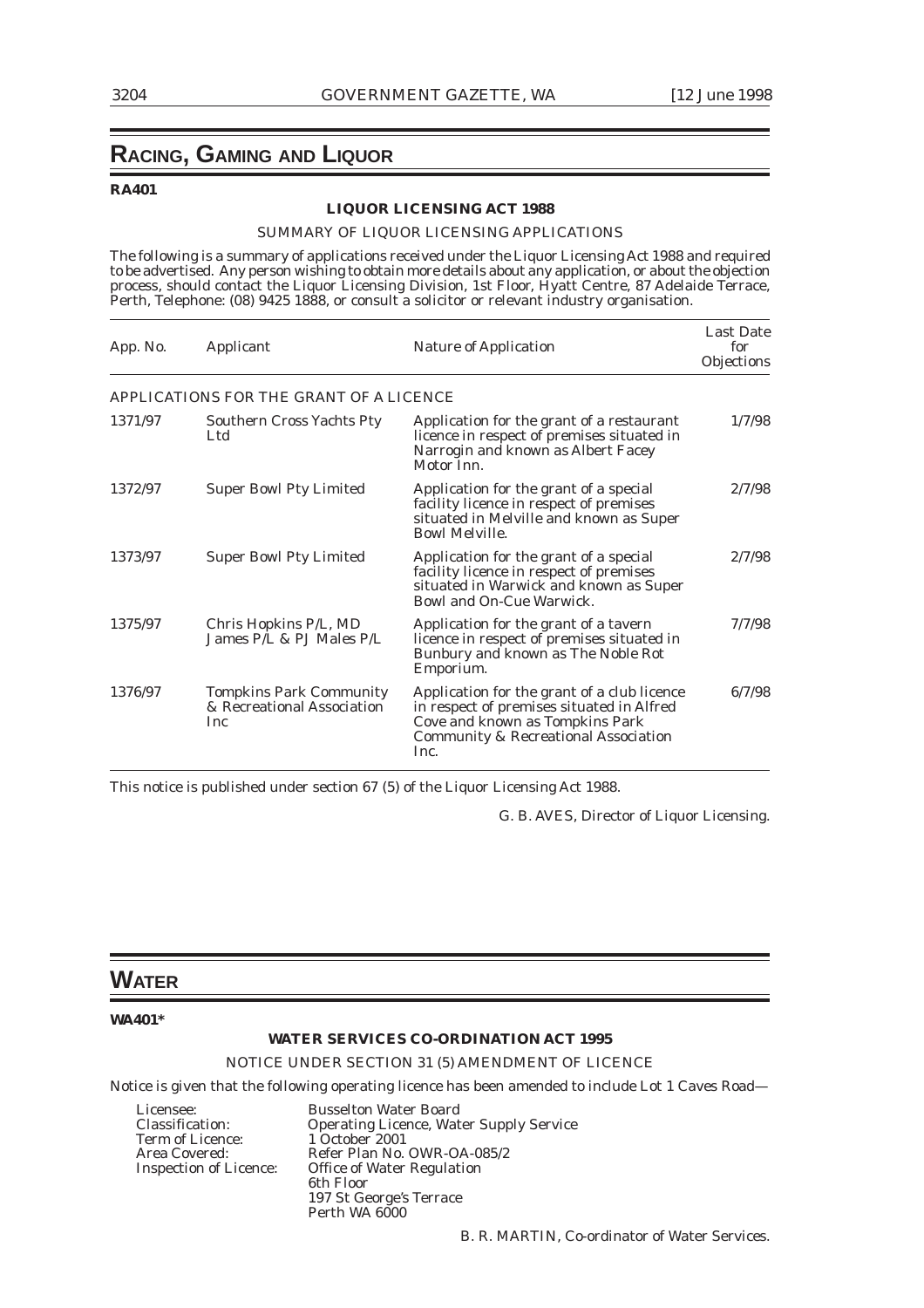### **WORKCOVER**

### **WC301\***

Workers' Compensation and Rehabilitation Act 1981

# **Workers Compensation and Rehabilitation Amendment Regulations 1998**

Made by the Governor in Executive Council.

### **1. Citation**

These regulations my be cited as the *Workers Compensation and Rehabilitation Amendment Regulations 1998.*

### **2. Commencement**

These regulations come into operation on 1 July 1998.

### **3. The regulations amended**

The amendments in these regulations are to the *Workers Compensation and Rehabilitation Regulations 1982*\*.

[\* *Reprinted as at 14 February 1995. For amendments to 8 May 1998 see 1997 Index to Legislation of Western Australia, Table 4, p. 312*.]

### **4. Regulation 2A inserted**

In Part 2, before regulation 3, the following regulation is inserted

 $\zeta$ 

### **2A. 1998/99 "prescribed amount" (section 5)**

For the purpose of the definition of "prescribed amount" in section 5 (1) of the Act, the prescribed amount for the 1998-1999 financial year is obtained by increasing the prescribed amount for the 1997-1998 financial year by 1.5%.

By Command of the Governor,

M. C. WAUCHOPE, Clerk of the Executive Council.

.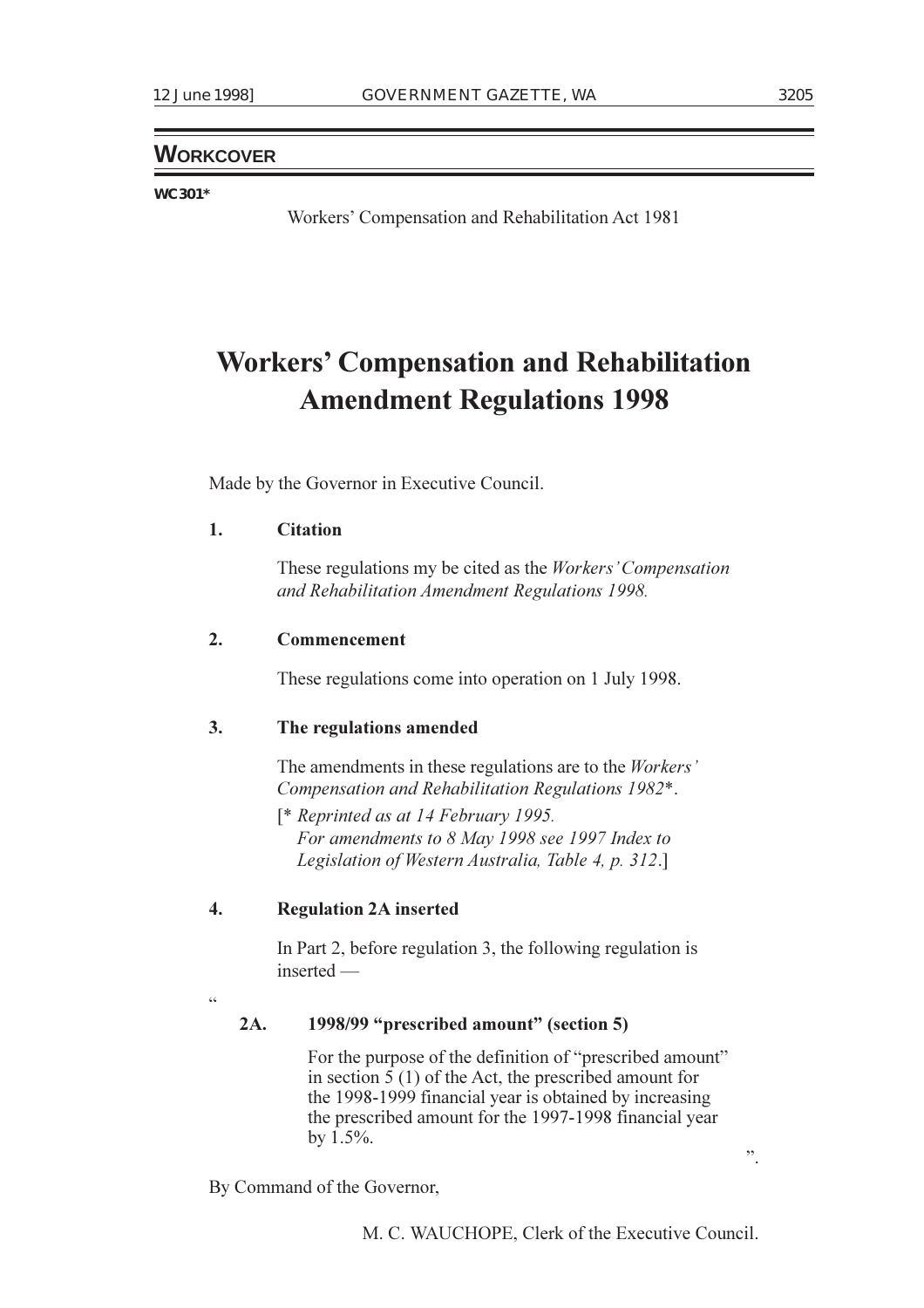## **TENDERS**

### **ZT201**

### MAIN ROADS WESTERN AUSTRALIA *Tenders*

Tenders are invited for the following projects.

Information on these Tenders are available from the Contracts Officer, Supply Branch, Don Aitken Centre, Waterloo Crescent, East Perth.

| Tender No. | Description                                                                                                                                                                                                                                                                                                                                                                                           | <b>Closing Date</b> |
|------------|-------------------------------------------------------------------------------------------------------------------------------------------------------------------------------------------------------------------------------------------------------------------------------------------------------------------------------------------------------------------------------------------------------|---------------------|
|            |                                                                                                                                                                                                                                                                                                                                                                                                       | 1998                |
| 105C97     | Road Construction of 132km of the Marble Bar-Woodie Woodie Road.                                                                                                                                                                                                                                                                                                                                      | 14 July             |
| 210C97     | Road Construction of 76km of the Marble Bar-Woodie Woodie Road.                                                                                                                                                                                                                                                                                                                                       | 14 July             |
| 211C97     | Road Construction of 56km of the Marble Bar-Woodie Woodie Road.                                                                                                                                                                                                                                                                                                                                       | 14 July             |
| 573C97     | Road and Bridge Construction, Loftus Street Duplication between                                                                                                                                                                                                                                                                                                                                       | 10 July             |
| 1138C97    | Supply and Install of Audible Edge Linemarking, Caves Road, South                                                                                                                                                                                                                                                                                                                                     | 23 June             |
| 42C98      | Supply and Installation of Rock Protection on Marble Bar Road,                                                                                                                                                                                                                                                                                                                                        | 23 June             |
| 45C98      | Provision of Services for the Display of Camera Images Captured from<br>Various Traffic Surveillance Cameras on the Internet                                                                                                                                                                                                                                                                          | 25 June             |
| 97D77      | Purchase and Removal of a 1991 Mitsubishi Truck, Hiab Crane<br>(Refurbished), Forklift, Linemarker/Trailer, 1990 Mazda Truck,<br>Slasher, Genset, 1982 Bitumen Spray Truck with Sprayer, 1990<br>Mitsubishi Truck with Crane, Concrete Gun, Drill, Lincoln Welder,<br>Tamping Rammer, Lincoln Welder, 1996 Holden Rodeo C/Cab Utility<br>4WD and 1995 Holden Rodeo Xtra Cab Utility 4WD, at Welshpool | 19 June             |

Executive Director Corporate Services.

### **ZT202**

Welshpool.

*Acceptance of Tenders*

| Contract<br>No. | Description                                                                                                                                                                                                                                                                                                                                                                                                                                                                                               | Successful<br><b>Tenderer</b>             | Amount<br>S |
|-----------------|-----------------------------------------------------------------------------------------------------------------------------------------------------------------------------------------------------------------------------------------------------------------------------------------------------------------------------------------------------------------------------------------------------------------------------------------------------------------------------------------------------------|-------------------------------------------|-------------|
|                 | 921C97 Provision of Services for Coding Public<br><b>Transport Networks for TRIPS Package</b>                                                                                                                                                                                                                                                                                                                                                                                                             | Ove Arup & Partners                       | 38 550.00   |
|                 | 1007C97 Supply and Install Street Lighting, Perth-<br>Bunbury Highway, Mandurah                                                                                                                                                                                                                                                                                                                                                                                                                           | <b>Stork Electrical</b>                   | 162 383.00  |
| 1111C97         | Supply and Delivery of RCB Culverts,<br>Marble Bar Road, Coongan River Section                                                                                                                                                                                                                                                                                                                                                                                                                            | <b>Reinforced Concrete Pipes</b>          | 121 821.00  |
| 7C98            | Litter Collection, Great Northern Highway<br>and Victoria Highway, East Kimberley                                                                                                                                                                                                                                                                                                                                                                                                                         | <b>Warmun Community</b><br>(Turkey Creek) | 31 455.00   |
| <b>8C98</b>     | Litter Collection, Great Northern Highway,<br>Broome Highway, Derby Highway and<br>the Gibb River Road, West Kimberley                                                                                                                                                                                                                                                                                                                                                                                    | Lynchy's Contracting                      | 48 615.00   |
| 97D73           | Purchase and Removal of Barrett Radios,<br>Codan Radios, Electric Drills, Cut Off<br>Saw, Chainsaws, Circular Saws, Valve<br>Refacer, Valve Seat Cutter, Hazard Lights,<br>Kango Drills, Hydraulic Submersible<br>Pump, Hydraulic Tailgate Attachment,<br>Hydraulic Grinder, Hydraulic Hammer<br>Drill, Hydraulic Saws, Hydraulic SFC<br>Pump, Hydraulic Drill, Bench Drill,<br>HD Drill, Tamper Rammer, Screed Board,<br>Welder, Drill, Paint Sprayer, Vehicle<br>Alternator Kit and Submersible Pump at | <b>Available on Application</b>           |             |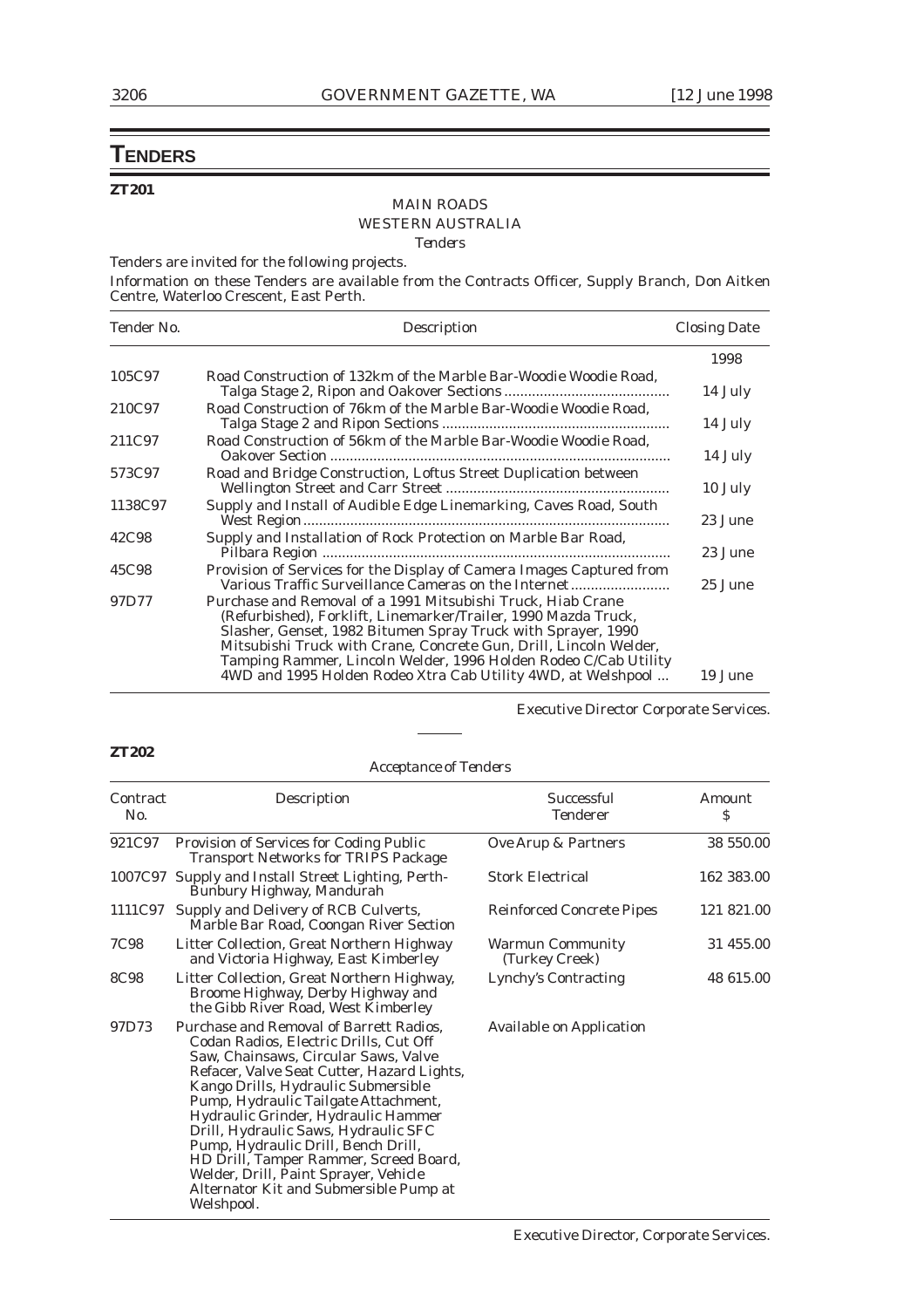### **PUBLIC NOTICES**

#### **ZZ101**

### **TRUSTEES ACT 1962**

### NOTICE TO CREDITORS AND CLAIMANTS

Creditors and other persons having claims (to which section 63 of the Trustees Act relates) in respect of the Estates of the undermentioned deceased persons are required to send particulars of their claims to me on or before the 13 July 1998 after which date I may convey or distribute the assets, having regard only to the claims of which I then have notice.

Amos, Norman Stanley, late of 4 Ethel Street, Guildford, died 11/5/98. (DEC 310973 DS3)

Campbell, Stuart Gordon, late of 4 Bootoo Street, Lancelin, died 1/5/98. (DEC 310304 DL4)

D'Arrietta, Lesley Ada, late of John Bryant House, 95 Rawlinson, Marangaroo, died 2/6/98. (DEC 311109 DL4)

Edgar, Muriel Jean, late of 31 Parramatta Road, Doubleview, died 21/5/98. (DEC 311141 DC2)

Edwards, Sherrie Joy, late of 2 Blantyre Street, Katanning, died 15/6/97. (DEC 310032 DE3)

Ellis, Stanley Arthur Robert, late of 10 Bunning Street, Bentley, died 13/5/98. (DEC 311151 DG2)

Farquharson, Frank Lionel, late of 5/2 Attfield Street, Maddington, died 17/3/98. (DEC 309381 DC2)

Glossop, Clarence James, late of 152 Edmund Street, Beaconsfield, died 8/7/96. (DEC 294628 DP1)

Horne, Alice Lillian, late of 207/34 Robinson Street, Inglewood, died 7/5/98. (DEC 311001 DS4)

Jeffrey, Margery, also known as Jeffery, Margery, late of 5/132 Sixth Avenue, Inglewood, died 16/4/98. (DEC 309992 DD4)

King, Robert Currie, late of 3 Geebung Street, Maddington, died 22/5/98. (DEC 310974 DS4)

London, Albert Joseph Maitland, late of 17 Chester Street, South Fremantle, died 7/4/98. (DEC 309736 DE3)

Mattson, Florence Nellie, late of Hillview Nursing Home, 21 Angelo Street, Armadale, died 7/5/98. (DEC 310935 DS4)

Miller, Annie Elizabeth Murton, also known as Miller, Annie Elizabeth, late of 29 Jukes Way, Glendalough, died 11/4/98. (DEC 310037 DS4)

Mutton, Alice Amy, late of 182 Lawley Street, Yokine, died 24/5/98. (DEC 310888 DA2)

- Neville, Alice Mary, late of Leighton Nursing Home, 40 Florence Street, West Perth, formerly of Unit 7/413 Hector Street, Yokine, died 8/5/98. (DEC 310994 DE2)
- Plant, Anthony Robin, late of 198 Bell Creek Way, Derby, died 20/4/98. (DEC 311000 DP1)

Quinn, Richard Joseph, late of 9 Billabong Way, Mt Nasura, died 3/5/98. (DEC 311101 DG4)

- Roberts, Brett Anthony, late of Boulder Village Caravan Park, Room 9 Lane Street, Boulder, died 10/9/97. (DEC 305843 DD2)
- Romvary, Irma, late of 12/21-23 East Street, Maylands, died 18/10/96. (DEC 309840 DP3)
- Skelly, Eileen, late of Belmont Nursing Home, 5 Kemp Place, Rivervale, formerly of 52 McGlinn Way, Cloverdale, died 17/11/97. (DEC 308180 DA3)

Smith, William Alfred Ison, late of 304 Waminda Hostel, Swan Cottage Homes, Bentley, died 18/5/98. (DEC 310850 DA3)

Sutcliffe, Ruby Agnes, late of Waminda Hostel, Swan Cottage Homes, Adie Court, Bentley, died 17/4/98. (DEC 311013 DA2)

Taylor, Danda, also known as Taylor, Dunda, late of Yulanya Nursing Home, Kingsmill Street, Port Hedland, died 25/2/98. (DEC 310060 DD4)

- Watts, Thomas Joseph, late of 41 Bristol Avenue, Bicton, formerly of Unit 2/297 Preston Point Road, Attadale, died 14/5/98. (DEC 310676 DA3)
- Wells, Grace Victoria, late of 1/38 Welwyn Avenue, Manning, died 4/5/98. (DEC 310916 DS2)

White, Helen Georgina Frances, late of 4/173 Lesmurdie Road, Lesmurdie, died 9/5/98. (DEC 310723 DP3)

Willis-Johnson, Thora, late of Leighton Nursing Home, Florence Street, West Perth, died 13/5/98. (DEC 310758 DA2)

Young, Mary Ethelwynne, late of 31 Williams Road, Nedlands, died 30/4/98. (DEC 310175 DP3)

K. E. BRADLEY, Public Trustee, Public Trust Office, 565 Hay Street, Perth WA 6000. Telephone: 9222 6777.